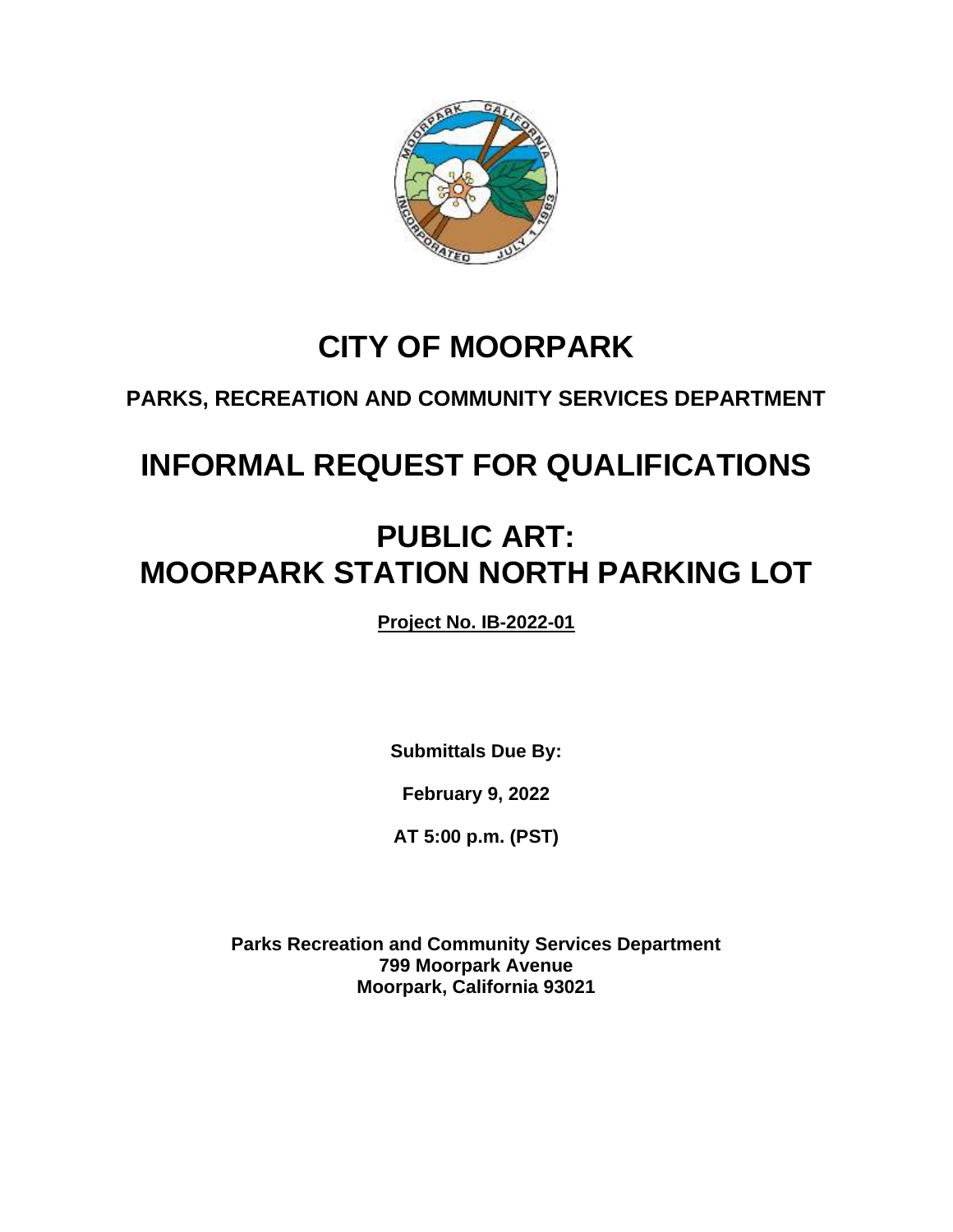# **City of Moorpark**

# **REQUEST FOR QUALIFICATIONS FOR PUBLIC ART: MOORPARK STATION NORTH PARKING LOT**

The City of Moorpark's Parks, Recreation and Community Services Department is seeking artist proposals to design, fabricate and install artwork for the Moorpark train station north parking lot located at 300 East High Street. The location provides an opportunity to develop an engaging visual experience that will be meaningful to residents and visitors and serve as significant gateway to the City of Moorpark.

Funding for the project is provided by the City's Art In Public Places Fund, which consists entirely of development fees collected specifically for public art projects. The Moorpark Arts Commission (Commission) is tasked with reviewing conceptual design and placement of all Art In Public Places projects, and will participate in proposal review and artist selection.

#### **Applications must be received and time-stamped by the City no later than February 9, 2022, at 5:00 p.m. PST**

Applications received after the deadline will not be reviewed. The City is not obligated to notify applicants when incomplete applications are received. Incomplete applications will not be reviewed. **It is the responsibility of the applicant to ensure that applications are complete and arrive by the deadline.**

**Artists interested in submitting an application for this RFQ are encouraged to register with the City no later than Friday, January 28, 2022 by emailing pradmin@moorparkca.gov. Please include name, company (if applicable), and email address.**

#### **QUALIFICATIONS**

Any professional artist who permanently resides in the State of California is eligible to apply.

Artists working in all mediums may apply however sculpture in metals, concrete, and other solid mediums are preferred.

Current City of Moorpark Arts Commissioners, employees of the City of Moorpark and their business partners and/or their immediate family members may not apply.

# **BUDGET**

**\$175,000 for Artwork design, engineering, fabrication, installation, and artist fee.**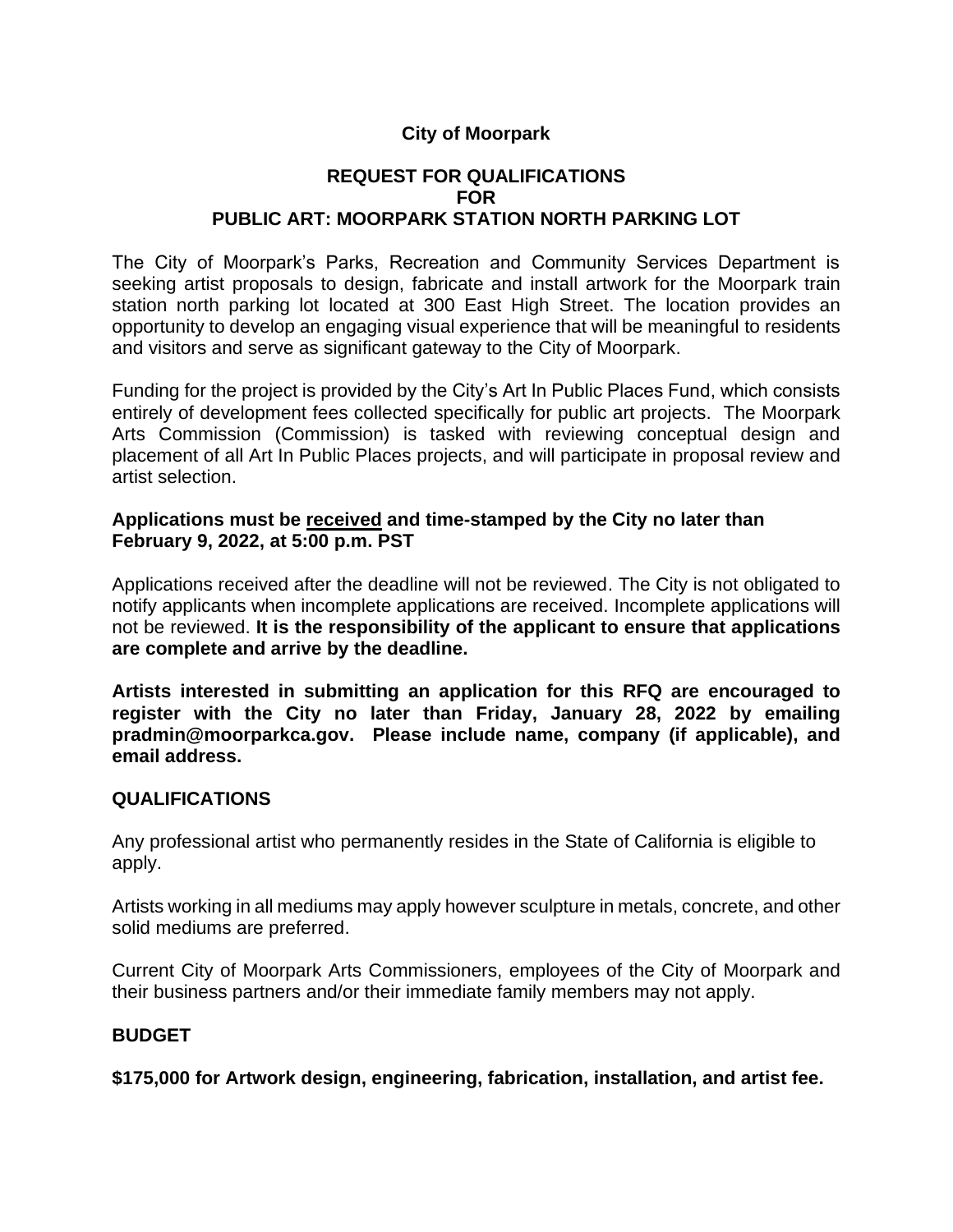The budget is all-inclusive, and a proposed price must include all design fees; travel expenses; all labor, materials and fabrication costs; lighting and signage (if necessary); insurance costs; site-preparation costs; traffic control costs; engineering expenses; shipping and transportation to the site; installation; any applicable permit fees and taxes; any other expenses related to the design, fabrication, installation, and documentation of this project. The budget includes an Artist's fee of \$25,000 to be paid upon final acceptance of the completed Artwork by the Moorpark City Council.

If the fabrication and/or installation of the Artwork or any portion of the Artwork under this Agreement is a public work pursuant to Labor Code Section 1720 et seq. and requires a licensed contractor, such work will require the payment of prevailing wages, as determined by the State of California Department of Industrial Relations (DIR). Labor Code Section 1725.5 requires that any such contractors and/or subcontractors be registered with the DIR before performing any work on the project.

Artists are responsible for travel expenses including travel to interviews and meetings, if invited. No separate budget exists to support project-related travel for artists during the selection phase.

# **THE SITE**

The site for the artwork(s) is the Moorpark Station North Parking Lot located at 300 East High Street, opposite Magnolia Street in Moorpark, California. This location is an active commuter train station providing service to both Metrolink and Amtrak customers. A major renovation of the north parking lot to significantly expand the capacity and improve the appearance of the site is scheduled to begin in January of 2022 and be completed in the fall of 2022. The renovated site will feature 95 parking stalls and a 10-foot wide raised pedestrian walkway that will cross the center of the parking lot, connecting the train station to High Street. Six locations alongside the pedestrian walkway have been identified as potential locations for the installation of footings to anchor artwork, providing an opportunity for a single integrated art piece spanning the walkway, stand-alone installations, or a combination thereof (see Attachment 1).

# **VISIBILITY**

The site will offer good visibility from High Street directly to the north, from the train station to the south, and from the surrounding parking lot. Mature pepper trees lining High Street provide intermittent sight-line obstruction for traffic traveling along High Street. At the northern end of the pedestrian walkway, where it connects with the sidewalk on the south side of High Street, the walkway will be flanked on the west by a 4-foot high, 11-foot wide monument sign, and on the east by a mature pepper tree.

# **THE FACILITY**

The railroad served as catalyst for the founding and development of Moorpark in the late 1800's and early 1900's. The railroad provided an efficient means of transportation to larger cities in both Los Angeles and Ventura counties and supported Moorpark's early growth as a farm community. The first Moorpark train station was constructed in 1900 on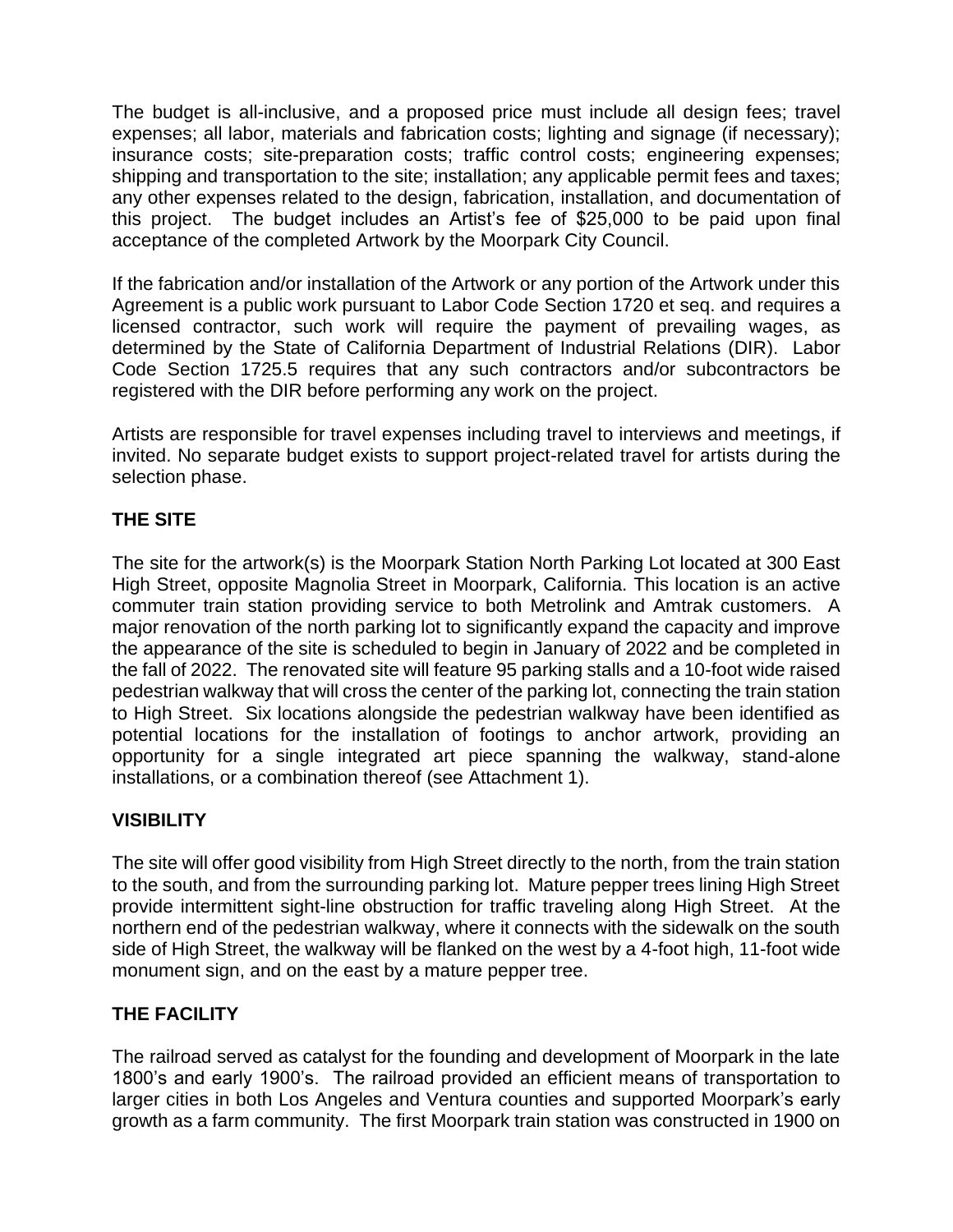a site west of the current location now occupied by the Moorpark Chamber of Commerce. The station was a focal point of the community, bringing news from around the state, and the nation, by train and telegraph. For most of its existence Moorpark's economy centered on agriculture. The town was named after a variety of apricot that was abundantly grown in the area, but various other crops such as walnuts and citrus were also heavily farmed in the region, with the railroad providing a means to transport crops to markets to the north and south. The railroad also supported the early population growth in Moorpark, bringing new residents from outside the region, including many from Mexico, who came to work in the thriving agriculture industry, establish businesses, and raise families. During the 1950's use of the station waned due to the development of the Interstate Highway System and commercial aviation, and despite resistance from the community the station was torn down by the Southern Pacific Railroad in 1964. The current passenger rail station was installed in 1983 and today serves both Amtrak and Metrolink commuters. The station is the second most used station in Ventura County and, prior to the Covid pandemic, averaged over 200 daily boardings. While the pandemic has had a significant negative impact on all passenger rail usage, ridership has been increasing over the past few months.

# **NEIGHBORING PROPERTIES**

The Moorpark Station north parking lot is bordered by a livestock/pet supply retailer to the east and a City-owned 2.15 acre site to the west that currently consists of five vacant buildings, including an industrial building ("One More Time") to the immediate west of the parking lot. Directly across High Street is Ventura County Fire Station 42 and several small businesses, including two food vendors and a blacksmith shop.

A Disposition and Development Agreement has been approved for the City-owned site to the west which would remove the existing vacant properties and construct a mixed-use development consisting of 79 residential units and 13,628 square feet of commercial space and associated improvements. The proposed architecture of the development utilizes material elements reminiscent of the existing buildings as well as elements that evoke an agricultural/industrial feel. This development promises to be a cornerstone in the revitalization of "Old Town Moorpark", which generally extends along High Street between Spring Road to the east and the Post Office to the west.

High Street was the original "main street" of Moorpark, and today is an eclectic mix of retail, restaurants, office buildings and residential properties. Revitalization of this area is a high priority for the community, illustrated in the City's Downtown Specific Plan as follows:

"The vision for Old Town Moorpark is that of rural small town America. The High Street area is particularly important because it retains the country charm and agrarian qualities that are the roots of Moorpark's history. Important features include a family town with friendly people who care for each other. It is a pedestrian-oriented area where people walk, shop, and feel safe on the street at night. It is a unique mix of offices and businesses, and the cultural and civic hub to the City. Both High Street and Moorpark Avenue are surrounded by mixed housing types that are homes to people of multiple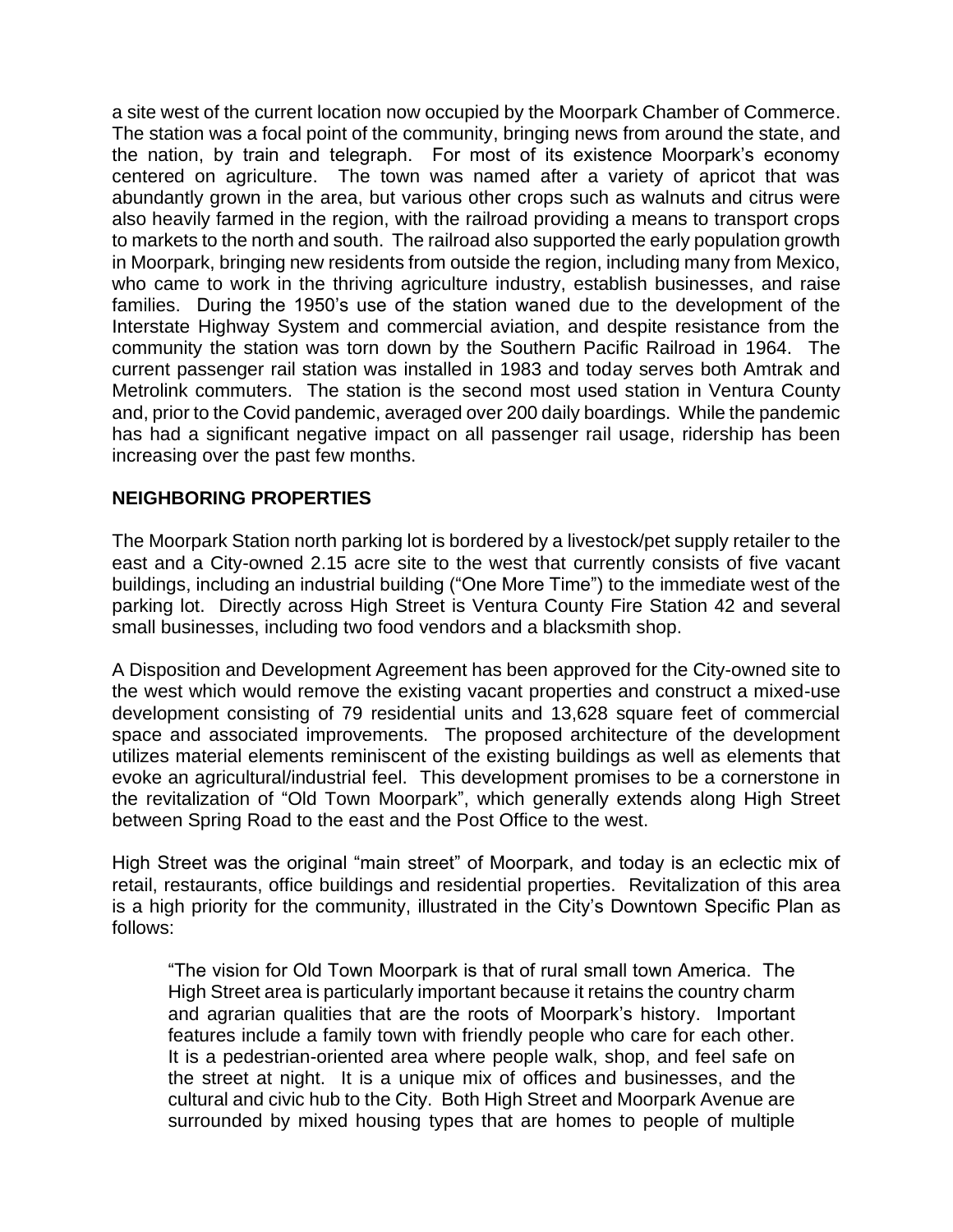class and cultures. Identifiably different than other commercial areas of the City, the goal is to not have corporate business uses overwhelm the area at the expense of the small town character. In recognizing the value and irreplaceability of the down town's cultural heritage and social and economic well being, high quality, new development, reflecting the small town charm is essential. Revitalization and image building of Old Town Moorpark will contribute to a memorable City identity, welcoming residents and visitors to downtown Moorpark."

# **DESIGN CONSIDERATIONS**

In 2021 the City adopted an Arts Master Plan which supports the community's vision for Old Town Moorpark and recommends "that the City focus on incorporating arts and culture in project design to establish it as a regional destination. Public art elements, such as archways… and sculptures could be utilized to distinguish the area and further define it's character." This project will contribute to the revitalization of the area and provides an opportunity to celebrate the City's cultural heritage in a new work of public art at a significant location on High Street.

In developing the parameters for the project, various concepts have been envisioned including arched colonnades, metal trellises, and sculptural elements which span and/or border the pedestrian walkway, however no specific artistic element has been formally prescribed for this project. Rather, the goal is a unique, high-impact visual experience that captures the significance of the site, adds relevant cultural interest to the Old Town area, and serves as a gateway to the City of Moorpark.

The overall design considerations for the Artwork(s) are:

- Celebrate the history and cultural significance of the railroad for the Moorpark community.
- Respect the small-town character of Old Town Moorpark.
- Sculpture in metals, concrete, and other solid mediums are preferred, but other mediums will be considered.
- The Artwork(s) should serve as a welcoming gateway when approached/viewed from both the north (High Street) and south (Moorpark Station).
- The Artwork(s) should occupy at least two of the potential sites identified in Attachment 1
- Do not include a water feature.
- **•** The Artwork(s) shall be an original piece of art that is solely the result of the artistic effort of the Artist(s). Any and all materials and deliverables including, but not limited to, the Artwork(s) and its design shall be unique, original, an edition of one, not encumbered, and must not infringe upon the copyright, trademark, patent, or other intellectual property rights of any third party, or are in the public domain.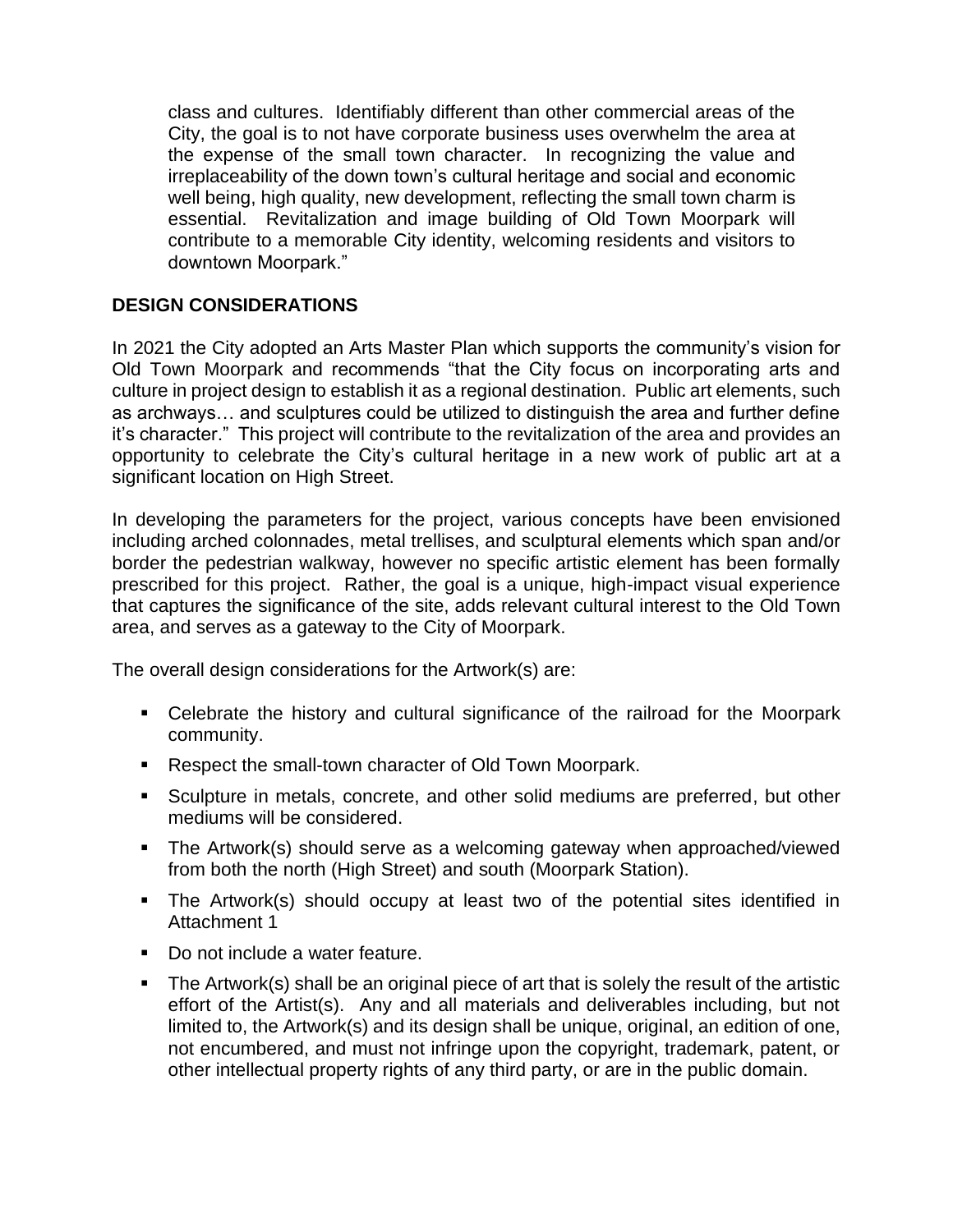The goals for the artwork(s) are:

- The artwork(s) should be an original, site-specific artistic enhancement to the selected outdoor location that attracts and welcomes visitors to the City of Moorpark.
- The artwork(s) should be engaging and aesthetically pleasing to individuals of all ages and backgrounds.
- The artwork(s) should evoke the City's rail stop heritage.
- The artwork(s) should be a significant addition to the City's public art collection and grow Moorpark's reputation as a city that values and supports the arts.
- The artwork(s) should be fabricated from durable, low maintenance materials that can withstand the outdoor elements and require minimal maintenance.

# **SCOPE OF WORK FOR DESIGN, FABRICATION, AND INSTALLATION SERVICES**

- ➢ Execution of an Agreement for Public Art Project with the City, including compliance with all insurance requirements noted therein. Artists are responsible for understanding what is required with regard to the insurance before submitting a proposal.
- ➢ Research, which includes examining the site, reviewing pertinent documents, meeting with City staff involved in the project, as well as members of the community.
- ➢ Creation and submission of one Schematic Design.
- ➢ Participation in a critique of the Schematic Design by the Moorpark Arts Commission.
- ➢ Attendance at one meeting with members of the community to present the Schematic Design and gather feedback.
- ➢ Development and submission of a Final Proposal.
- ➢ Participation in a review of the Final Proposal by the Arts Commission and Staff.
- ➢ Participation in a review of the Final Proposal by the Moorpark City Council.
- ➢ Development and submission of wet-stamped engineering and construction documents, as necessary.
- ➢ Participation in the revision and approval process for engineering and construction documents, as necessary.
- $\triangleright$  Site preparation.
- $\triangleright$  Fabrication, transportation, and installation of all art element(s), including a plaque identifying the artist, title, year and crediting the Art In Public Places program.
- ➢ Contracting and management of all subcontractors required for completion of all phases of the project, including, but not limited to, engineering, fabrication, transportation, site preparation, and installation of the Artwork.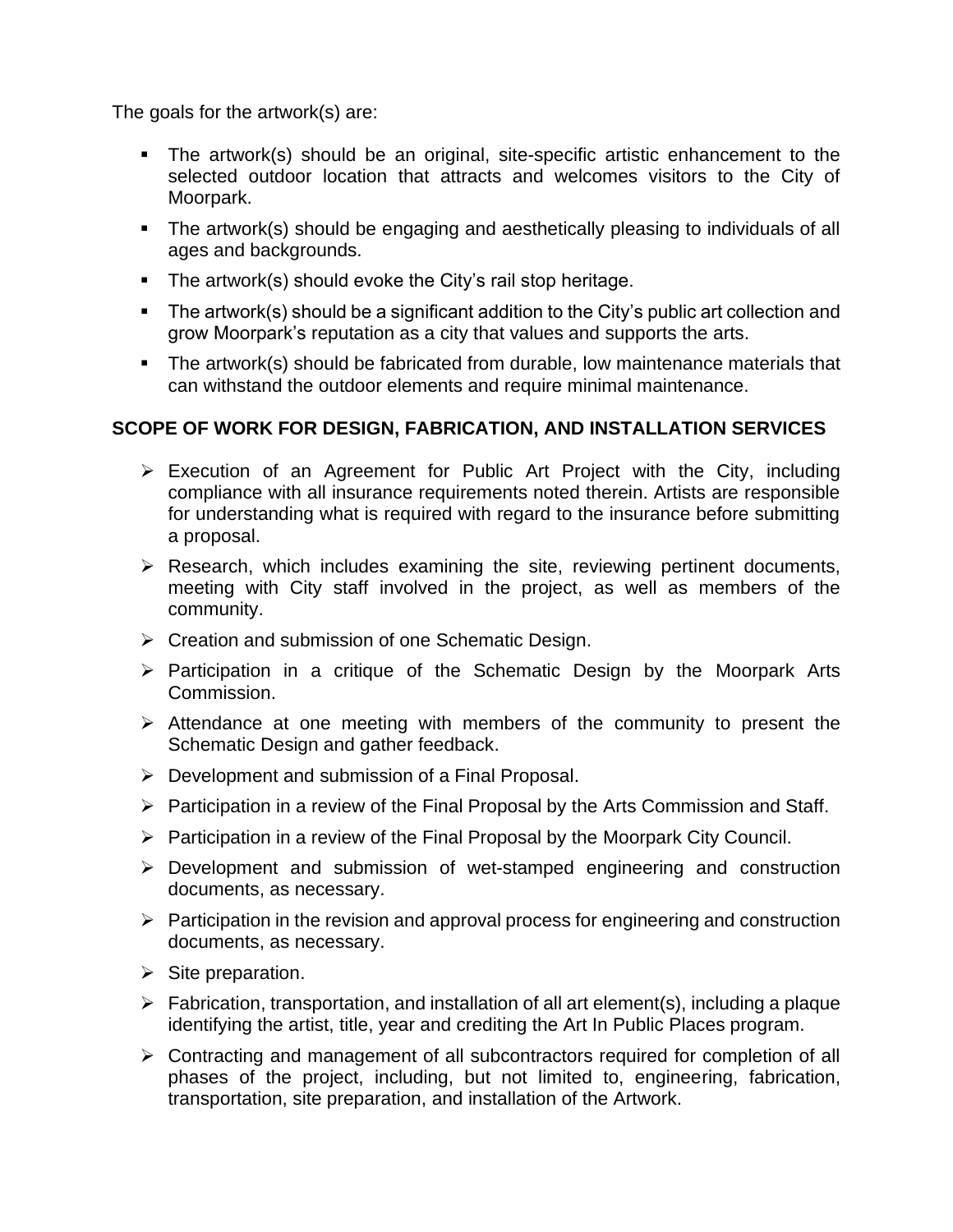- o All work required for the project shall be performed by the Artist or by Cityapproved subcontractors.
- o If the fabrication and/or installation of the Artwork or any portion of the Artwork under this Agreement is a public work pursuant to Labor Code Section 1720 et seq. and requires a licensed contractor, Artist shall be solely responsible for ensuring that Artist and Artist's subcontractors (if any) have valid appropriate licenses and registrations under California law or the applicable jurisdiction. If the Artist and/or any of Artist's subcontractors are unlicensed during any phase of the project under this Agreement, the City shall have the right to bar Artist from receiving any payment for Artist's services. Artist and any subcontractors are required to pay the general prevailing wage, as determined by the DIR, to any worker employed for such public work on this project.
- o If Artist is not a licensed contractor, Artist shall not be able to subcontract with licensed contractors for fabrication and/or installation of the Artwork or any portion of the Artwork under this Agreement.
- ➢ Submission of documentation images and a maintenance report.
- ➢ Participation in ribbon-cutting ceremony and/or outreach to press.
- $\triangleright$  Coordination with City staff, as needed throughout the project.

Some meetings, except meetings between the artist and members of the community, may be conducted remotely, as necessary and as solely determined by City staff.

*The City reserves the right to revise this scope of work.*

# **PRELIMINARY SCHEDULE**

| January 2022          | <b>RFQ</b> release                                        |
|-----------------------|-----------------------------------------------------------|
| February 9, 2022      | Application deadline                                      |
| February 2022         | Semi-finalist selection                                   |
| Late March, 2022      | Semi-finalist design presentations and finalist selection |
| April 2022            | <b>City Council Approval</b>                              |
| April/May 2022        | Agreement execution                                       |
| May - June 2022       | Final design development and approval phases              |
| July - September 2022 | Fabrication and installation                              |

*The City reserves the right to revise this timeline.*

#### **SELECTION PROCESS**

Applications submitted in response to this RFQ will be pre-screened by City staff to ensure that they are complete and meet the minimum requirements of this RFQ. A Selection Panel consisting of Arts Commission members, City staff, and/or community stakeholders will review all complete, eligible applications received by the deadline. Evaluating the qualifications shown in the applications, the Selection Panel will select up to three semifinalists to develop and present preliminary proposals for the project.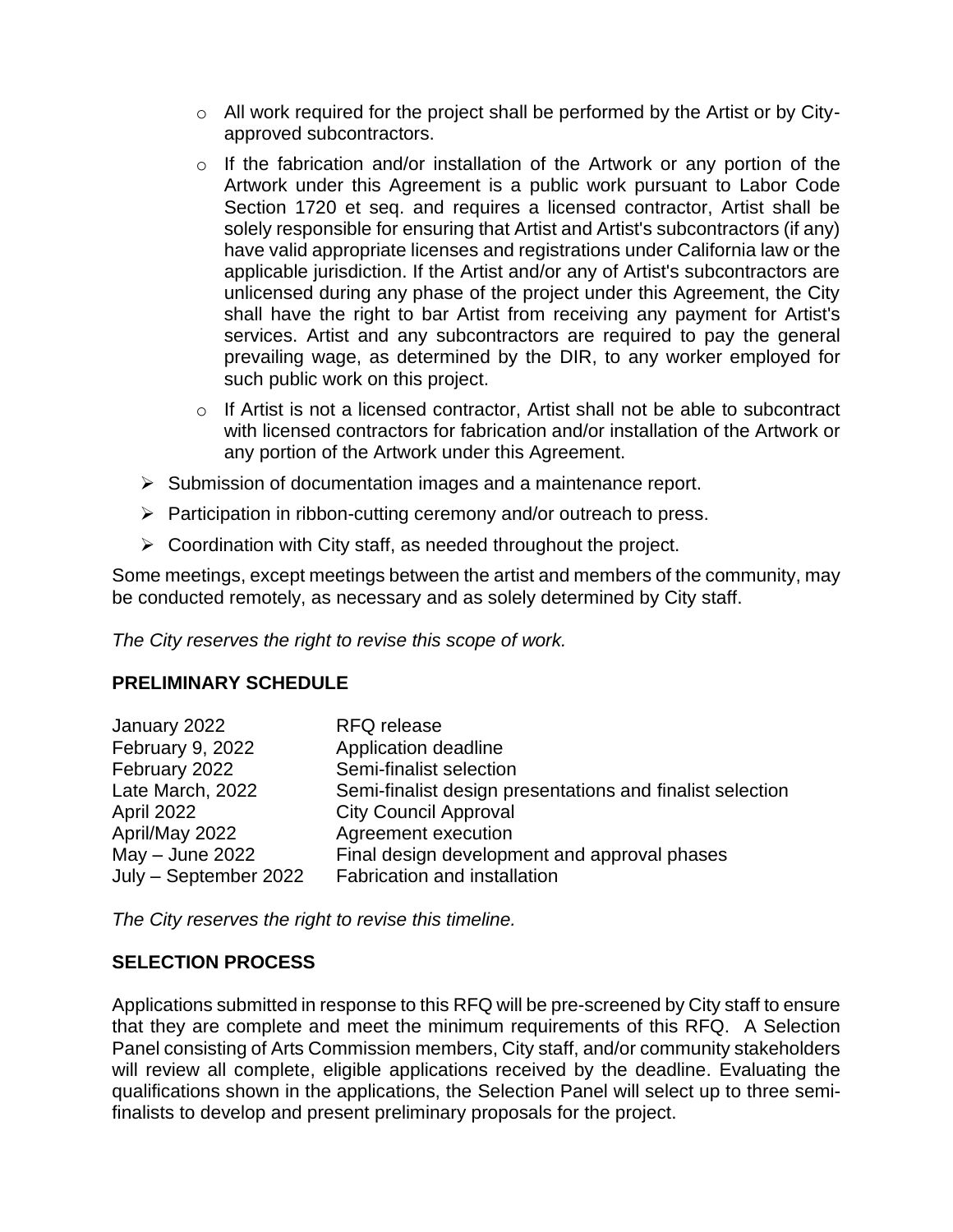Criteria used for semi-finalist selection will be:

- ➢ Quality, creativity and strength of concepts and workmanship as evidenced in images of past work and professional resume
- ➢ Technical competence as evidenced by the Application Checklist, Letter of Interest, images of past work, and Professional Resume.
- ➢ Aptitude for planning, budgeting, contracting (as necessary) and working on teams as evidenced by Application Checklist, Letter of Interest, Professional Resume, and Professional References.
- ➢ Experience and a demonstrated aptitude for working on public art projects as evidenced in the Application Checklist, Professional Resume, images of past work, and Professional References.
- $\triangleright$  A commitment to working with members of the public to create art projects as evidenced in the Application Checklist, Letter of Interest, Professional Resume, and images of past work.

Prior experience working with public agencies on the development and installation of public art projects is strongly preferred.

Semi-finalists will be invited to develop original artwork proposals. These proposals are to include to-scale renderings and other visual materials required to adequately illustrate the proposed artwork, a site plan identifying the proposed location of the artwork in relation to existing features and landscaping, a detailed budget and proposed payment schedule, high-level installation plan including anticipated subcontractors necessary to complete the work, schedule for completion of the work, and general maintenance plan. The proposed schedule of payment must identify, and be tied to, specific milestones appropriate to the development of the artwork and value of work received, including the Artist fee to be paid upon acceptance of the completed Artwork by the City.

Proposals will be presented to the Selection Committee at a date to be determined. Semifinalists will each receive a stipend of \$750 following preliminary proposal presentation. The Selection Committee will recommend only one finalist to the City Council after the proposal presentations.

Criteria used to select the finalist will include, but not be limited to:

- $\triangleright$  Quality, creativity, and strength of concepts and workmanship
- $\triangleright$  Interest in and understanding of the project
- $\triangleright$  Experience with community groups and public input
- ➢ Experience organizing and administering complex projects, including the management of subcontractors required for project completion
- $\triangleright$  Proposed project schedule and ability to complete project within the desired timeframe
- $\triangleright$  Artwork durability demonstrated through the selection of site appropriate materials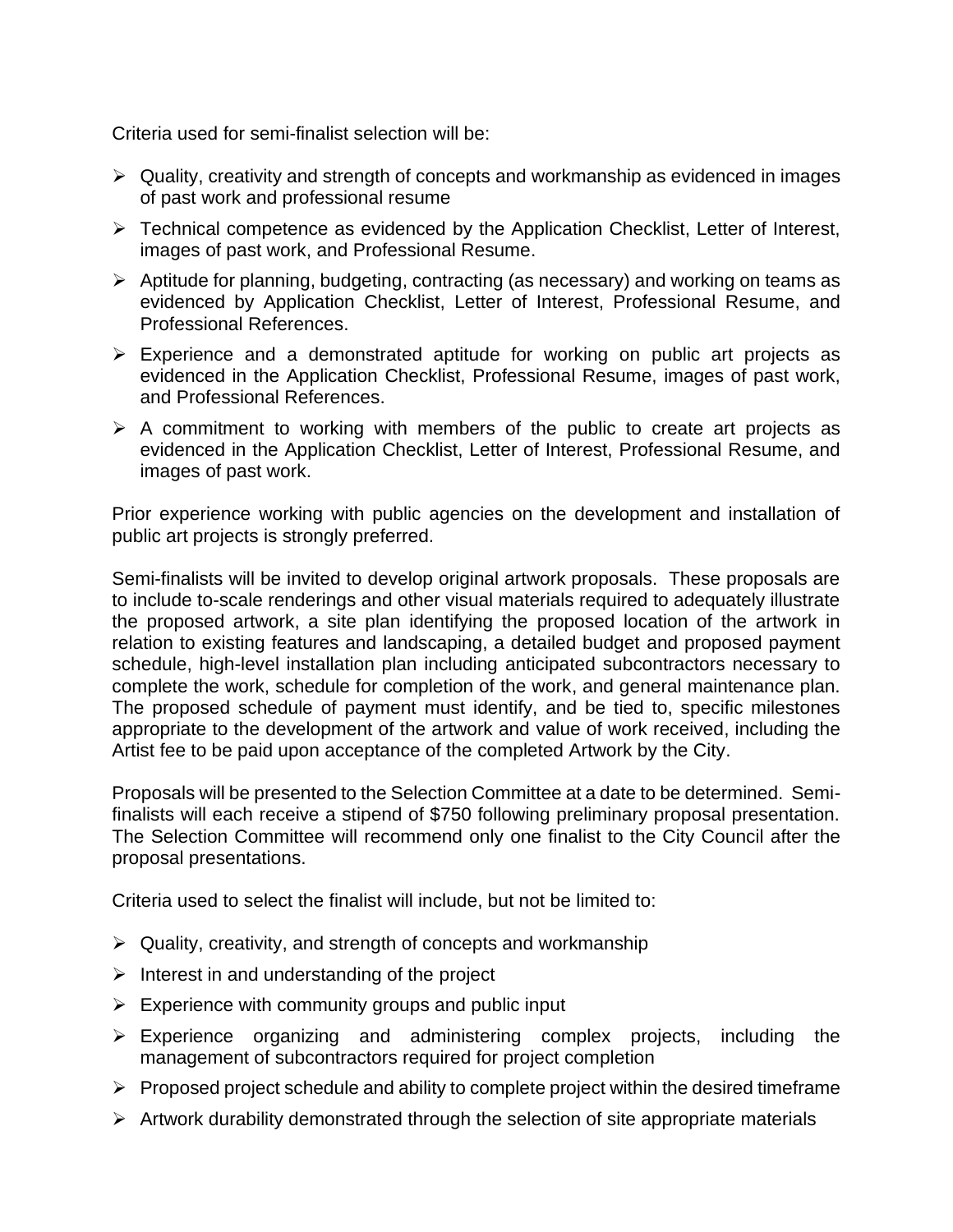$\triangleright$  Quality and strength of communication skills

*The City reserves the right to revise the selection process, Selection Committee composition, and selection criteria.*

#### **APPLICATION SUBMITTAL**

Artists who wish to be considered must submit the following materials (collated and in this order):

- $\triangleright$  Application Checklist (Attachment 4 to this RFQ)
- ➢ Letter of Interest
- $\triangleright$  Digital images of past work with annotations.
- $\triangleright$  A professional resume for each team member/partner
- ➢ Professional references for each team member/partner

**Provide one (1) hard copy of all application materials and one (1) electronic copy, preferably via USB thumb drive, containing the application materials. Thumb drives should be labeled with the Artist's name only. Please closely observe the requirements and guidelines for the application materials as detailed below**:

- ➢ **Application Checklist**
	- Complete and sign the Application Checklist (included as Attachment 4 to this RFQ).

#### ➢ **Letter of Interest**

■ Description of the artist or team's interest in the project, artistic approach and working methods, relevant experience or background, and initial vision for the work. Include primary contact information: name, address, phone and email.

#### ➢ **Digital Images**

- Submit a maximum of 20 images showing at least five different artworks. This 20 image maximum is per application, not per team member.
- Load the images into a Microsoft PowerPoint slide show presentation. "Slide show" programs other than Microsoft PowerPoint are acceptable as long as the files can be successfully viewed with the City's equipment. The City operating system is Windows-based. Applicants are solely responsible for ensuring compatibility. Digital images not submitted in a PowerPoint presentation (or other compatible "slide show" program) will not be reviewed.
- Only submit images of completed projects; images of proposals, models or computer-generated images will not be considered.
- The Commission is not responsible for distortion or alteration of images as they appear on monitors or as projected.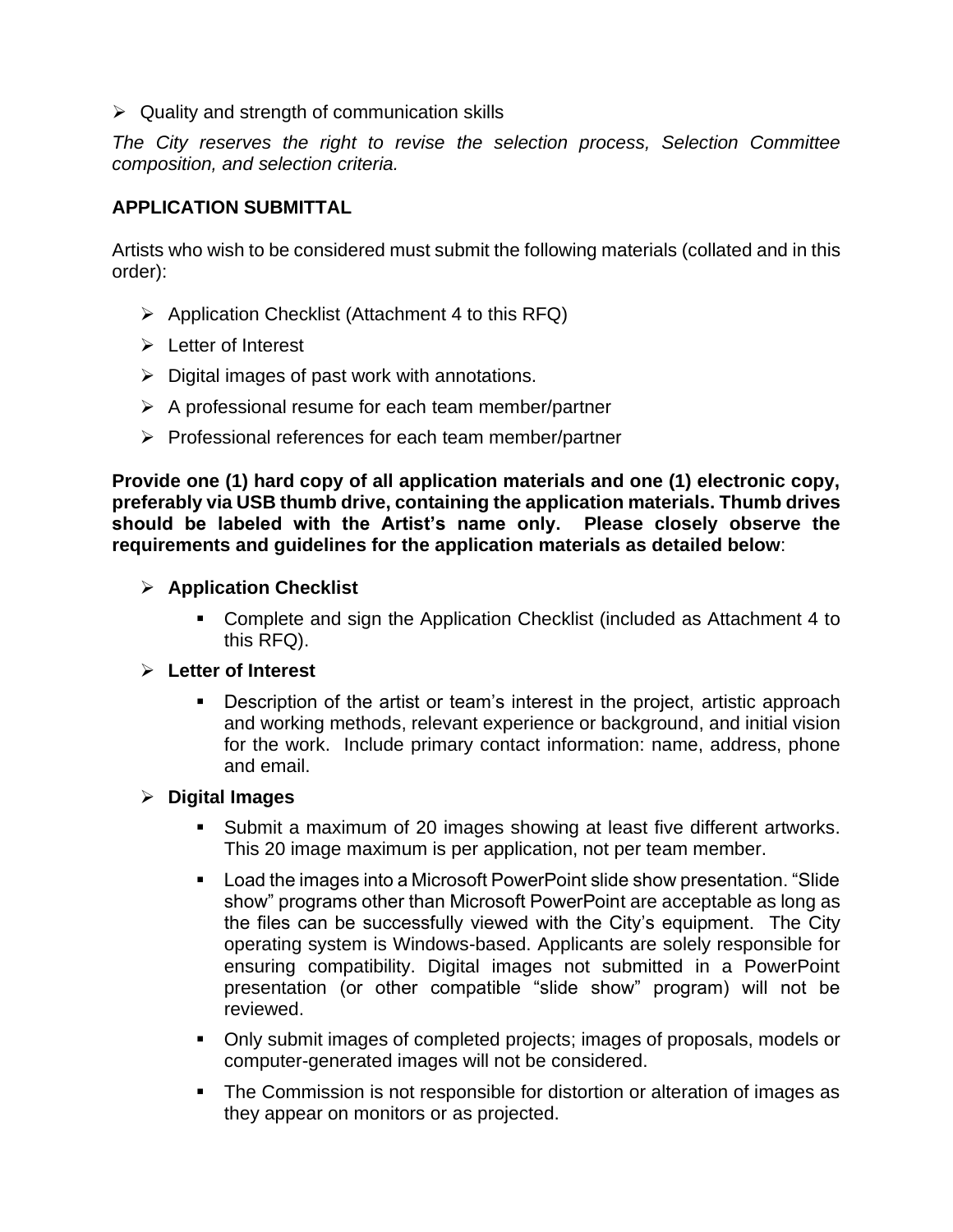- It is recommended that a PDF copy of the slideshow presentation be included on the thumb drive, along with the PowerPoint file.
- If you include a sound element in your presentation, please include a conspicuous notice with your submission.
- Provide image annotations within the PowerPoint itself. Indicate the title of artwork, medium, dimensions, date artwork was created, and location. For previous public art projects please also list the commissioning body, budget, date of completion, and project manager (with telephone number). If you are submitting images of past work that cannot be understood plainly through imagery alone (such as installations, integrated artwork or team work), please submit brief descriptions for each work that you believe needs further explanation.

# ➢ **Professional Resume**

Please submit a current professional resume, in PDF format, (five pages maximum) including information regarding past public art commissions, design team experience, exhibitions, awards, grants, and education. Teams should submit a separate resume for each member of the team and each partner or advisor. Handwritten materials will not be reviewed.

#### ➢ **Professional References**

Please submit the names, addresses, current telephone numbers and/or email addresses for three public agencies on your past work and qualifications, in PDF format. Do not send letters of recommendation. The City reserves the right to contact references, whether or not given by the applicant. Handwritten materials will not be reviewed. PLEASE ENSURE THAT THE CONTACT INFORMATION FOR YOUR REFERENCES IS CURRENT; WE FREQUENTLY CONTACT REFERENCES AND ANY INACCURATE INFORMATION MAY DELAY THE SELECTION PROCESS.

# ➢ **Self-Addressed Stamped Envelope (Optional)**

If you wish to receive your thumb drive back, please submit a self-addressed stamped envelope (S.A.S.E.) for the return of the submitted materials. Materials submitted without an S.A.S.E. will not be returned. Text materials will not be returned. The City will make every effort to protect submitted materials; however, it will not be responsible for any loss or damage.

**In addition to the guidelines outlined above, please closely observe the following guidelines for the submission of applications (failure to observe these guidelines may render your application incomplete and ineligible and, therefore, it may not be reviewed):**

 $\triangleright$  Submit text materials on 8.5" x 11" white bond paper.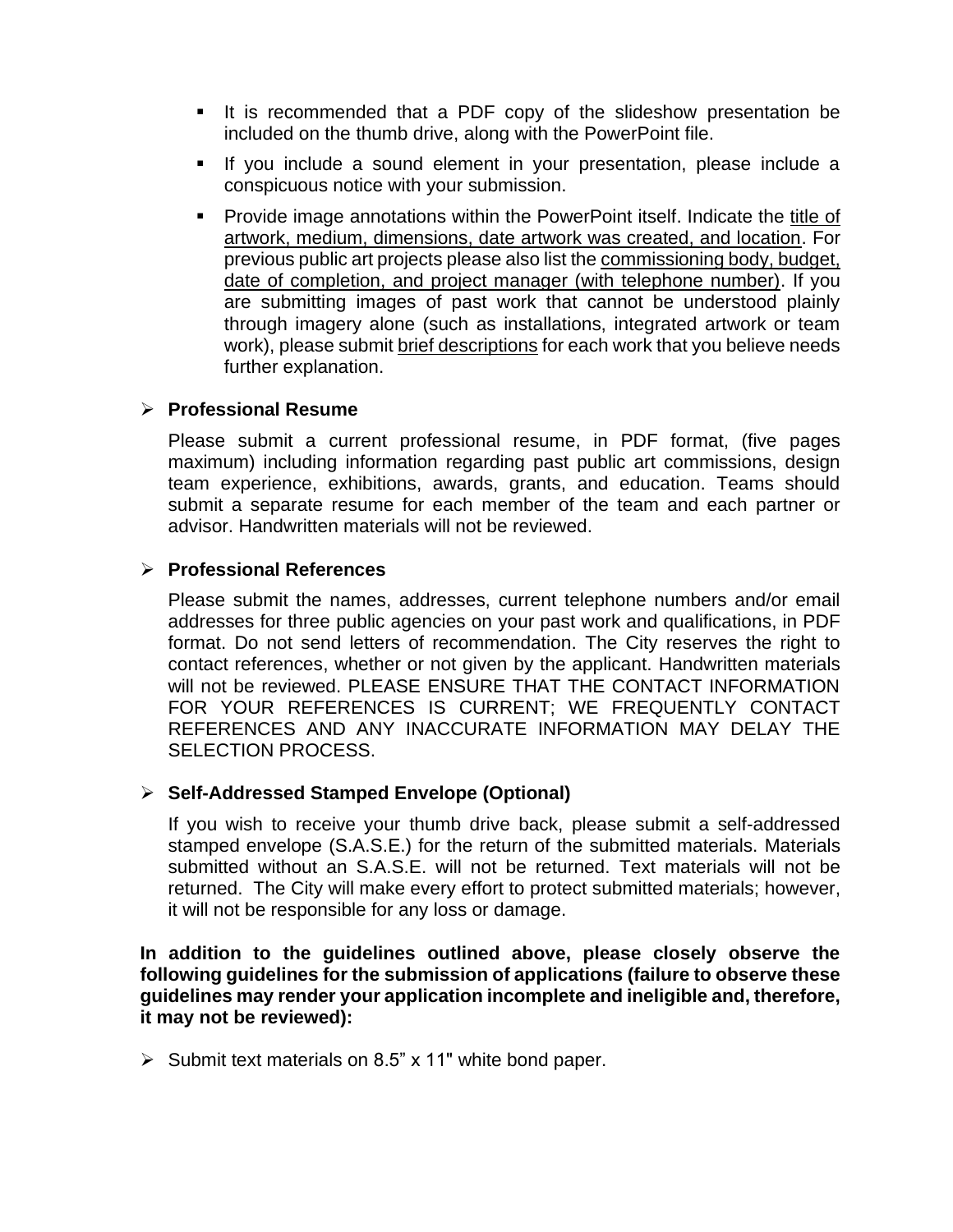- ➢ Do not submit proposals, drawings, models, medium samples, original works of art, books, catalogs, or any other materials in lieu of, or in addition to, the requirements listed above.
- ➢ Unsolicited materials will not be reviewed and will not be returned.

*The City reserves the right to revise the required application materials and guidelines. The City may request supporting documentation of any submittal materials for clarification/verification purposes.*

**Deliver applications no later than 5:00 p.m. (PST) on Wednesday, February 9, 2022 to:**

City of Moorpark ATTN: MOORPARK STATION PUBLIC ART RFQ 799 Moorpark Avenue Moorpark, CA 93021

#### **Applications received after this deadline will not be reviewed.**

#### **INQUIRIES / ADDENDA**

Any questions about this RFQ or the proposed scope of work must be submitted by email to the City's project manager, Chris Ball at chall@moorparkca.gov. All questions and requests for information must be received no later than Wednesday, February 2, 2022 at 5:00 p.m. (PST).

Interpretation or correction of the RFQ will be made by addendum posted on the City bid page (available at [http://www.moorparkca.gov/bids.aspx\)](http://www.moorparkca.gov/bids.aspx), and any addendum will be considered a part of the RFQ and will be incorporated therein. It is incumbent on the proposer to review and address any addenda posted on the City bid webpage prior to submission of the final proposal. Registration for bid notifications on the City webpage does not relieve the Proposer of the responsibility for ensuring that posted addenda have been received and addressed. Telephone communication with City staff is not encouraged and the City is not bound by any clarifications, interpretations, corrections or changes to the RFQ that are made verbally or in any manner other than by written addendum.

#### **CONTRACT REQUIREMENT**

Before any services can commence, the selected finalist will be required to sign and deliver the City's Public Art Project Agreement (Agreement), a sample of which is attached to this RFQ (Attachment 2). **Please review all the terms and conditions of the Agreement, including the provisions relating to insurance and indemnity. The City will require certificates of insurance and additional insured endorsements, as specified in Exhibit A of the Agreement, prior to contract execution. Sample certificates are included in Attachment 3 for reference.**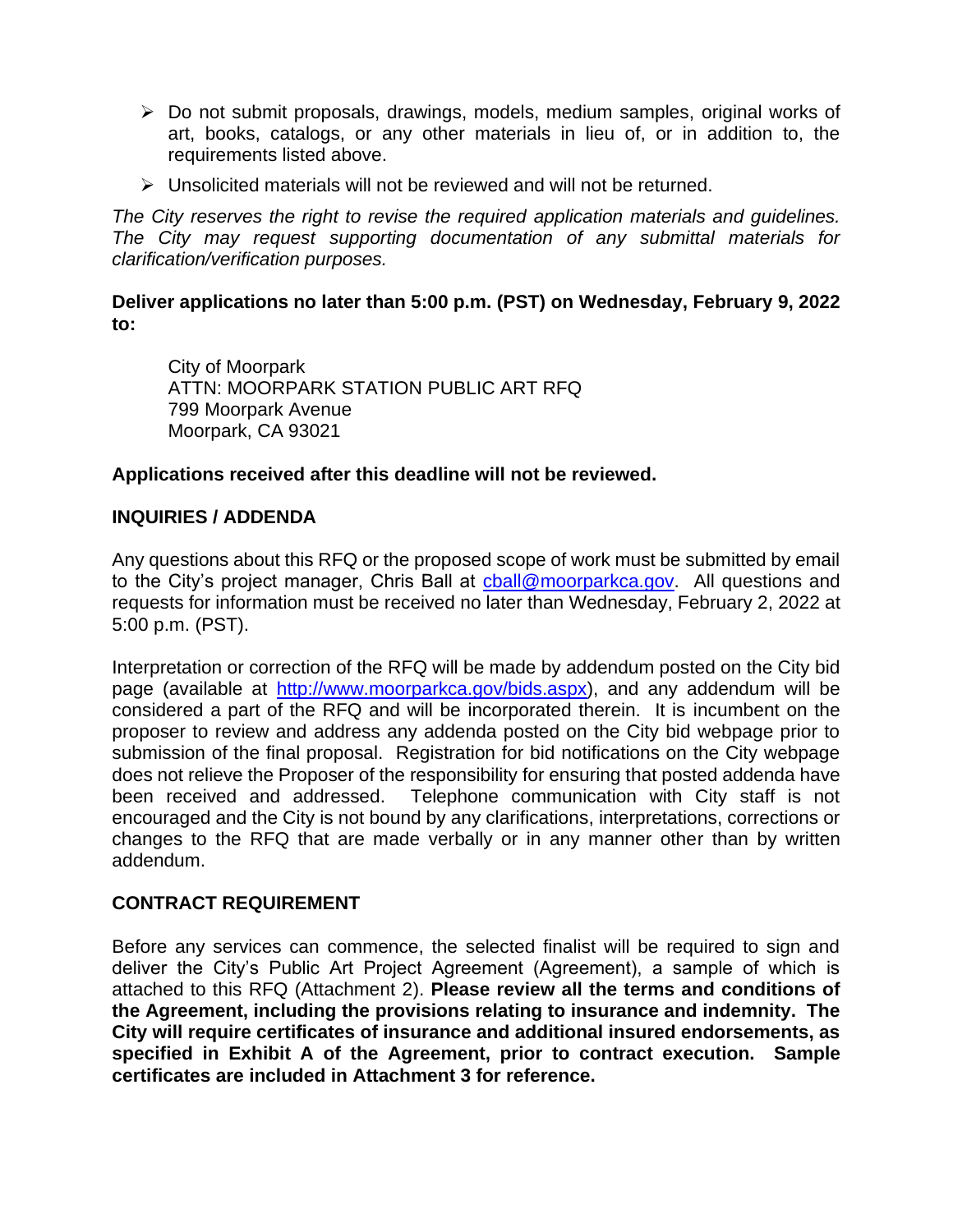**The City's policy is that the Agreement be accepted as is. If you are not able to comply with the terms of the agreement, including the insurance requirements contained therein, do not submit an application.**

This RFQ, or any part of it, and the Artist's application, will be incorporated into and made a part of the Agreement. The City reserves the right to further negotiate and/or modify the terms and conditions of the Agreement. The finalist whom the City Council selects must cooperate with the City in good faith to negotiate, sign, and deliver the final Agreement.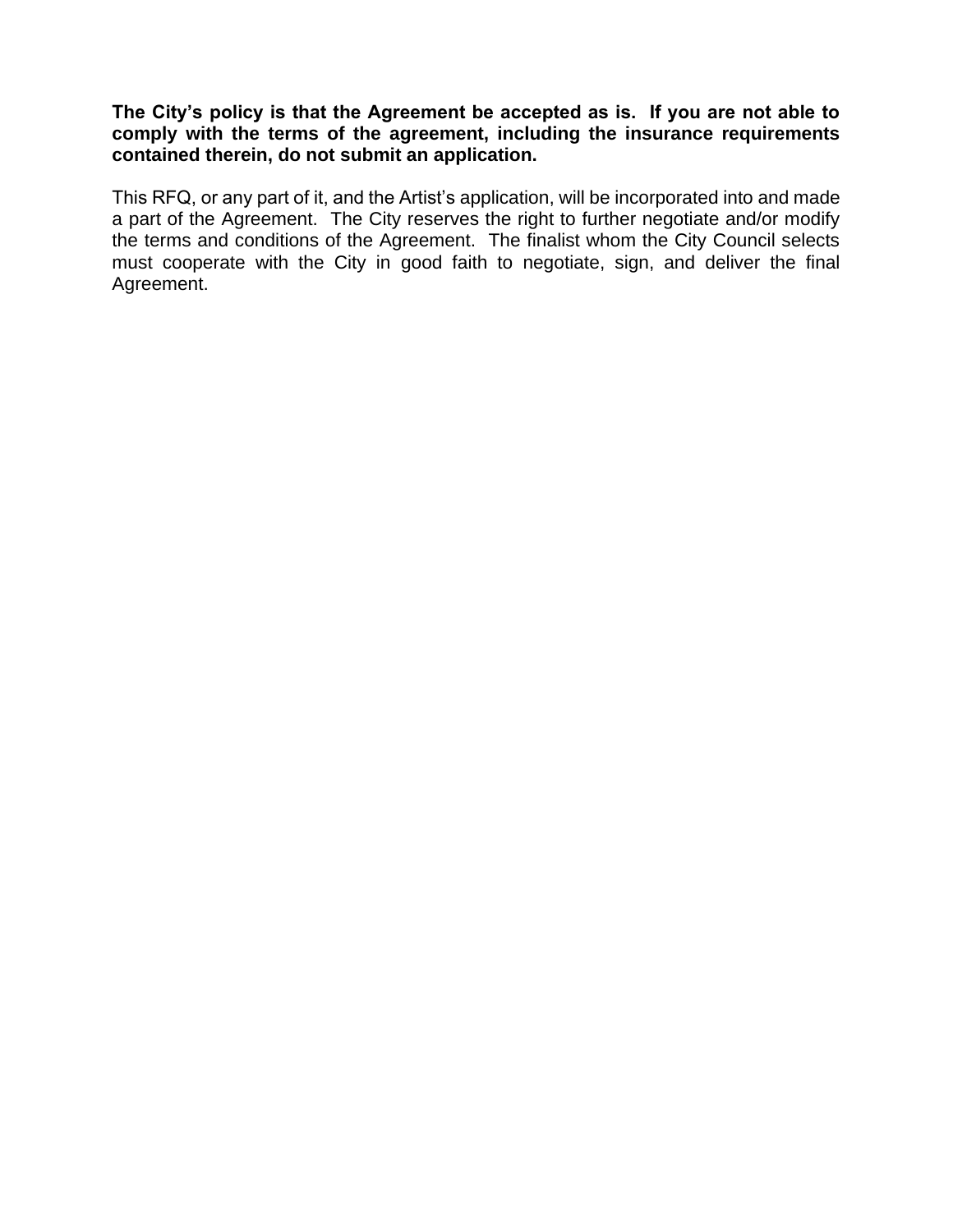## TERMS AND GENERAL CONDITIONS

**Responsibility for Submissions**: Although we will make every effort to protect the materials you submit, the City is not responsible for the loss or damage of any application materials submitted. Artists submitting applications without an S.A.S.E. will not receive materials back.

**RFQ Revision**: The City reserves the right to revise this RFQ, including, but not limited to, the application due date, the number of semi-finalists selected, the timeline, the budget, the Selection Committee composition, and the selection criteria.

**Responsibility for Application Costs**: The City is not liable for any cost incurred by any person responding to this RFQ. The applicant is fully responsible for all application costs. The City does not assume any contractual or financial obligation as a result of the issuance of this RFQ, the preparation and submission of an application by a respondent, the evaluation of an accepted proposal, or the selection of semi-finalists.

**Application Acceptance/Rejection**: The City, at its sole discretion, reserves the right to reject any or all submissions received and to accept or reject any or all of the items in the application. The City reserves the right to negotiate with any respondent after applications are opened, if such action is deemed to be in the City's best interest. The City's acceptance and review of an application and/or submitted proposal, artwork concept, or artwork design does not constitute a commitment on the part of the City to award a commission to any artist or artist team.

**Decline to Award**: The City, at its sole discretion, reserves the right to not award the commission to any artist or artist team, for any or no reason, at any time during the evaluation process.

**Equal Opportunity Contracting Program**: The City endeavors to do business with artists sharing the City's commitment to equal opportunity and will not do business with any artist that discriminates on the basis of race, religion, sexual orientation, color, ancestry, age, gender, disability, medical condition, or place of birth.

**Insurance Requirements**: Any artist selected to enter into contracts with the City shall not commence work until the artist has obtained, at the artist's sole cost and expense, all insurance required by the City and until such insurance has been approved by the City. Insurance required by the City may include but is not limited to Comprehensive General Liability, Automobile Liability and Workers' Compensation coverage in accordance with the laws of the State of California. The City requires that the City, its officials, employees, and agents be named as additional insured on all insurance policies except Workers' Compensation coverage, and that additional endorsement certificates be provided to the City.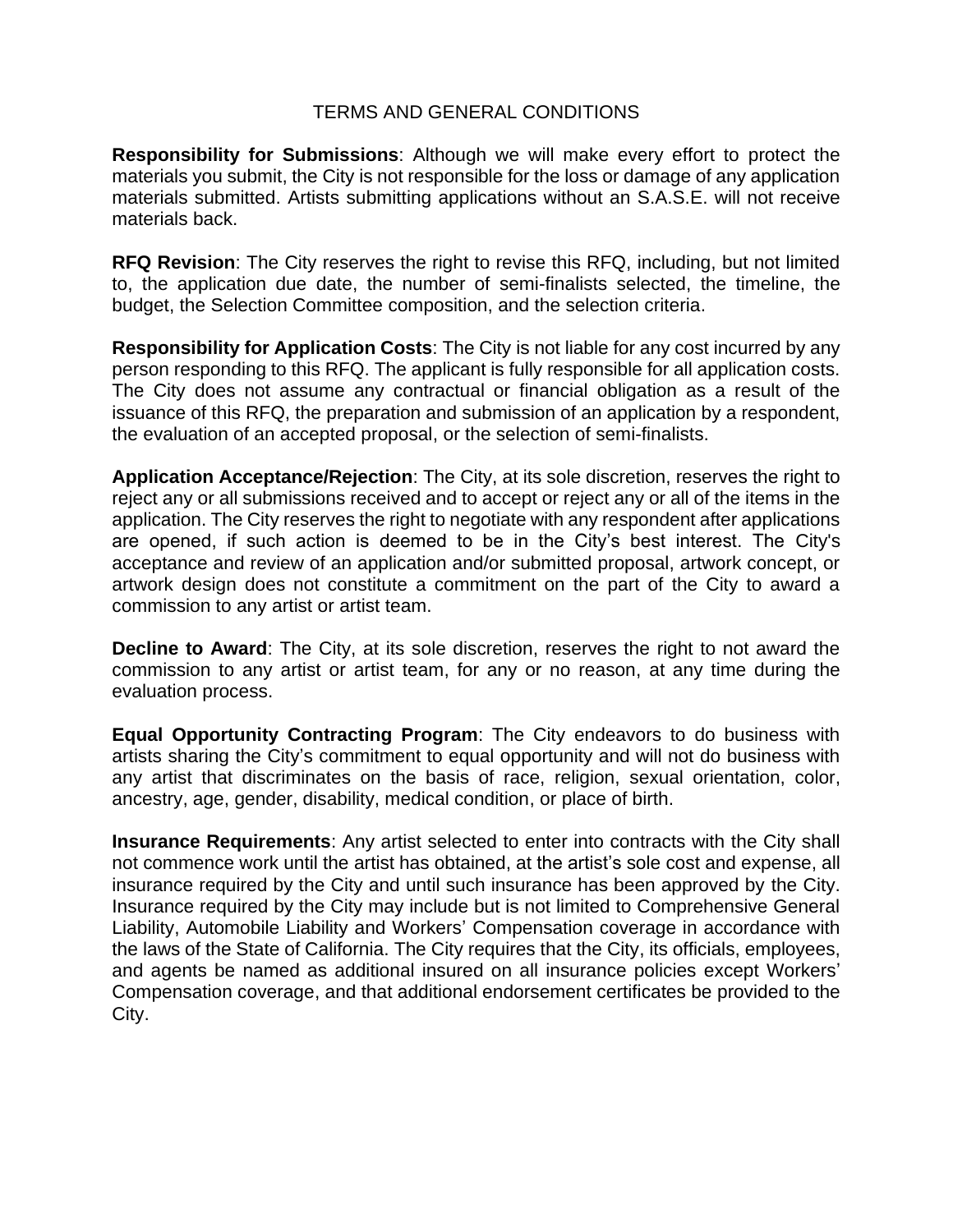# **CONTRACT PROVISIONS**

The Artist shall be required to execute a form of agreement provided by the City, a sample of which is attached to this RFQ. The terms of such agreement will include, but will not be limited to, the following:

## **Copyright**:

The Artwork shall be considered to be "works made for hire" for the benefit of the City. The Artwork and any and all associated intellectual property rights arising from the Artwork, shall be and remain the property of the City without restriction or limitation. The Artist shall not obtain or attempt to obtain copyright protection as to the Artwork.

Irrevocable License to Reproduce. The Artist hereby grants the City, without additional charge to, or payment by, the City, an irrevocable license to make, or cause to be made, photographs and other two-dimensional reproductions of the Artwork or the Artwork Design for any municipal purpose including, but not limited to, educational, public relations, tourist and arts promotional purposes. For the purposes of this Agreement, the following are examples of permissible reproductions for the above cited purposes: in brochures and pamphlets pertaining to the City or State; in exhibition catalogs, books, slides, photographs, postcards, posters, and calendars; in art magazines, art books and art and news sections of newspapers; in general books and magazines not primarily devoted to art; as well as on slides, CDs, DVDs, film strips, video, computer websites, television and social media sites.

Title to the completed Artwork shall immediately vest in the City upon final acceptance, and all ownership rights shall be transferred, conveyed, and assigned to the City for all purposes permitted by this Agreement. Prior to completion of the Artwork, City shall have the right, at its option, to claim ownership, possession, and control of the uncompleted portions of the Artwork which are on the Project Site.

#### **Artists' Waiver of Rights**:

#### ARTWORK REMOVAL.

The Artwork may be removed from the Project Site at any time. The Artist, the City, and the State acknowledge that the Artist may have certain rights under the federal Visual Artists Rights Act of 1990 (VARA). The Artist acknowledges and understands that the installation of the Artwork at the Project Site may subject the Artwork to destruction, distortion, mutilation, or other modification due to the acts of third parties or to its removal, repair, maintenance, storage, or transfer of ownership.

#### LIMITED VARA WAIVER.

In consideration of the mutual covenants and conditions in this Agreement, and except as otherwise provided for in this Agreement, the Artist agrees to waive any right that the Artist may have under VARA to prevent the removal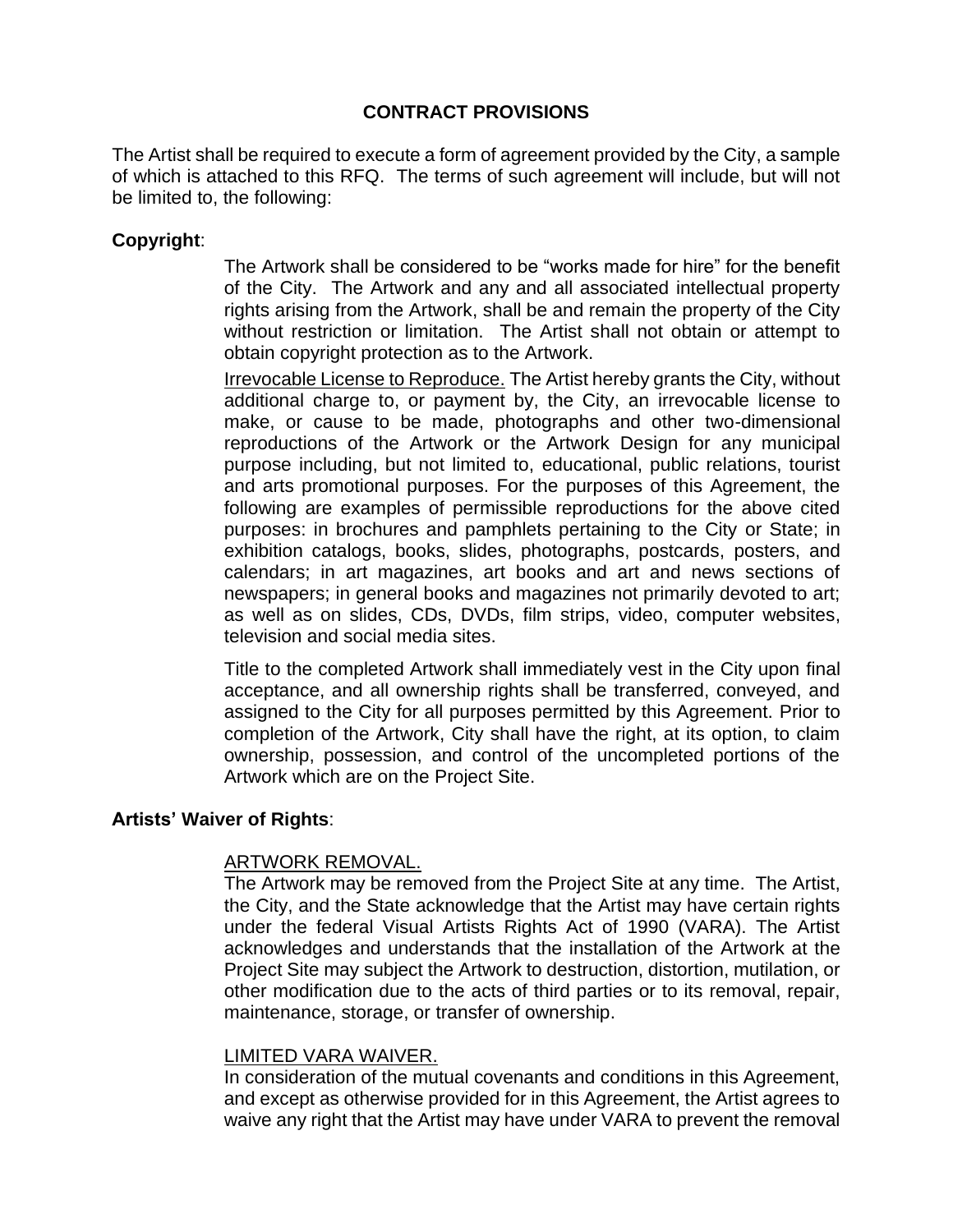of the Artwork, or the destruction, distortion, mutilation, or other modification of the Artwork which arises from, is connected with, or is caused or claimed to be caused by the removal, repair, maintenance, storage, or transfer of ownership of the Artwork by the State, the City, or their elected officials, officers, employees, agents, or representatives, or the presence of the Artwork at the Project Site, to the maximum extent permitted by law.

#### CALIFORNIA CIVIL CODE SECTION 987 WAIVER.

The Artist and the City acknowledge that the Artist may have certain rights under California Civil Code Section 987 which are not preempted by VARA. In consideration of the mutual covenants and conditions in this Agreement, and to the maximum extent permitted by law, the Artist waives any rights which the Artist or the Artist's heirs, beneficiaries, devisees, or personal representatives may have under California Civil Code Section 987 to prevent the removal, destruction, distortion, mutilation, or other modification of the Artwork.

#### RIGHTS OF ARTIST'S HEIRS, SUCCESSORS, AND ASSIGNS.

The Artist's VARA rights under this Agreement shall cease with the Artist's death and do not extend to the Artist's heirs, successors or assigns.

#### **Indemnification**:

#### INDEMNIFICATION

To the maximum extent permitted by law, the Artist agrees to defend, indemnify, protect and hold City, its elected and appointed officials, officers, employees, agents, and volunteers, free and harmless from any and all claims asserted, and/or actual or alleged liability for damages or injuries to any person or property including Artist's employees, agents, representatives or subcontractors, and/or claims and liabilities arising directly or indirectly from, or that are connected with, or are caused or claimed to be caused by, the acts or omissions of the Artist, the Artist's employees, agents, representatives or subcontractors, or anyone acting on the Artist's behalf. The obligation to indemnify shall be effective even if the passive negligence of the City, its agents, officers or employees contributes to the loss or claim.

The Artist further agrees that the duty to defend includes payment of attorney's fees and all costs associated with enforcement of this indemnification provision, defense of any claims arising from this Project; and, where a conflict of interest exists, or may exist between the Artist and the City, the reasonable cost of attorney's fees and all other costs if the City chooses, at its own election, to conduct its own defense or participate in its own defense of any claim related to this Project. The Artist's duty to indemnify, defend, and hold harmless shall not include any claims or liability (i) to the extent arising from the active negligence, sole negligence, or willful misconduct of the City, its agents, officers or employees, as established by final court decision; or (ii) where otherwise prohibited or preempted by law.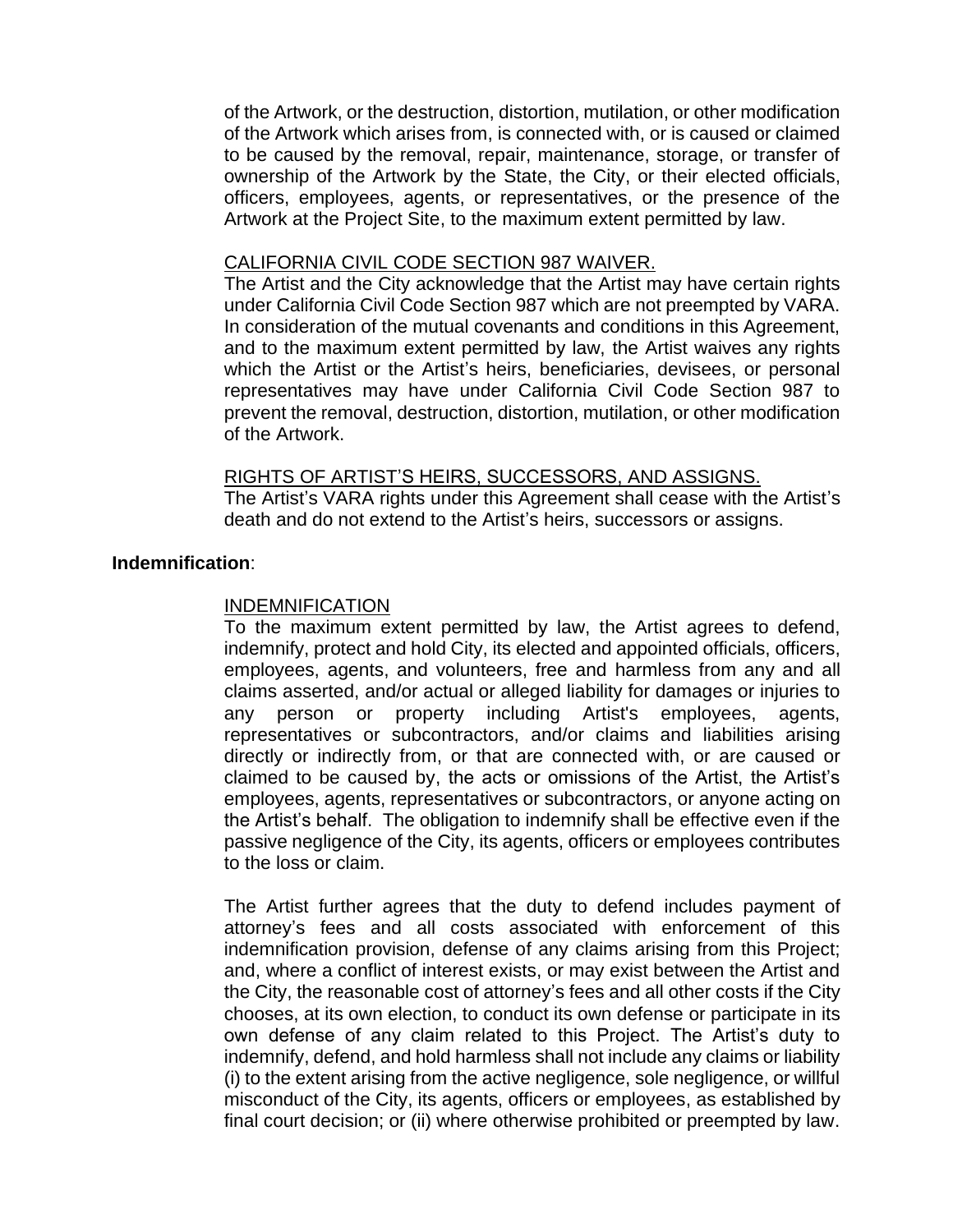Without in any way limiting the generality of the foregoing, the Artist represents and warrants that the Artwork is solely the result of the artistic effort of the Artist. Any and all materials or deliverables, including but not limited to the Artwork Design and/or the Artwork (collectively, "Works"), provided under this contract are unique, original, an edition of one, not encumbered and do not infringe upon the copyright, trademark, patent or other intellectual property rights of any third party, or are in the public domain. The Artwork has not been accepted for sale elsewhere; the Artist has not sold, assigned, transferred, licensed, granted, encumbered or utilized the Artwork or any element thereof or any copyright related thereto which may affect or impair the rights granted pursuant to this Agreement; the Artwork is free and clear of any liens from any source whatsoever; all artwork created or performed by the Artist under this Agreement, whether created by the Artist alone or in collaboration with others, shall be wholly original with the Artist and shall not infringe upon or violate the rights of any third party; the Artist has the full power to enter into and perform this Agreement and to make the grant of rights contained in this Agreement; and all services performed hereunder shall be performed in accordance with all applicable laws, regulations, ordinances, and/or statutes, and with all necessary care, skill, and diligence.

If any of the deliverables, materials or Works provided hereunder become the subject of a claim, suit or allegation of copyright, trademark or patent infringement, City shall have the right, in its sole discretion, to require Artist to produce, at Artist's own expense, new non-infringing materials, deliverables or Works as a means of remedying any claim of infringement in addition to any other remedy available to the City under law or equity. Artist further agrees to indemnify, defend, and hold harmless the City, its elected and appointed officials, officers, employees, volunteers and agents from and against any and all claims, liabilities, actions, costs, judgments and/or damages of any type alleging or threatening that any materials, deliverables, supplies, equipment, services or Works provided under this contract infringe the copyright, trademark, patent or other intellectual property or proprietary rights of any third party (Third Party Claims of Infringement). If a Third Party Claim of Infringement is threatened or made before Artist receives payment under this contract, City shall be entitled, upon written notice to Artist, to withhold some or all of such payment.

The City does not and shall not waive any rights that it may have against the Artist by reason of this Section, because of the acceptance by the City, or the deposit with the City, of any insurance policy or certificate required pursuant to this agreement between the Artist and the City. The hold harmless and indemnification provisions shall apply regardless of whether or not said insurance policies are determined to be applicable to any losses, liabilities, damages, costs and expenses described in this Section.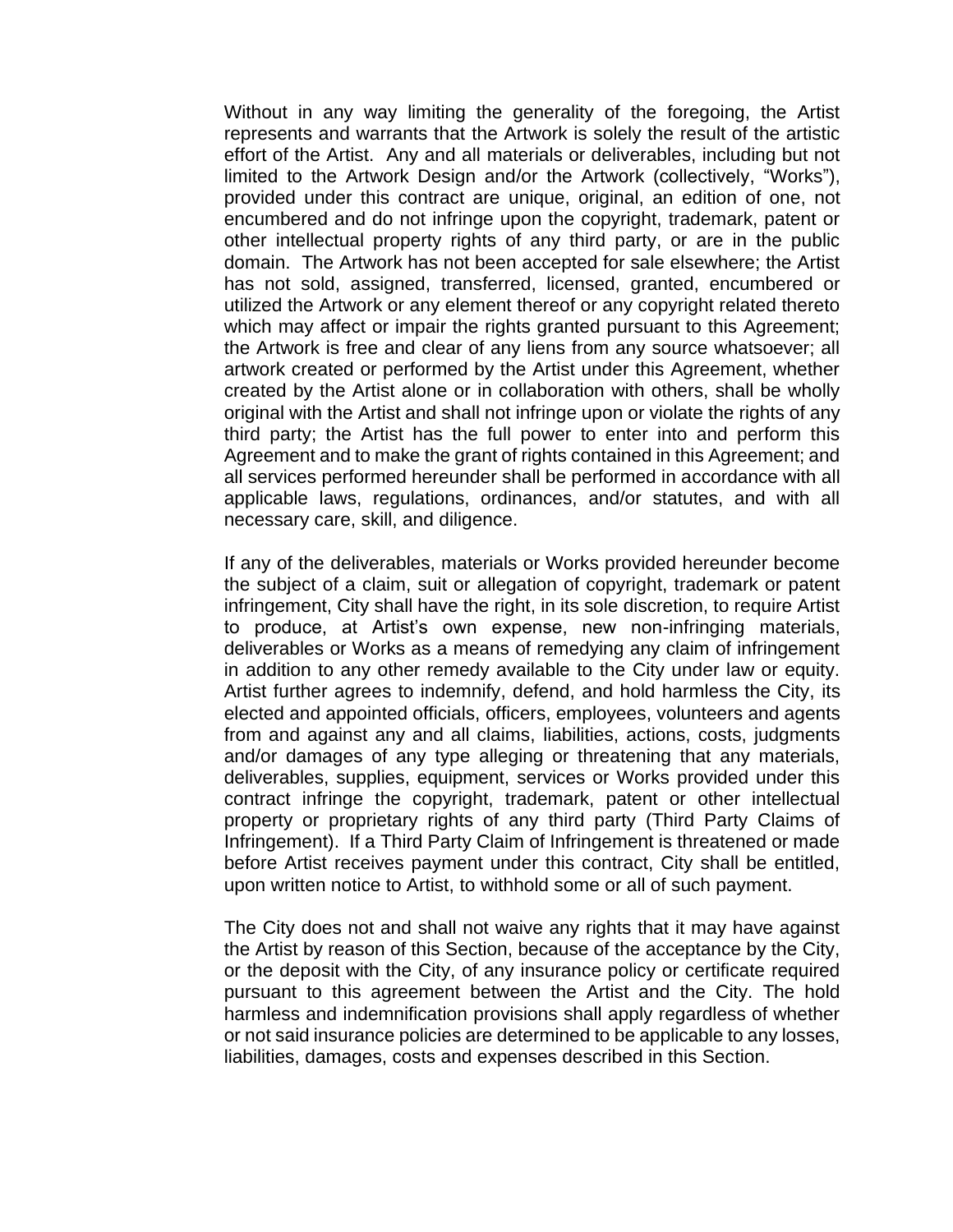#### **Additional Requirements**

**Risk of Loss**. Until the Artist receives an artwork acceptance notice from the City, any theft of, damage or vandalism to, or acts of God or nature affecting the Artwork are the Artist's responsibility, including, but not limited to, any loss occurring during the fabrication, storage, transportation, delivery or installation of the Artwork. Notwithstanding the foregoing, the Artist is not responsible for any damage to the Artwork arising from the sole negligence or willful misconduct of the City, its agents, employees, representatives, and contractors.

**Errors and Omissions**. The City's acceptance of the Artwork shall not release the Artist of the responsibility for the correction of errors or omissions that the Artwork may contain, including any errors or omissions which arise from the Artist's errors or omissions, or the errors and omissions of the Artist's employees, agents, representatives or sub-consultants regardless of whether these errors or omissions were the result of circumstances unforeseen at the time these deliverables were developed or approved.

**Defects in Workmanship**. The Artist represents and warrants that all work by the Artist and/or contractors will be performed in accordance with professional standards and free from defective or inferior materials and workmanship (including any defects consisting of "inherent vice," or qualities that cause or accelerate deterioration of the Artwork) for one year after the date of final acceptance by the City.

**Breach of Warranty**. If within the warranty period the City observes a breach of warranty that is not curable by the Artist, the Artist is responsible for reimbursing the City for damages, expenses and loss incurred by the City as a result of the breach. However, if the Artist disclosed the risk of this damage and the City accepted in writing that it may occur, it shall not be deemed a breach for purposes of this Agreement.

**Hazardous Materials**. The Artist represents and warrants that the Artwork and the materials used are not currently known to be hazardous or potentially hazardous to any plant life, animal life, human life or natural ecosystem.

**Public Safety**. The Artist represents and warrants that the Artwork shall not constitute any threat to the safety of persons or property when used in the manner for which it is designed.

**Maintenance**. The Artist represents and warrants that reasonable maintenance of the Artwork will not require procedures substantially in excess of those described in a maintenance plan submitted by the Artist.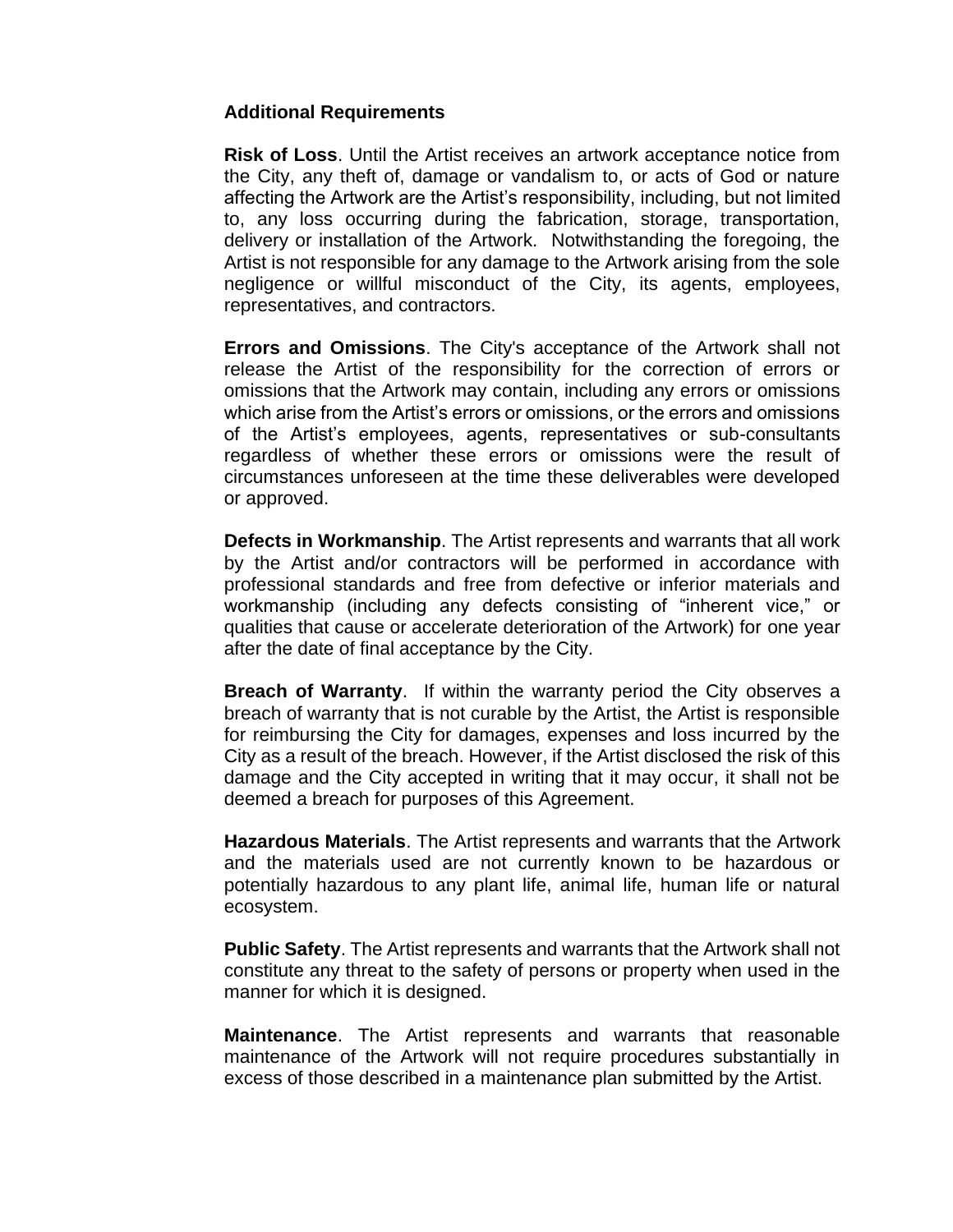**Acceptable Standard for Display**. Artist represents and warrants that: General routine cleaning and repair of the Artwork and any associated working parts and/or equipment will maintain the Artwork within an acceptable standard for public display; foreseeable exposure to the elements and general wear and tear will cause the Artwork to experience only minor repairable damages and will not cause the Artwork to fall below an acceptable standard for public display; with general routine cleaning and repair, and within the context of foreseeable exposure to the elements and general wear and tear, the Artwork will not experience irreparable conditions that do not fall within an acceptable standard of public display, including mold, rust, fracturing, staining, chipping, tearing, abrading and peeling; and to the extent the Artwork incorporates products covered by a manufacturer's warranty, the Artist shall provide copies of such warranties to the City.

**Ownership of Documents**. All original designs, plans, specifications, reports, documentation, and other informational materials, whether written or readable by machine, originated or prepared exclusively for the City pursuant to this Agreement ("Work Product Materials") shall become the joint property of the City and the Artist. The Artist shall deliver such documents to the City whenever reasonably requested to do so by the City. Artist may not provide, transfer or otherwise convey any of the Work Product Materials to any third party without the City's prior, written consent.

**Reproduction Rights**. In view of the intention that the Artwork shall be unique, the Artist shall not make any additional exact duplicate two or threedimensional reproductions of the Artwork, nor shall the Artist grant permission to others to do so except with the written permission of the City. However, nothing shall prevent the Artist from creating future artworks in the Artist's manner and style of artistic expression.

**Acknowledging the City**. The Artist shall use the Artist's best efforts in any public showing or on a résumé to give acknowledgment to the City in substantially the following credit line: "An artwork commissioned by the City of Moorpark."

**City's Right to Repair and Conserve**. The City shall have the right to determine when and if repairs and restorative conservation to the Artwork will be made. It is the policy of the City to consult with the Artist regarding repairs and restorative conservation which is undertaken up to five (5) years after final payment has been made, when practicable. In the event that the City makes repairs or restorative conservation not approved by the Artist, the Artist shall have the right to disown the Artwork as the Artist's creation and request that all credits be removed from the Artwork and reproductions thereof.

**Standards of Repair and Conservation**. All repairs and restorative conservation, whether performed by the Artist, the City, or by third parties responsible to the Artist or the City, shall be made in accordance with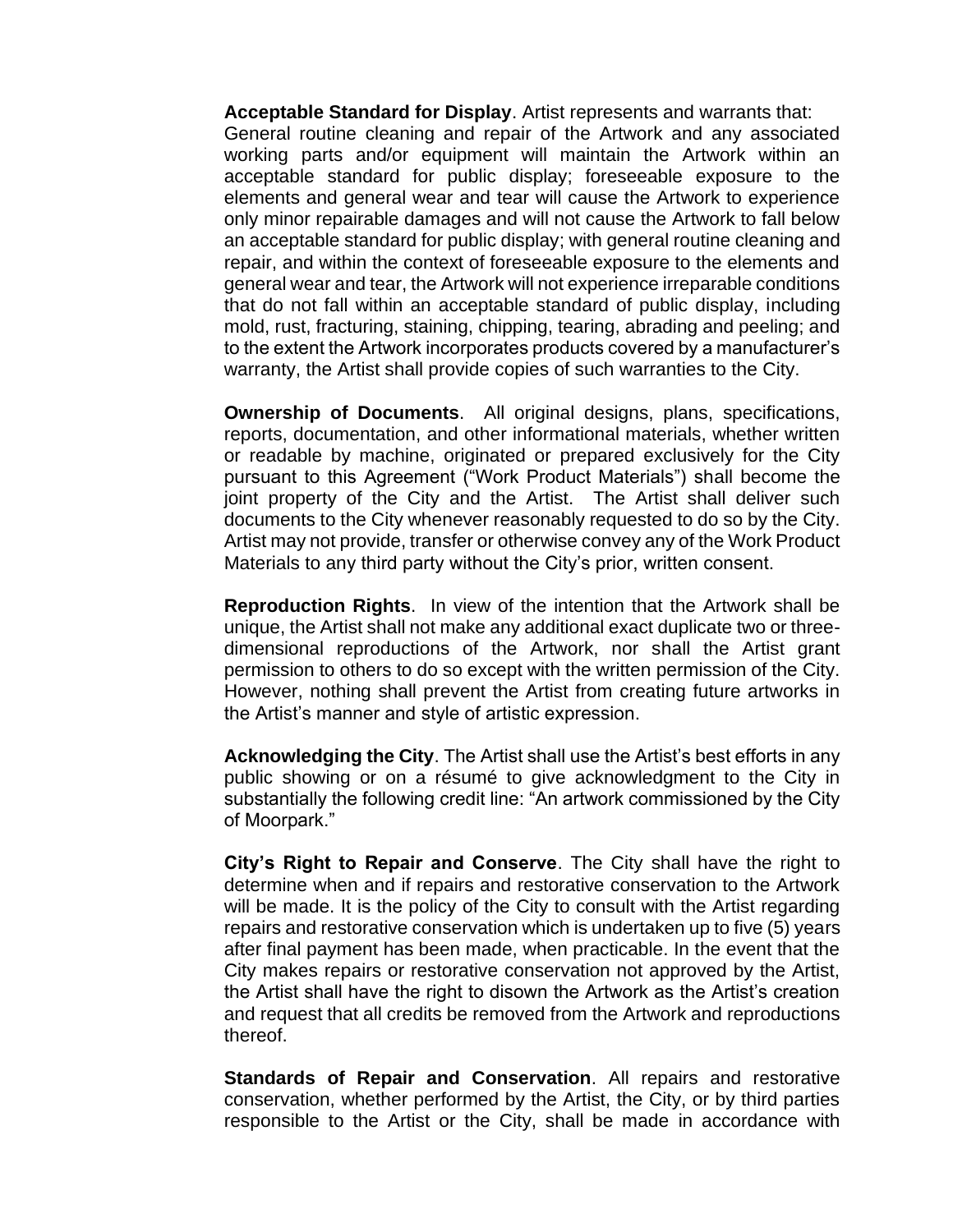professional conservation standards and in accordance with the maintenance manual provided to the City by the Artist.

**Notification in the Event of Removal or Relocation**. The City, at its sole discretion, shall make reasonable efforts to notify the Contractor in a reasonable time prior to any removal or relocation of the Artwork. In the event of removal from City property, the City may offer the Artwork to the Artist free of charge, but the Artist shall cover all costs associated with removal and delivery of the Artwork to a contractor designated site. The removal must occur without damage to the City's property and shall occur on a date and in a manner which is mutually approved by the City and Artist.

#### **Links to Additional Resources:**

- [Metrolink Station North Parking Lot Expansion Plans & Specification](http://www.moorparkca.gov/bids.aspx?bidID=90) (see Related Documents at bottom of page. Revisions to plans & specifications are included in posted addenda.)
- [Moorpark Arts Master Plan](https://www.moorparkca.gov/DocumentCenter/View/12391/Moorpark-Arts-Master-Plan?bidId=)
- [Downtown Specific Plan](https://www.moorparkca.gov/DocumentCenter/View/10902/Downtown-Specific-Plan?bidId=)

Attachments:

- 1 Site Plan
- 2 Sample Agreement
- 3 Sample Insurance Certificates
- 4 Application Checklist

---End of RFQ---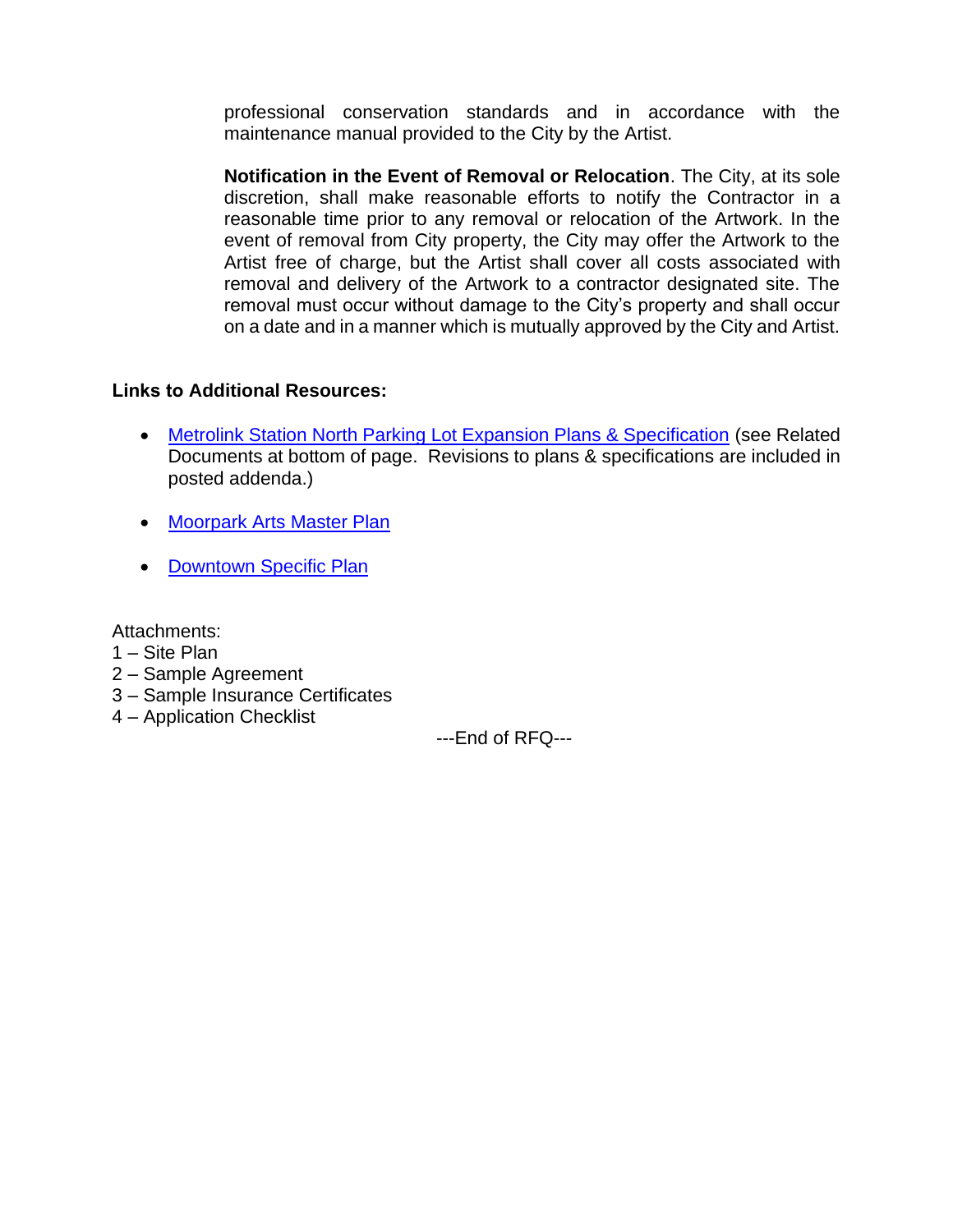ATTACHMENT<sub>1</sub>

# Moorpark Station North Parking Lot Site Plan

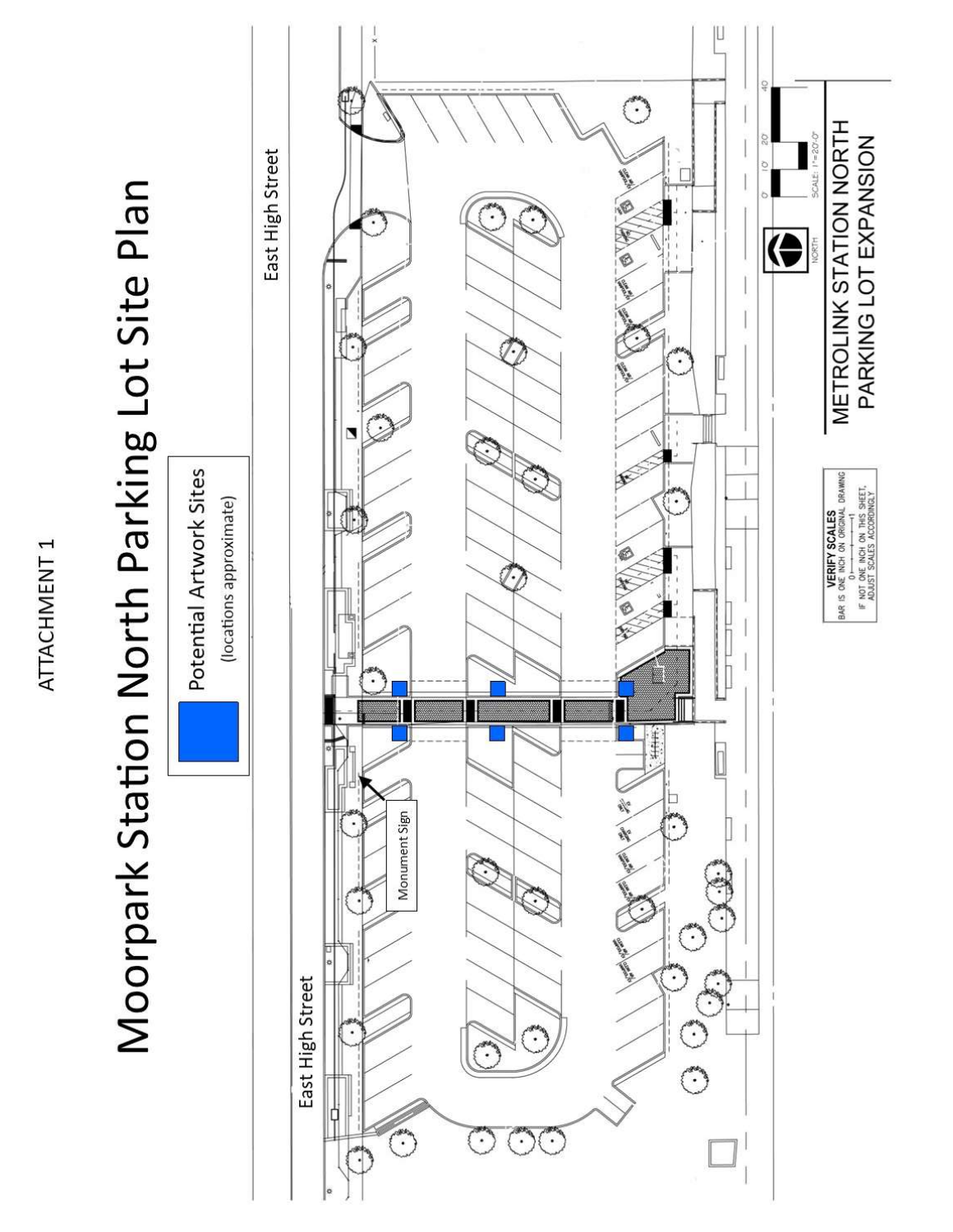# ATTACHMENT 2

## SAMPLE AGREEMENT *(For illustration purposes only – do not submit with proposal.)*

#### AGREEMENT BETWEEN THE CITY OF MOORPARK AND FOR PUBLIC ART PROJECT AT MOORPARK STATION NORTH PARKING LOT

THIS AGREEMENT, is made and effective as of this entitled average of \_\_\_\_\_\_\_\_\_\_\_\_\_\_\_\_\_\_\_\_\_\_\_\_\_\_\_\_, 202\_\_\_, between the City of Moorpark, a municipal corporation ("City") and (202\_\_, between the City of Moorpark, a municipal corporation ("City") and \_\_\_\_\_\_\_\_\_\_\_\_\_\_\_\_\_\_\_\_\_\_, a \_\_\_\_\_\_\_\_\_\_\_\_\_\_\_\_\_\_\_ ("Artist"). In consideration of the mutual covenants and conditions set forth herein, the parties agree as follows:

WHEREAS, City has a need for certain artistic design, fabrication, and installation services to create public art ("Artwork" or "Work" or "Works") at the Moorpark Station North Parking Lot located at 300 East High Street, Moorpark, CA 93021 ("Project Site");and

WHEREAS, City desires to contract for such services with a private artist; and

WHEREAS, City wishes to retain Artist for said services as described in this agreement.

NOW, THEREFORE, in consideration of the mutual covenants, benefits, and premises herein stated, the partieshereto agree as follows:

1. TERM

The term of this Agreement shall be from the date of execution to completion of the work identified in the Scope of Services and in conformance with Exhibit  $\qquad$ , unless this Agreement is terminated or suspended pursuant to this Agreement.

#### 2. SCOPE OF SERVICES

City does hereby retain Artist as an independent contractor in a contractual capacity to perform the services set forth in the Scope of Work, Schedule of Performance, Project Budget and Schedule of Payment, Exhibit \_\_\_\_\_, and in accordance with the terms and conditions hereinafter set forth herein and with the authorities and responsibility ordinarily granted to this type of work. In the event there is a conflict between the provisions of Exhibit and this Agreement, the language contained in this Agreement shall take precedence.

Artist shall perform the tasks described and set forth in Exhibit \_\_\_\_\_\_. Artist shall complete the tasks according to the schedule of performance, which is also set forth in Exhibit .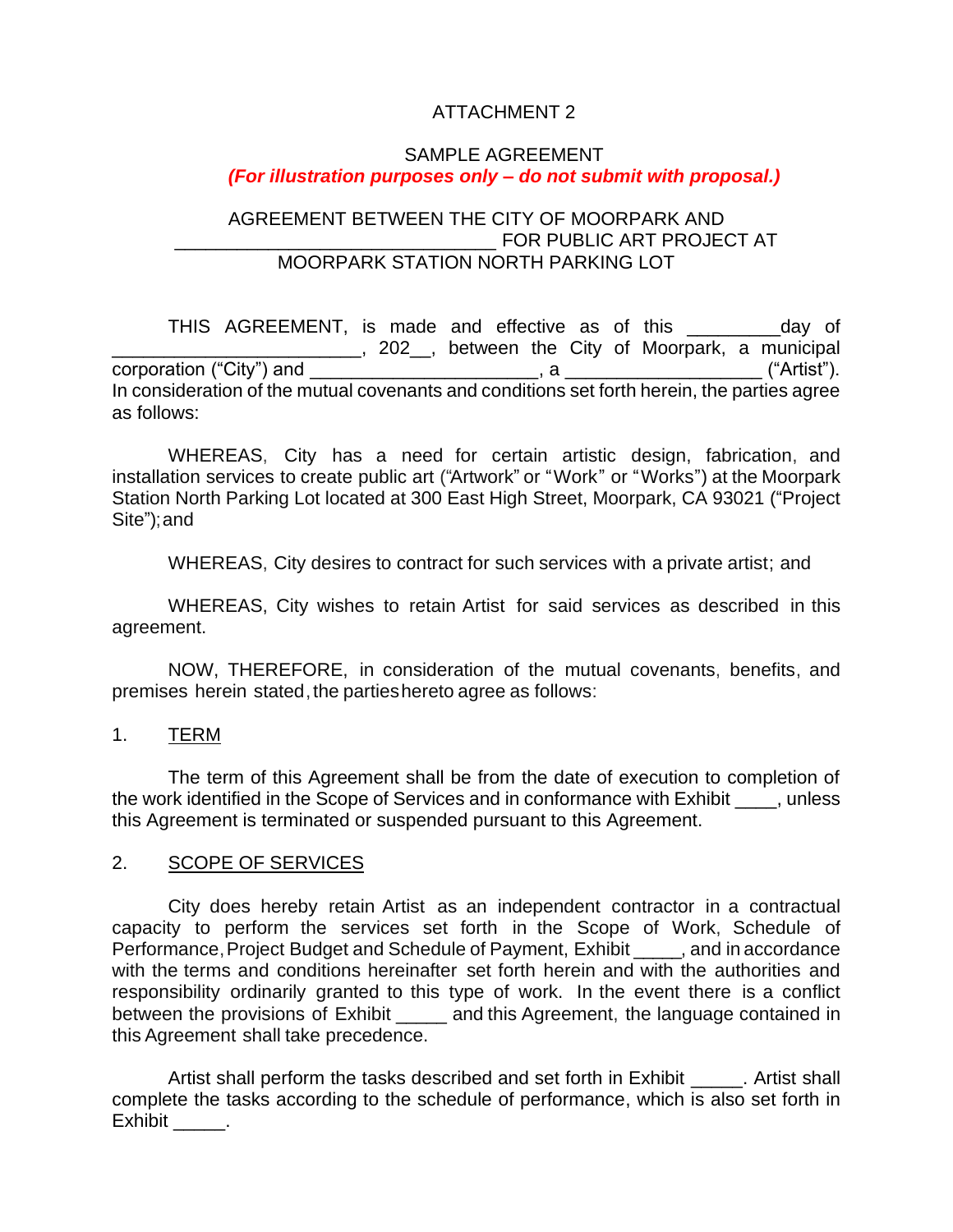Compensation for the services to be performed by Artist shall be in accordance with Exhibit and Section 6 of this Agreement. Compensation shall not exceed the rates or total contract value of \_\_\_\_\_\_\_\_\_\_\_\_\_\_\_\_\_\_\_\_ dollars (\$XXX,XXX) as stated in Exhibit Fig. without the written authorization of the City Manager. Payment by City to Artist shall be in accordance with the provisions of this Agreement.

# 3. PREVAILING WAGES

City and Artist acknowledge that this project is a public work to which prevailing wages apply, and that a public work project is subject to compliance monitoring and enforcement by the California Department of Industrial Relations ("DIR"). Artist agrees to notify any contractors(s) hired by Artist in the commission of the Artwork, that said contractor(s) are bound by all the terms, rules and regulations described in (a) Division 2, Part 7, Chapter 1 (commencing with Section 1720) of the California Labor Code, including without limitation California Labor Code Section 1771 and (b) the rules and regulations established by the DIR implementing such statutes, as though set forth in full herein, including any applicable amendments made thereto during the term of this Agreement. For every contractor who will perform work on this project, Artist shall be responsible for contractor's compliance with (a) and (b), and Artist shall take all necessary actions to ensure contractor's compliance. California Labor Code Section 1725.5 requires all contractors and subcontractors to annually register with the DIR before bidding or performing on any public work contract. Artist is required to provide proof of compliance with California Labor Code Section 1725.5 prior to hiring any contractors or subcontractors for this project.

#### 4. SPECIAL CONTRACT PROVISIONS

Artist agrees to be bound by the terms of these Special Contract Provisions:

a) Copyright. The Artwork shall be considered to be "works made for hire" for the benefit of the City. The Artwork and any and all associated intellectual property rights arising from the Artwork, shall be and remain the property of the City without restriction or limitation. The Artist shall not obtain or attempt to obtain copyright protection as to the Artwork.

b) Irrevocable License to Reproduce. The Artist hereby grants the City, without additional charge to, or payment by, the City, an irrevocable license to make, or cause to be made, photographs and other two-dimensional reproductions of the Artwork or the Artwork Design for any municipal purpose including, but not limited to, educational, public relations, tourist and arts promotional purposes. For the purposes of this Agreement, the following are examples of permissible reproductions for the above cited purposes: in brochures and pamphlets pertaining to the City or State; in exhibition catalogs, books, slides, photographs, postcards, posters, and calendars; in art magazines, art books and art and news sections of newspapers; in general books and magazines not primarily devoted to art; as well as on slides, CDs, DVDs, film strips, video, computer websites, television, and social media sites.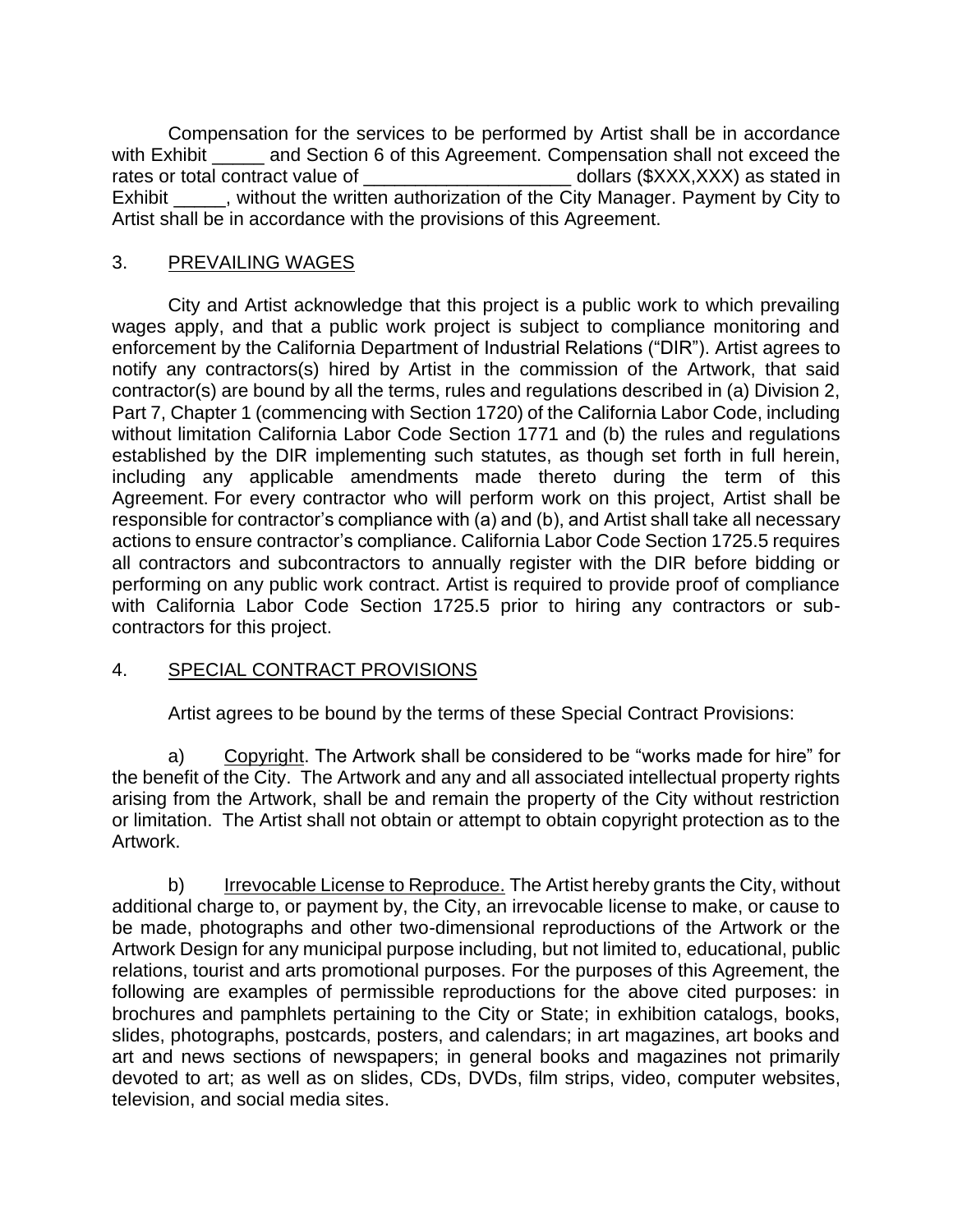Title to the completed Artwork shall immediately vest in the City upon final acceptance by the City, and all ownership rights shall be transferred, conveyed, and assigned to the City for all purposes permitted by this Agreement. Prior to completion of the Artwork, City shall have the right, at its option, to claim ownership, possession, and control of the uncompleted portions of the Artwork which are on the Project Site.

## c) Artist's Waiver of Rights

Artwork Removal. The Artwork may be removed from the Project Site at any time. The Artist and the City acknowledge that the Artist may have certain rights under the federal Visual Artists Rights Act of 1990 ("VARA"). The Artist acknowledges and understands that the installation of the Artwork at the Project Site may subject the Artwork to destruction, distortion, mutilation, or other modification due to the acts of third parties or to its removal, repair, maintenance, storage, or transfer of ownership.

Limited VARA Waiver. In consideration of the mutual covenants and conditions in this Agreement, and except as otherwise provided for in this Agreement, the Artist agrees to waive any right that the Artist may have under VARA to prevent the removal of the Artwork, or the destruction, distortion, mutilation, or other modification of the Artwork which arises from, is connected with, or is caused or claimed to be caused by the removal, repair, maintenance, storage, or transfer of ownership of the Artwork by the City, or their elected officials, officers, employees, agents, or representatives, or the presence of the Artwork at the Project Site, to the maximum extent permitted by law.

California Civil Code Section 987 Waiver. The Artist and the City acknowledge that the Artist may have certain rights under California Civil Code Section 987 which are not preempted by VARA. In consideration of the mutual covenants and conditions in this Agreement, and to the maximum extent permitted by law, the Artist waives any rights which the Artist or the Artist's heirs, beneficiaries, devisees, or personal representatives may have under California Civil Code Section 987 to prevent the removal, destruction, distortion, mutilation, or other modification of the Artwork.

Rights of Artist's Heirs, Successors and Assigns. The Artist's VARA rights under this Agreement shall cease with the Artist's death and do not extend to the Artist's heirs, successors or assigns.

d) Risk of Loss. Until the Artist receives an artwork acceptance notice from the City, any theft of, damage or vandalism to, or acts of God or nature affecting the Artwork are the Artist's responsibility, including, but not limited to, any loss occurring during the fabrication, storage, transportation, delivery, or installation of the Artwork. Notwithstanding the foregoing, the Artist is not responsible for any damage to the Artwork arising from the sole negligence or willful misconduct of the City, its agents, employees, representatives, and contractors.

e) Errors and Omissions. The City's acceptance of the Artwork shall not release the Artist of the responsibility for the correction of errors or omissions that the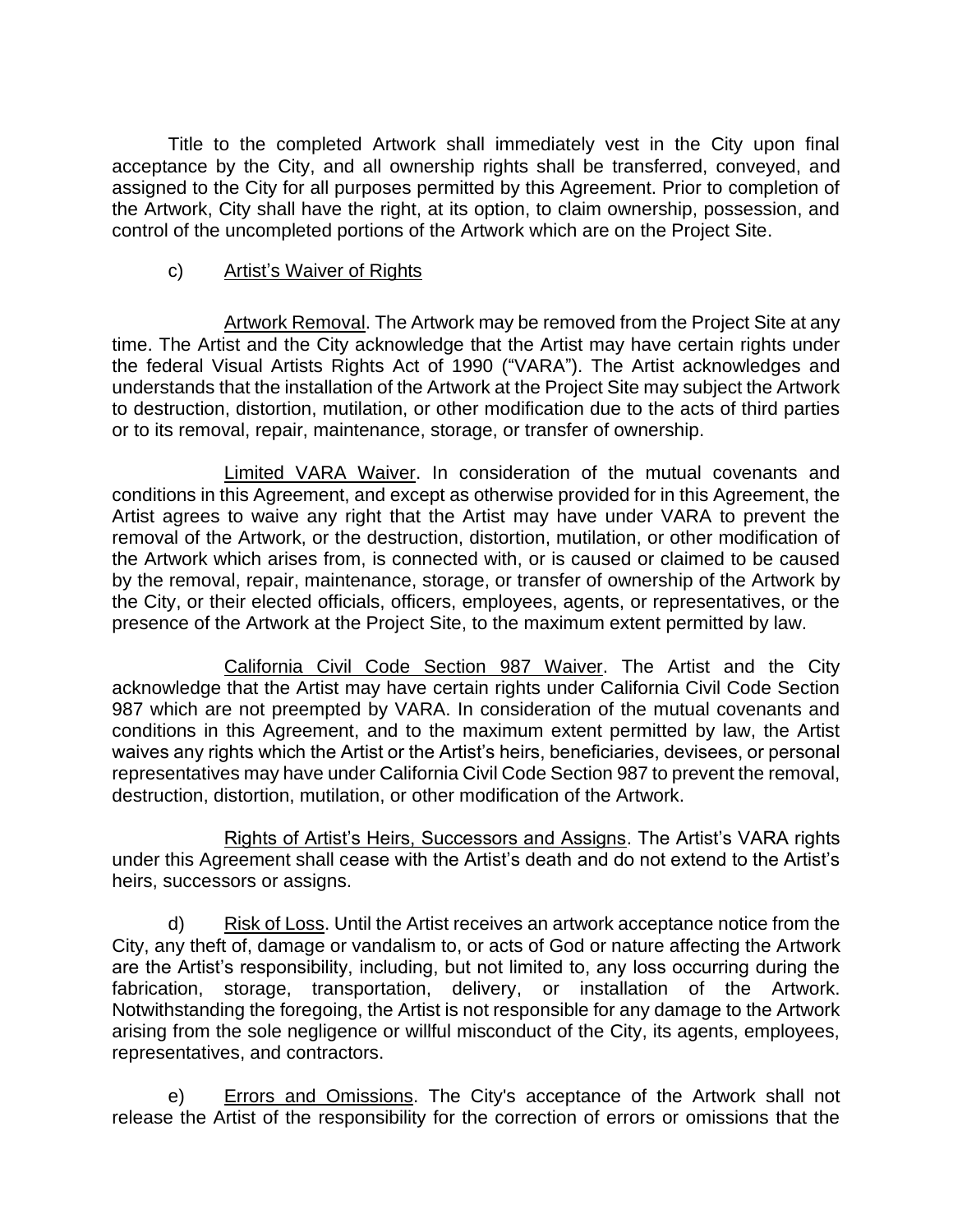Artwork may contain, including any errors or omissions which arise from the Artist's errors or omissions, or the errors and omissions of the Artist's employees, agents, representatives, or sub-consultants regardless of whether these errors or omissions were the result of circumstances unforeseen at the time these deliverables were developed or approved.

f) Defects in Workmanship. The Artist represents and warrants that all work by the Artist and/or contractors will be performed in accordance with professional standards and free from defective or inferior materials and workmanship (including any defects consisting of "inherent vice," or qualities that cause or accelerate deterioration of the Artwork) for one year after the date of final acceptance by the City.

g) Breach of Warranty. If within the warranty period the City observes a breach of warranty that is not curable by the Artist, the Artist is responsible for reimbursing the City for damages, expenses and loss incurred by the City as a result of the breach. However, if the Artist disclosed the risk of this damage and the City accepted in writing that it may occur, it shall not be deemed a breach for purposes of this Agreement.

h) Hazardous Materials. The Artist represents and warrants that the Artwork and the materials used are not currently known to be hazardous or potentially hazardous to any plant life, animal life, human life, or natural ecosystem.

i) Public Safety. The Artist represents and warrants that the Artwork shall not constitute any threat to the safety of persons or property when used in the manner for which it is designed.

j) Maintenance. The Artist represents and warrants that reasonable maintenance of the Artwork will not require procedures substantially in excess of those described in a maintenance plan submitted by the Artist.

k) Acceptable Standard for Display. Artist represents and warrants that general routine cleaning and repair of the Artwork and any associated working parts and/or equipment will maintain the Artwork within an acceptable standard for public display; foreseeable exposure to the elements and general wear and tear will cause the Artwork to experience only minor repairable damages and will not cause the Artwork to fall below an acceptable standard for public display; with general routine cleaning and repair, and within the context of foreseeable exposure to the elements and general wear and tear, the Artwork will not experience irreparable conditions that do not fall within an acceptable standard of public display, including mold, rust, fracturing, staining, chipping, tearing, abrading and peeling; and to the extent the Artwork incorporates products covered by a manufacturer's warranty, the Artist shall provide copies of such warranties to the City.

l) Ownership of Documents. All original designs, plans, specifications, reports, documentation, and other informational materials, whether written or readable by machine, originated, or prepared exclusively for the City pursuant to this Agreement ("Work Product Materials") shall become the joint property of the City and the Artist. The Artist shall deliver such documents to the City whenever reasonably requested to do so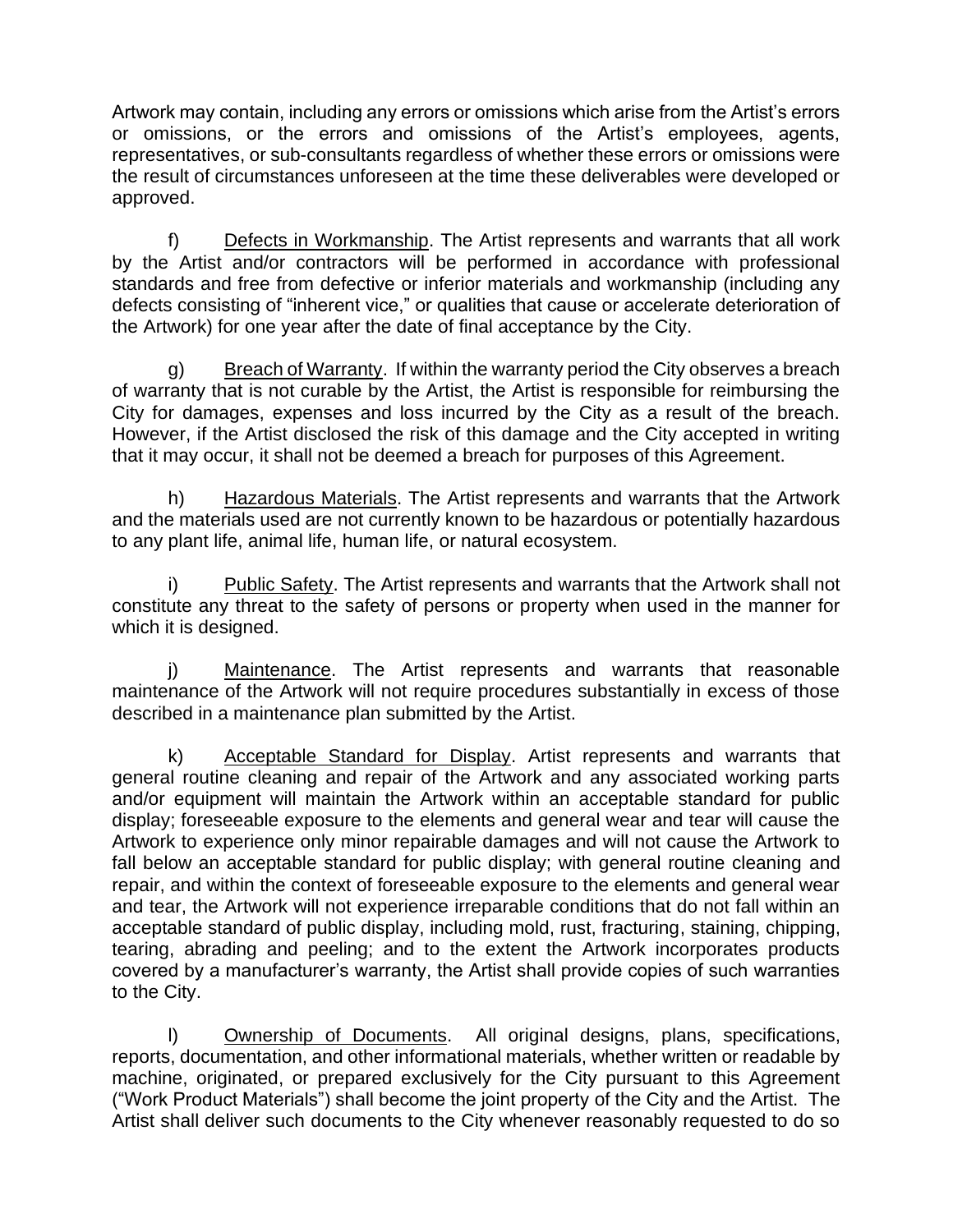by the City. Artist may not provide, transfer or otherwise convey any of the Work Product Materials to any third party without the City's prior, written consent.

m) Reproduction Rights. In view of the intention that the Artwork shall be unique, the Artist shall not make any additional exact duplicate two or three-dimensional reproductions of the Artwork, nor shall the Artist grant permission to others to do so except with the written permission of the City. However, nothing shall prevent the Artist from creating future artworks in the Artist's manner and style of artistic expression.

n) Acknowledging the City. The Artist shall use the Artist's best efforts in any public showing or on a résumé to give acknowledgment to the City in substantially the following credit line: "An artwork commissioned by the City of Moorpark."

o) City's Right to Repair and Conserve. The City shall have the right to determine when and if repairs and restorative conservation to the Artwork will be made. It is the policy of the City to consult with the Artist regarding repairs and restorative conservation which is undertaken up to five (5) years after final payment has been made, when practicable. In the event that the City makes repairs or restorative conservation not approved by the Artist, the Artist shall have the right to disown the Artwork as the Artist's creation and request that all credits be removed from the Artwork and reproductions thereof.

p) Standards of Repair and Conservation. All repairs and restorative conservation, whether performed by the Artist, the City, or by third parties responsible to the Artist or the City, shall be made in accordance with professional conservation standards and in accordance with the maintenance manual provided to the City by the Artist.

q) Notification in the Event of Removal or Relocation. The City, at its sole discretion, shall make reasonable efforts to notify the Contractor in a reasonable time prior to any removal or relocation of the Artwork. In the event of removal from City property, the City may offer the Artwork to the Artist free of charge, but the Artist shall cover all costs associated with removal and delivery of the Artwork to a contractor designated site. The removal must occur without damage to the City's property and shall occur on a date and in a manner which is mutually approved by the City and Artist.

# 5. PERFORMANCE

Artist shall at all times faithfully, competently and to the best of their ability, experience, standard of care, and talent, perform all tasks described herein. Artist shall employ, at a minimum, generally accepted standards and practices utilized by persons engaged in providing similar services as are required of Artist hereunder in meeting its obligations under this Agreement.

# 6. MANAGEMENT

The individual directly responsible for Artist's overall performance of the Agreement provisions herein above set forth and to serve as principal liaison between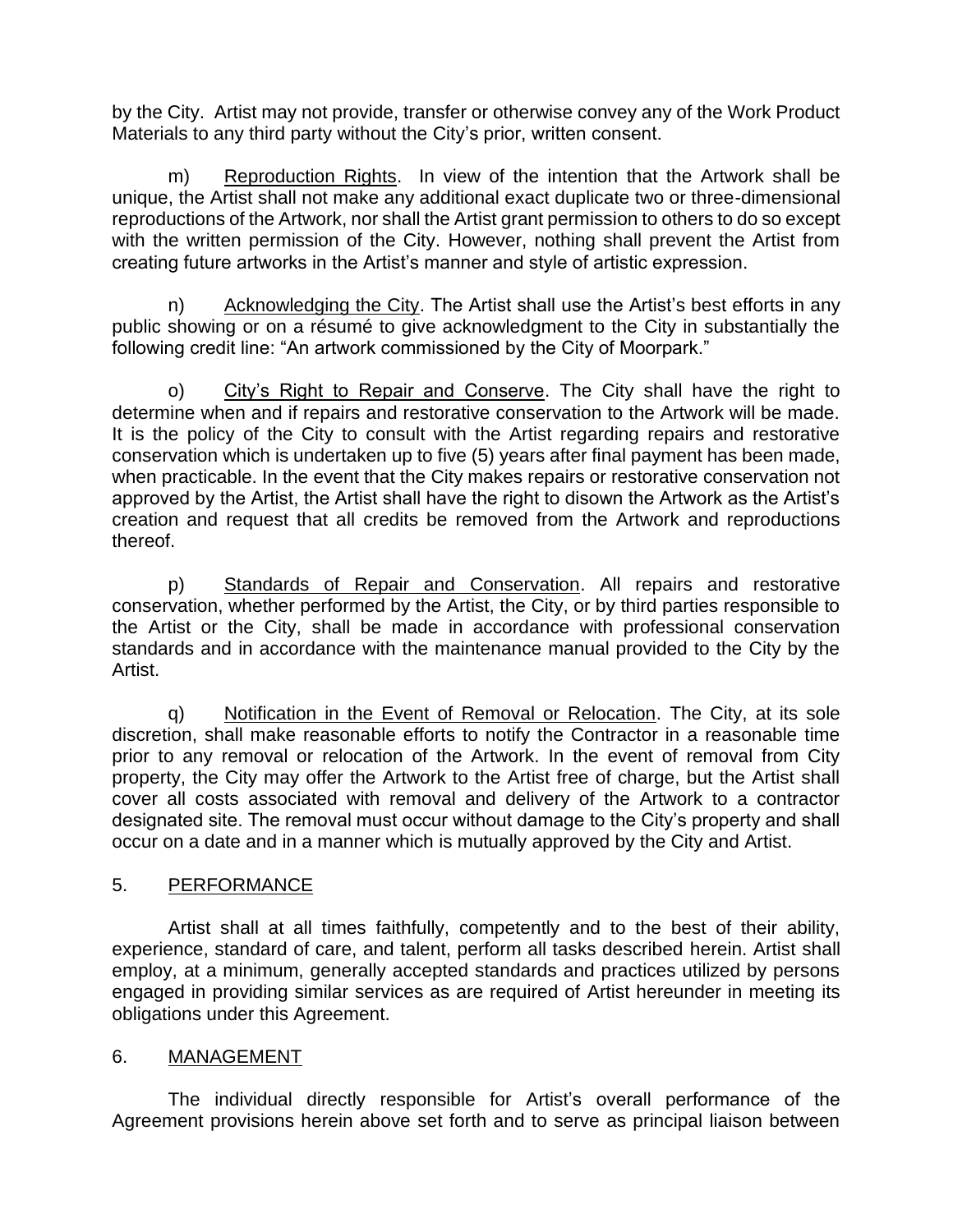City and Artist shall be example and no other individual may be substituted without the prior written approval of the City Manager.

The City's contact person in charge of administration of this Agreement, and to serve as principal liaison between Artist and City, shall be the City Manager or the City Manager's designee.

#### 7. PAYMENT

Taxpayer ID or Social Security numbers must be provided, on an IRS 1099 form, before payments may be made to vendors.

The Artist shall receive a fee (Artist's Fee) of \_\_\_\_\_\_\_\_\_\_\_\_\_\_\_ dollars (\$XX,XXX) upon completion of the Artwork and final acceptance by the City Council of the City of Moorpark of the Artwork. The Artist shall be reimbursed for other project related expenses in accordance with the Schedule of Payment as set forth in Exhibit \_\_\_. The Project Budget, excluding the Artist's Fee, shall not exceed \_\_\_\_\_\_\_\_\_\_\_\_\_\_\_dollars ( $\frac{1}{2}$ XXX,XXX) for work directly related to the services set forth in Exhibit . Artist shall complete the tasks according to the Schedule of Performance, which is set forth in Exhibit .

Artist shall submit invoices in accordance with the Schedule of Payment set forth in Exhibit **Exhibit** Finvoices shall be submitted on or about the first business day of each month, or as soon thereafter as practical, for services provided in the previous month. Payment shall be made within thirty (30) days of receipt of each invoice as to all nondisputed fees. If the City disputes any of Artist's fees or expenses it shall give written notice to Artist within thirty (30) days of receipt of any disputed fees set forth on the invoice.

Artist shall not be compensated for any services rendered in connection with its performance of this Agreement, which are in addition to those set forth herein, unless such additional services are authorized in advance and in writing by the City Manager. The City Manager, if authorized by City Council, may approve additional work not to exceed ten percent (10%) of the amount of the Agreement.

#### 8. TERMINATION OR SUSPENSION WITHOUT CAUSE

The City may at any time, for any reason, with or without cause, suspend or terminate this Agreement, or any portion hereof, by serving upon the Artist at least ten (10) days prior written notice. Upon receipt of said notice, the Artist shall immediately cease all work under this Agreement, unless the notice provides otherwise. If the City suspends or terminates a portion of this Agreement such suspension or termination shall not make void or invalidate the remainder of this Agreement.

The Artist may terminate this Agreement only by providing City with written notice no less than thirty (30) days in advance of such termination. If the Agreement is terminated by Artist prior to final acceptance of the Artwork by the City Council, Artist shall forfeit the \_\_\_\_\_\_\_\_\_\_\_\_\_\_\_ dollar (\$XX,XXX) Artist's Fee.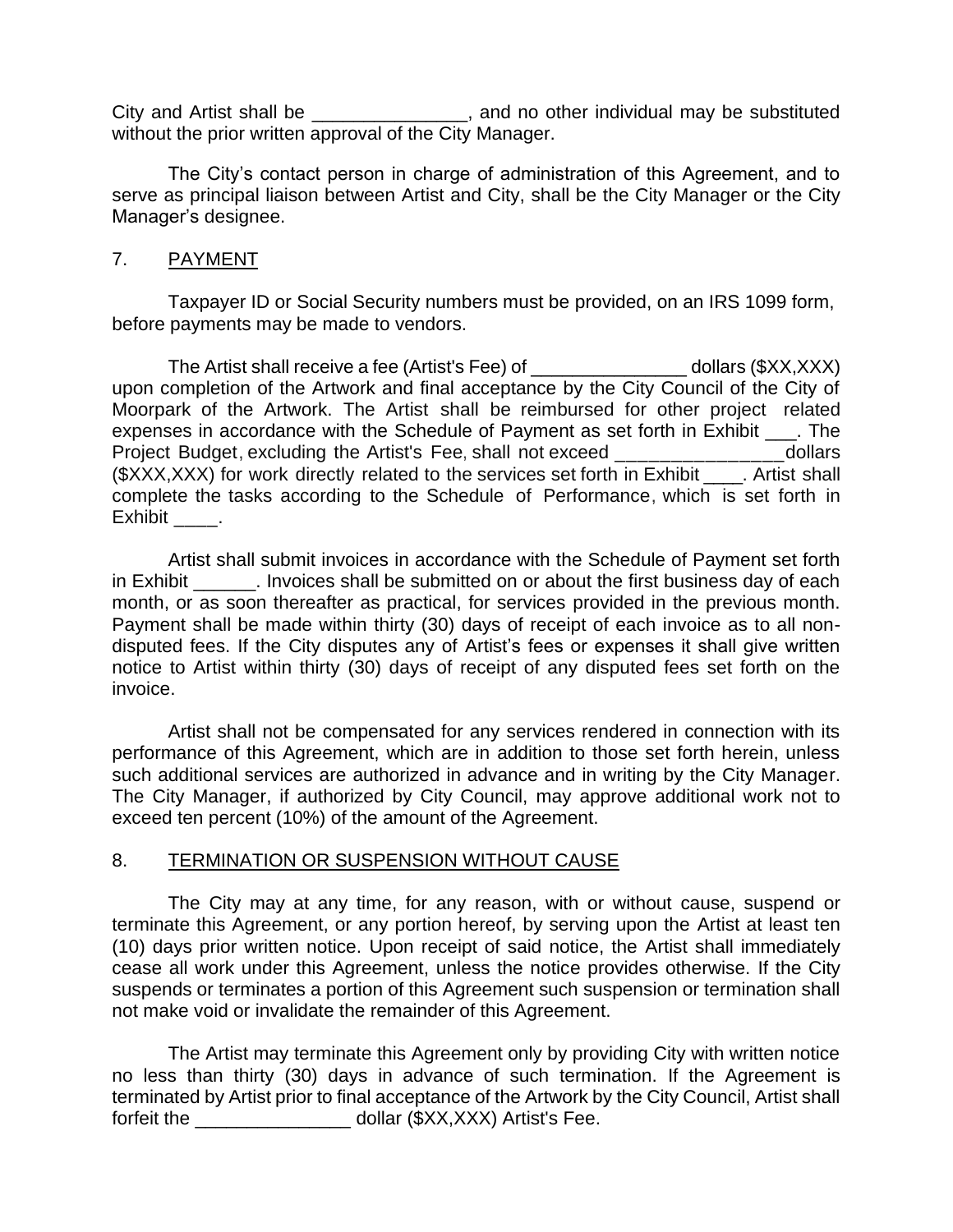In the event this Agreement is terminated or suspended pursuant to this Section, the City shall pay to Consultant the actual value of the work performed up to the time of termination or suspension and consistent with the Schedule of Payment, provided that the work performed is of value to the City. Upon termination or suspension of the Agreement pursuant to this Section, the Consultant will submit an invoice to the City pursuant to this Agreement.

#### 9. DEFAULT OF ARTIST

The Artist's failure to comply with the provisions of this Agreement shall constitute a default. In the event that Artist is in default for cause under the terms of this Agreement, City shall have no obligation or duty to continue compensating Artist for any work performed after the date of default and can terminate or suspend this Agreement immediately by written notice to the Artist. If such failure by the Artist to make progress in the performance of work hereunder arises out of causes beyond the Artist's control, and without fault or negligence of the Artist, it shall not be considered a default.

If the City Manager or the City Manager's designee determines that the Artist is in default in the performance of any of the terms or conditions of this Agreement, designee shall cause to be served upon the Artist a written notice of the default. The Artist shall have seven (7) days after service upon it of said notice in which to cure the default by rendering a satisfactory performance. In the event that the Artist fails to cure its default within such period of time, the City shall have the right, notwithstanding any other provision of this Agreement, to terminate this Agreement without further notice and without prejudice to any other remedy to which it may be entitled at law, in equity or under this Agreement.

#### 10. OWNERSHIP OF DOCUMENTS

Subject to additional requirements in Special Contract Provisions, Artist shall maintain complete and accurate records with respect to sales, costs, expenses, receipts, and other such information required by City that relate to the performance of services under this Agreement. Artist shall maintain adequate records of services provided in sufficient detail to permit an evaluation of services. All such records shall be maintained in accordance with generally accepted accounting principles and shall be clearly identified and readily accessible. Artist shall provide free access to the representatives of City or the City's designees at reasonable times to such books and records; shall give the City the right to examine and audit said books and records; shall permit City to make transcripts therefrom as necessary; and shall allow inspection of all work, data, documents, proceedings, and activities related to this Agreement. Notification of audit shall be provided at least thirty (30) days before any such audit is conducted. Such records, together with supporting documents, shall be maintained for a period of five (5) years after receipt of final payment.

Upon completion of, or in the event of termination or suspension without cause of this Agreement, all original documents, designs, drawings, maps, models, computer files, surveys, notes, and other documents prepared in the course of providing the services to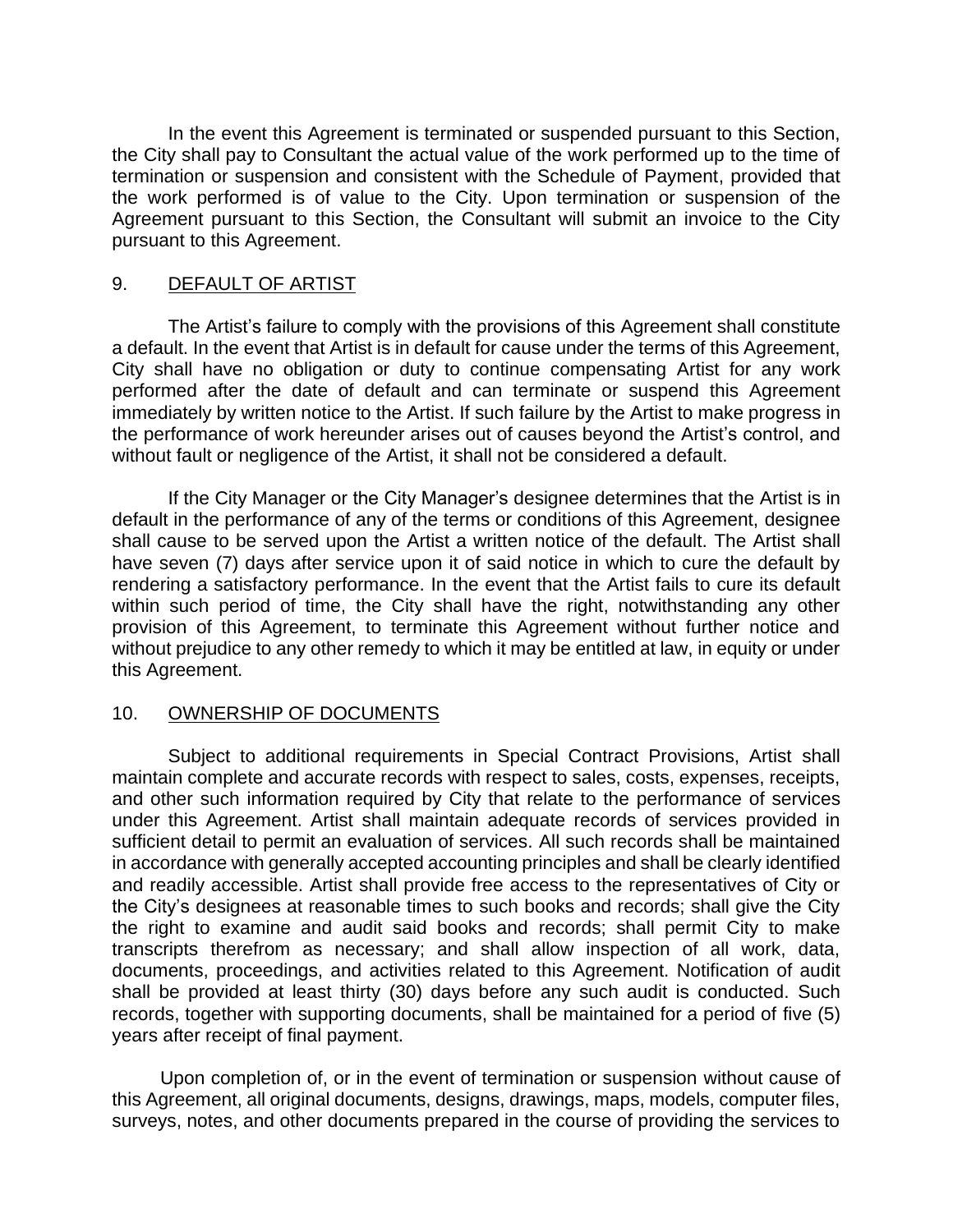be performed pursuant to this Agreement shall become the sole property of the City and may be used, reused, or otherwise disposed of by the City without the permission of the Artist. With respect to computer files, Artist shall make available to the City, at the Artist's office and upon reasonable written request by the City, the necessary computer software and hardware for purposes of accessing, compiling, transferring, and printing computer files.

#### 11. INDEMNIFICATION AND HOLD HARMLESS

To the maximum extent permitted by law, the Artist agrees to defend, indemnify, protect and hold City, its elected and appointed officials, officers, employees, agents, and volunteers, free and harmless from any and all claims asserted, and/or actual or alleged liability for damages or injuries to any person or property including Artist's employees, agents, representatives or subcontractors, and/or claims and liabilities arising directly or indirectly from, or that are connected with, or are caused or claimed to be caused by, the acts or omissions of the Artist, the Artist's employees, agents, representatives or subcontractors, or anyone acting on the Artist's behalf. The obligation to indemnify shall be effective even if the passive negligence of the City, its agents, officers or employees contributes to the loss or claim.

The Artist further agrees that the duty to defend includes payment of attorney's fees and all costs associated with enforcement of this indemnification provision, defense of any claims arising from this Project; and, where a conflict of interest exists, or may exist between the Artist and the City, the reasonable cost of attorney's fees and all other costs if the City chooses, at its own election, to conduct its own defense or participate in its own defense of any claim related to this Project. The Artist's duty to indemnify, defend, and hold harmless shall not include any claims or liability (i) to the extent arising from the active negligence, sole negligence, or willful misconduct of the City, its agents, officers or employees, as established by final court decision; or (ii) where otherwise prohibited or preempted by law.

Without in any way limiting the generality of the foregoing, the Artist represents and warrants that the Artwork is solely the result of the artistic effort of the Artist. Any and all materials or deliverables, including but not limited to the Artwork Design and/or the Artwork (collectively, "Works"), provided under this contract are unique, original, an edition of one, not encumbered and do not infringe upon the copyright, trademark, patent or other intellectual property rights of any third party, or are in the public domain. The Artwork has not been accepted for sale elsewhere; the Artist has not sold, assigned, transferred, licensed, granted, encumbered, or utilized the Artwork or any element thereof or any copyright related thereto which may affect or impair the rights granted pursuant to this Agreement; the Artwork is free and clear of any liens from any source whatsoever; all artwork created or performed by the Artist under this Agreement, whether created by the Artist alone or in collaboration with others, shall be wholly original with the Artist and shall not infringe upon or violate the rights of any third party; the Artist has the full power to enter into and perform this Agreement and to make the grant of rights contained in this Agreement; and all services performed hereunder shall be performed in accordance with all applicable laws, regulations, ordinances, and/or statutes, and with all necessary care, skill, and diligence.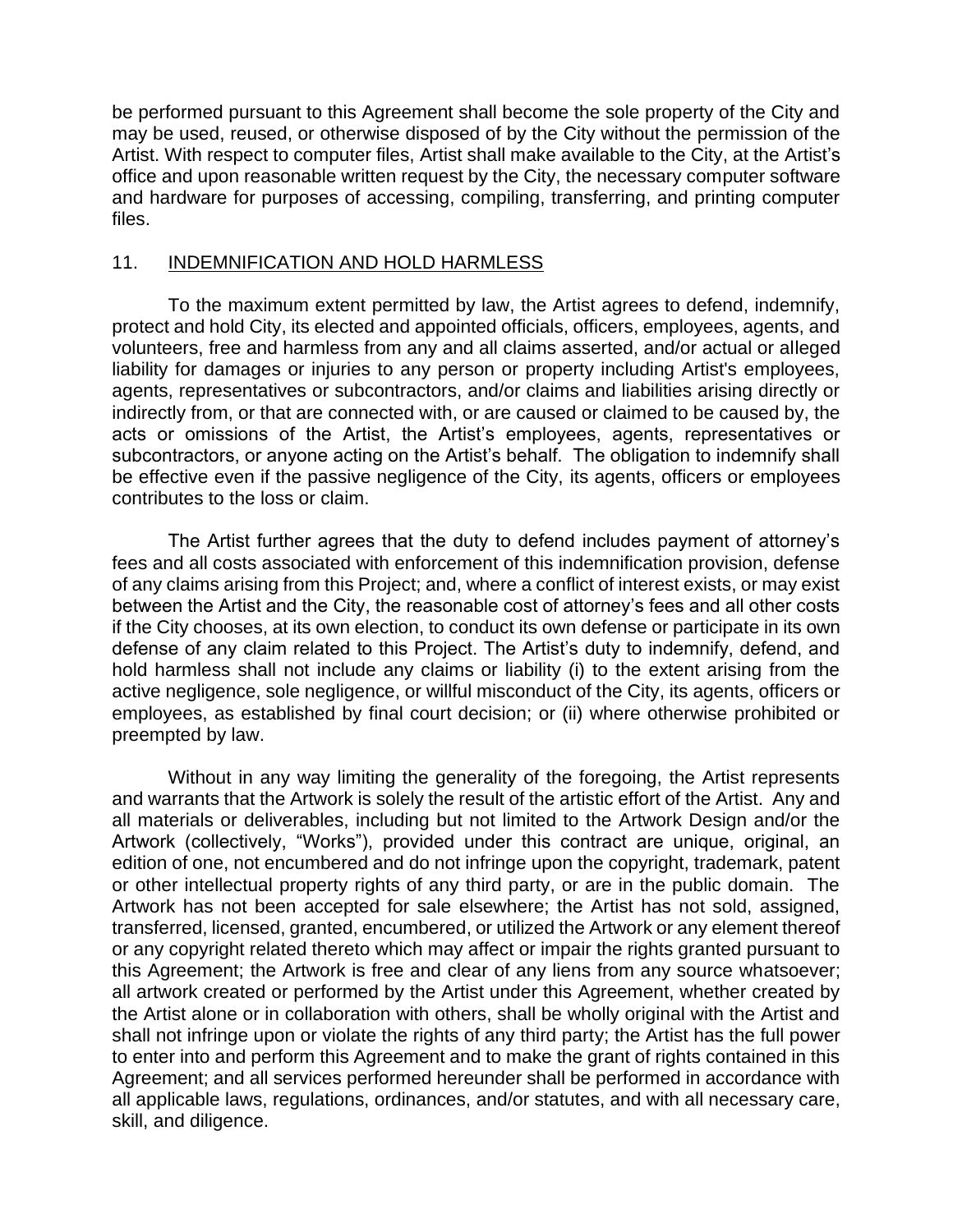If any of the deliverables, materials or Works provided hereunder become the subject of a claim, suit or allegation of copyright, trademark or patent infringement, City shall have the right, in its sole discretion, to require Artist to produce, at Artist's own expense, new non-infringing materials, deliverables or Works as a means of remedying any claim of infringement in addition to any other remedy available to the City under law or equity. Artist further agrees to indemnify, defend, and hold harmless the City, its elected and appointed officials, officers, employees, volunteers and agents from and against any and all claims, liabilities, actions, costs, judgments and/or damages of any type alleging or threatening that any materials, deliverables, supplies, equipment, services or Works provided under this contract infringe the copyright, trademark, patent or other intellectual property or proprietary rights of any third party (Third Party Claims of Infringement). If a Third Party Claim of Infringement is threatened or made before Artist receives payment under this contract, City shall be entitled, upon written notice to Artist, to withhold some or all of such payment.

The City does not and shall not waive any rights that it may have against the Artist by reason of this Section, because of the acceptance by the City, or the deposit with the City, of any insurance policy or certificate required pursuant to this agreement between the Artist and the City. The hold harmless and indemnification provisions shall apply regardless of whether or not said insurance policies are determined to be applicable to any losses, liabilities, damages, costs and expenses described in this Section.

#### 12. INSURANCE

Artist shall maintain prior to the beginning of and for the duration of this Agreement insurance coverage as specified in Exhibit A attached hereto and incorporated herein by this reference as though set forth in full.

#### 13. INDEPENDENT CONTRACTOR

Artist is and shall at all times remain as to the City a wholly independent Contractor. The personnel performing the services under this Agreement on behalf of Artist shall at all times be under Artist's exclusive direction and control. Neither City nor any of its officers, employees, or agents shall have control over the conduct of Artist or any of Artist's officers, employees, or agents, except as set forth in this Agreement. Artist shall not at any time or in any manner represent that it or any of its officers, employees, or agents are in any manner officers, employees, or agents of the City. Artist shall not incur or have the power to incur any debt, obligation, or liability against City, or bind City in any manner.

No employee benefits shall be available to Artist in connection with the performance of this Agreement. Except for the fees paid to Artist as provided in the Agreement, City shall not pay salaries, wages, or other compensation to Artist for performing services hereunder for City. City shall not be liable for compensation or indemnification to Artist for injury or sickness arising out of performing services hereunder.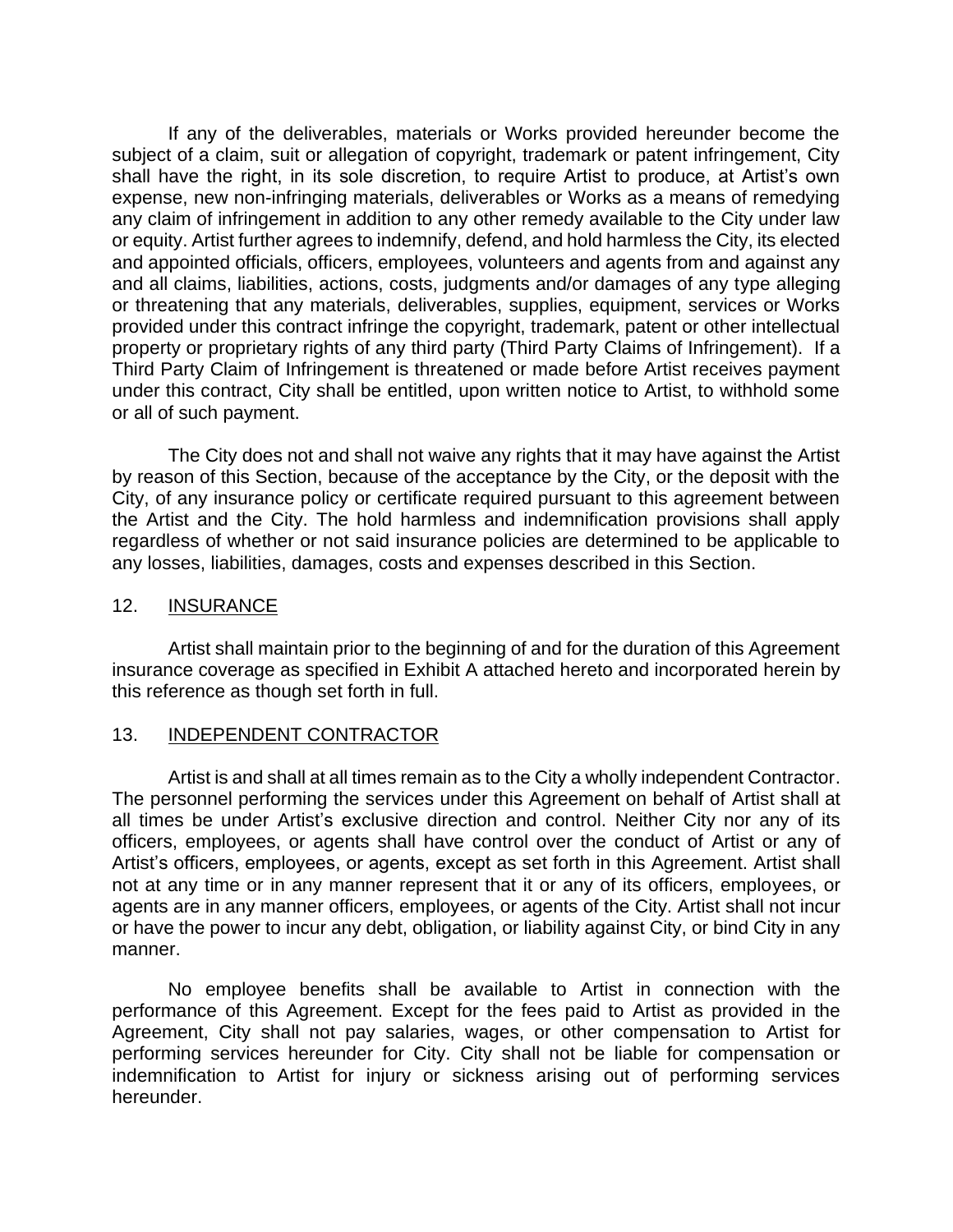# 14. LEGAL RESPONSIBILITIES

The Artist shall keep itself informed of local, state and federal laws and regulations which in any manner affect those employed by it or in any way affect the performance of its service pursuant to this Agreement. The Artist shall at all times observe and comply with all such laws and regulations, including but not limited to the Americans with Disabilities Act and Occupational Health and Safety Administration laws and regulations. The City, and its officers and employees, shall not be liable at law or in equity occasioned by failure of the Artist to comply with this Section.

# 15. ANTI DISCRIMINATION

Neither the Artist, nor any subconsultant under the Artist, shall discriminate in employment of persons upon the work because of race, religious creed, color, national origin, ancestry, physical handicap, medical condition, marital status, or gender of such person, except as provided in California Government Code Section 12940. The Artist shall have responsibility for compliance with California Labor Code Section 1735.

# 16. UNDUE INFLUENCE

Artist declares and warrants that no undue influence or pressure is used against or in concert with any officer or employee of the City in connection with the award, terms or implementation of this Agreement, including any method of coercion, confidential financial arrangement, or financial inducement. No officer or employee of the City will receive compensation, directly or indirectly from Artist, or any officer, employee or agent of Artist, in connection with the award of this Agreement or any work to be conducted as a result of this Agreement. Violation of this Section shall be a material breach of this Agreement entitling the City to any and all remedies at law or in equity.

#### 17. NO BENEFIT TO ARISE TO LOCAL EMPLOYEES

No member, officer, or employee of the City, or their designees or agents, and no public official who exercises authority over or responsibilities with respect to the Services during his/her tenure or for one (1) year thereafter, shall have any interest, direct or indirect, in any agreement or sub-agreement, or the proceeds thereof, for work to be performed in connection with the Services performed under this Agreement.

#### 18. CONFLICT OF INTEREST

Artist shall provide no service or enter into any agreement with any individual or entity that has an agreement to provide services, materials, or equipment to City without the prior written consent of the City Manager.

Artist shall not accept a gift from any person or entity doing business with the City. For purposes of this Agreement , a gift is defined as provided for in California Government Code Section 87300, et seq. and Title 2, Division 6, California Code of Regulations, Section 18730 and amendments or supplementary thereto.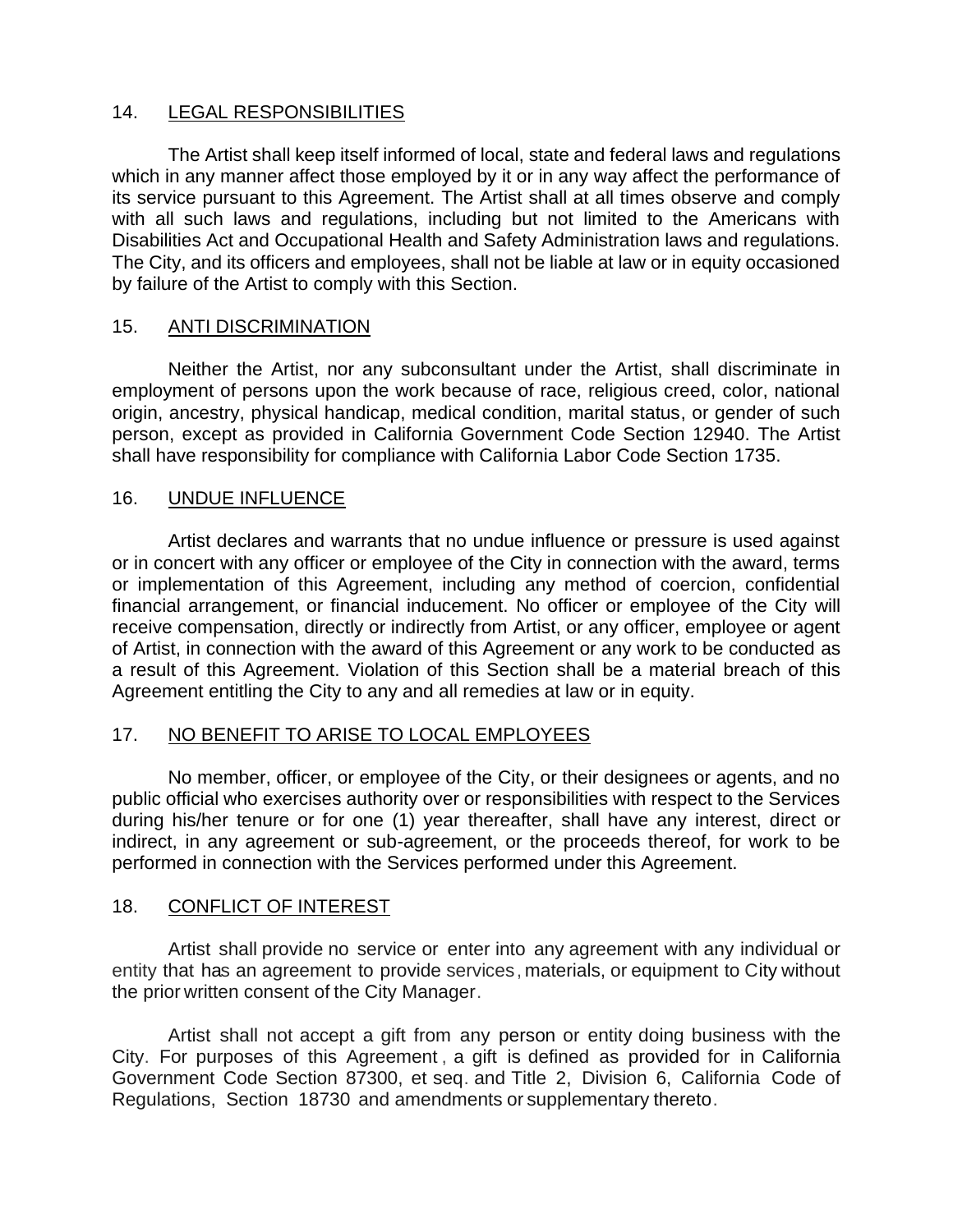#### 19. NOTICE

Any notice to be given pursuant to this Agreement shall be in writing, and all such notices and any other document to be delivered shall be delivered by personal service or by deposit in the United States mail, certified or registered, return receipt requested, with postage prepaid, and addressed to the party for whom intended as follows:

> To: City Manager City of Moorpark 799 Moorpark Avenue Moorpark, California 93021

| To: |  |  |
|-----|--|--|
|     |  |  |
|     |  |  |
|     |  |  |
|     |  |  |

Either party may, from time to time, by written notice to the other, designate a different address or contact person, which shall be substituted for the one above specified. Notices, payments and other documents shall be deemed delivered upon receipt by personal service or as of the third (3rd) day after deposit in the United States mail.

#### 20. CHANGE IN NAME

Should a change be contemplated in the name or nature of the Artist's legal entity, the Artist shall first notify the City in order that proper steps may be taken to have the change reflected in the Agreement documents.

#### 21. ASSIGNMENT

Artist shall not assign this Agreement or any of the rights, duties or obligations hereunder. It is understood and acknowledged by the parties that Artist is uniquely qualified to perform the services provided for in this Agreement.

#### 22. LICENSES

At all times during the term of this Agreement, Artist shall have in full force and effect, all licenses required of it by law for the performance of the services in this Agreement.

#### 23. VENUE AND GOVERNING LAW

This Agreement is made, entered into, and executed in Ventura County, California, and any action filed in any court or for arbitration for the interpretation, enforcement or other action of the terms, conditions, or covenants referred to herein shall be filed in the applicable court in Ventura County, California. The City and Artist understand and agree that the laws of the State of California shall govern the rights, obligations, duties, and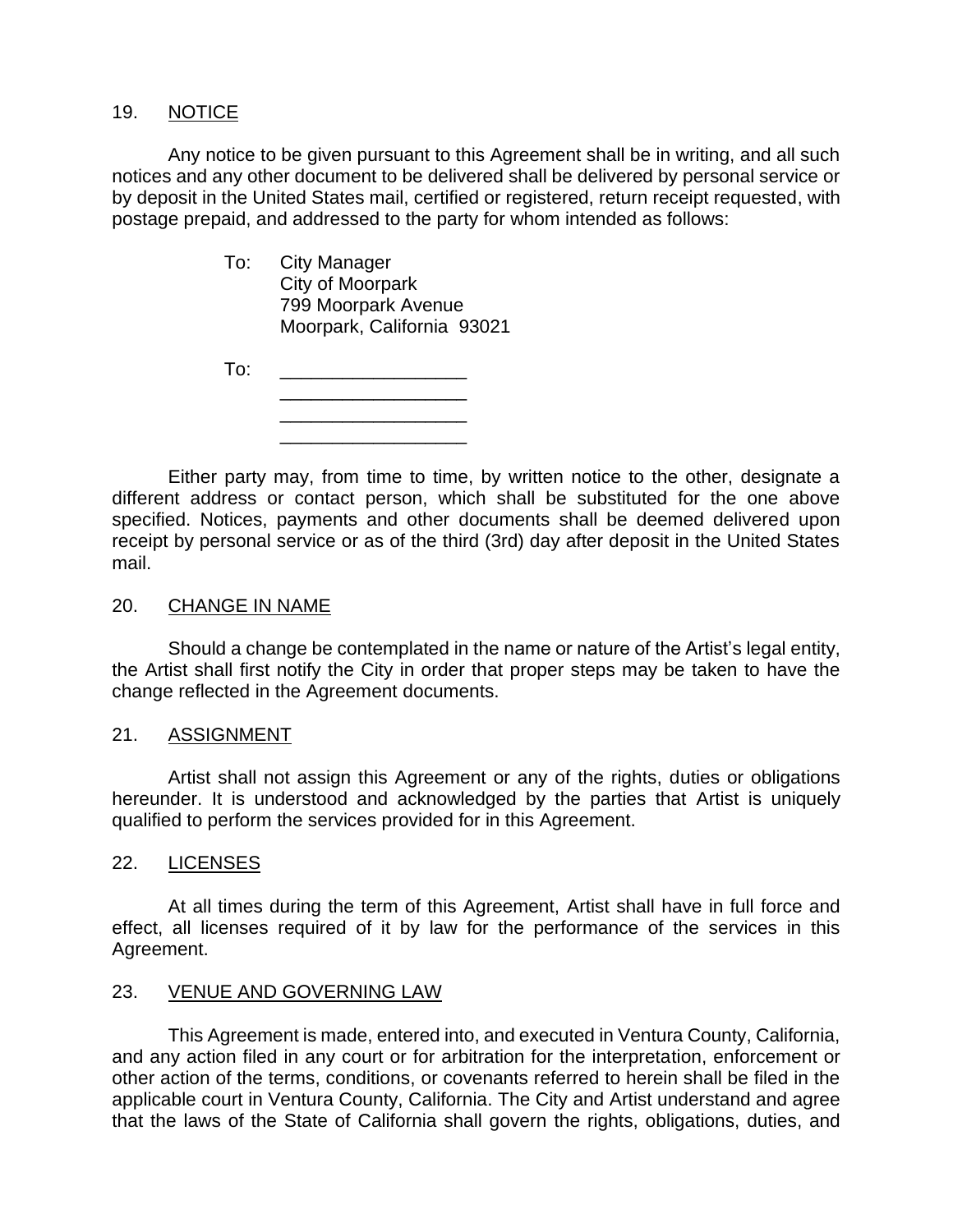liabilities of the parties to this Agreement and also govern the interpretation of this Agreement.

# 24. COST RECOVERY

In the event any action, suit or proceeding is brought for the enforcement of, or the declaration of any right or obligation pursuant to this Agreement or as a result of any alleged breach of any provision of this Agreement, the prevailing party shall be entitled to recover its costs and expenses from the losing party, and any judgment or decree rendered in such a proceeding shall include an award thereof.

# 25. ENTIRE AGREEMENT

This Agreement and the Exhibits attached hereto contain the entire understanding between the parties relating to the obligations of the parties described in this Agreement. All prior or contemporaneous agreements, understandings, representations, and statements, oral or written, are merged into this Agreement and shall be of no further force or effect. Each party is entering into this Agreement based solely upon the representations set forth herein and upon each party's own independent investigation of any and all facts such party deems material.

# 26. CAPTIONS OR HEADINGS

The captions and headings of the various Articles, Paragraphs, and Exhibits of this Agreement are for convenience and identification only and shall not be deemed to limit or define the content of the respective Articles, Paragraphs, and Exhibits hereof.

#### 27. AMENDMENTS

Any amendment, modification, or variation from the terms of this Agreement shall be in writing and shall be effective only upon approval by both parties to this Agreement.

#### 28. PRECEDENCE

In the event of conflict, the requirements of the City's Request for Proposal, if any, and this Agreement shall take precedence over those contained in the Artist's Proposal.

#### 29. INTERPRETATION OF AGREEMENT

Should interpretation of this Agreement, or any portion thereof, be necessary, it is deemed that this Agreement was prepared by the parties jointly and equally and shall not be interpreted against either party on the ground that the party prepared the Agreement or caused it to be prepared.

#### 30. WAIVER

No waiver of any provision of this Agreement shall be deemed, or shall constitute, a waiver of any other provision, whether or not similar, nor shall any such waiver constitute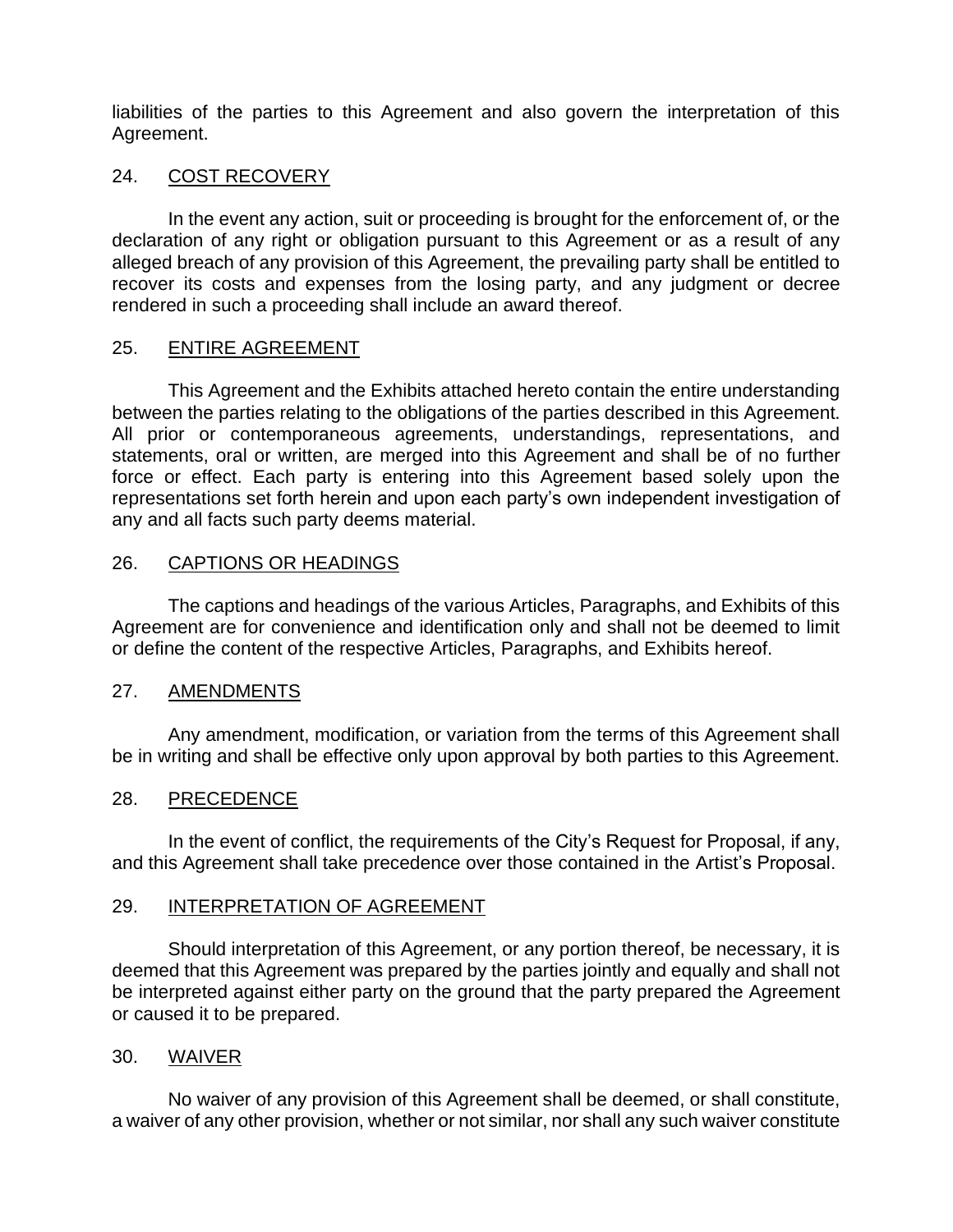a continuing or subsequent waiver of the same provision. No waiver shall be binding unless executed in writing by the party making the waiver.

#### 31. AUTHORITY TO EXECUTE

The person or persons executing this Agreement on behalf of the Artist warrants and represents that he/she has the authority to execute this Agreement on behalf of the Artist and has the authority to bind Artist to the performance of obligations hereunder.

IN WITNESS WHEREOF, the parties hereto have caused this Agreement to be executed the day and year first above written.

| <b>CITY OF MOORPARK</b>                                                                                |     |
|--------------------------------------------------------------------------------------------------------|-----|
| By:<br><u> 1989 - Johann Barbara, martxa alemaniar amerikan basar da a</u><br>Troy Brown, City Manager | Bv: |
| Attest:                                                                                                |     |

Ky Spangler, City Clerk

\_\_\_\_\_\_\_\_\_\_\_\_\_\_\_\_\_\_\_\_\_\_\_\_\_\_\_\_\_\_\_\_\_\_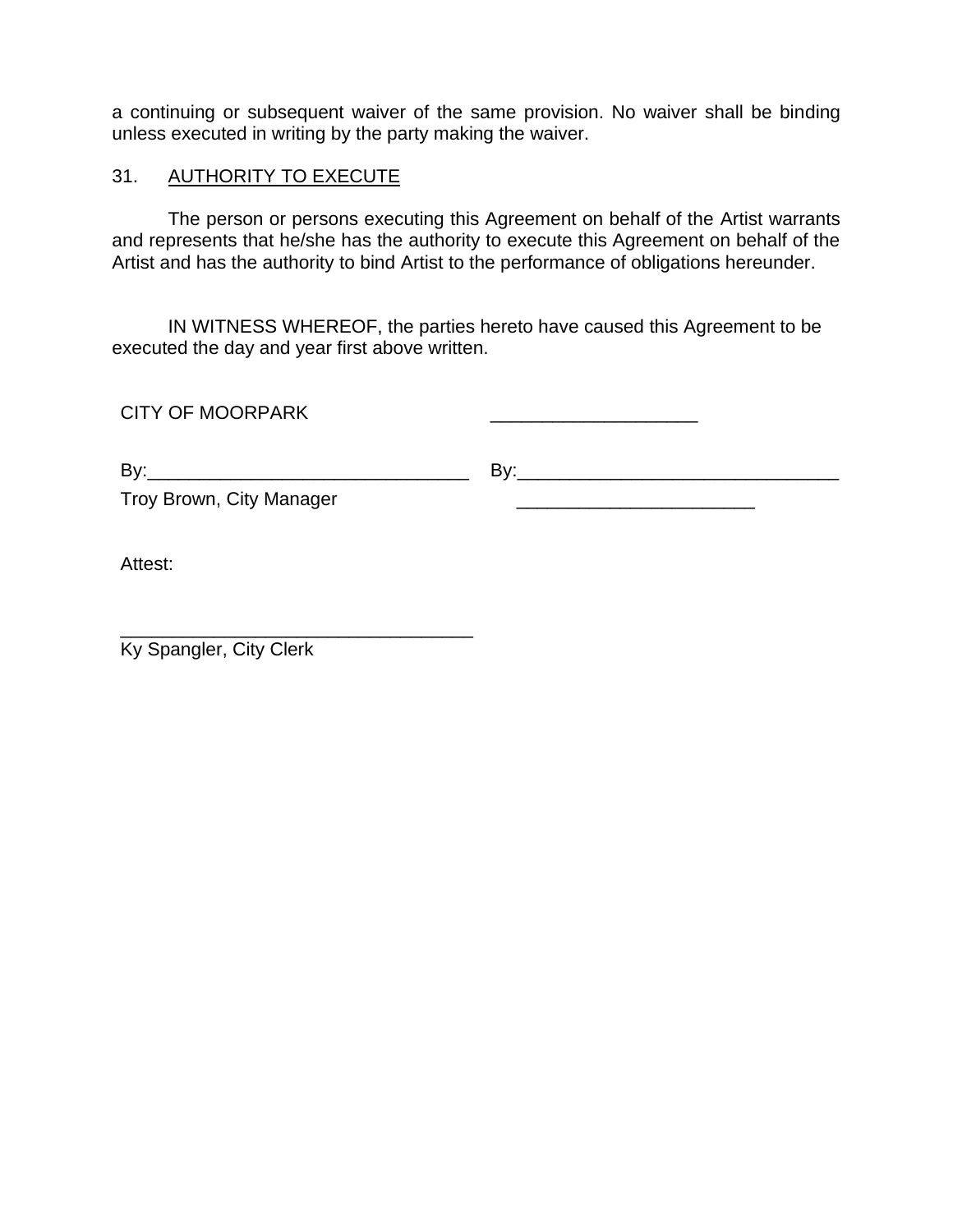# **EXHIBIT A**

# **INSURANCE REQUIREMENTS**

Prior to the beginning of and throughout the duration of the Agreement, Artist will maintain insurance in conformance with the requirements set forth below. Artist will use existing coverage to comply with these requirements. If that existing coverage does not meet the requirements set forth here, it will be amended to do so. Artist acknowledges that the insurance coverage and policy limits set forth in this section constitute the minimum amount of coverage required. Any insurance proceeds available to City in excess of the limits and coverage required in this agreement and which is applicable to a given loss, will be available to City.

Artist shall provide the following types and amounts of insurance:

1. Commercial General Liability Insurance using Insurance Services Office "Commercial General Liability" policy form CG 00 01 or the equivalent. Defense costs must be paid in addition to limits. There shall be no cross liability exclusion for claims or suits by one insured against another. Limits shall be no less than \$1,000,000 per occurrence for all covered losses and no less than \$2,000,000 general aggregate.

Artist's policy shall contain no endorsements limiting coverage beyond the basic policy coverage grant for any of the following:

- Explosion, collapse or underground hazard (XCU)
- Products and completed operations
- Contractual liability
- 2. Artist shall provide Worker's Compensation insurance on a State of California approved policy form providing statutory benefits as required by law with employer's liability limits no less than \$1,000,000 per accident or disease. A Worker's Compensation Insurance Certificate shall be filed with the City before beginning work, unless Artist signs a written certification that Artist is aware of the provisions of California Labor Code Section 3700 et seq., which requires every employer to be insured against liability for Worker's Compensation, and that no one other than Artist, or a legal subcontractor, will perform any services under this Agreement.

In the event the Worker's Compensation Insurance submitted by the Artist becomes inoperative any time before the completion of the work, all work shall immediately cease until a new policy is obtained and any time so lost shall not entitle the Artist to any extension of time. Certificates shall unequivocally provide at least thirty (30) days written notice by certified mail to the City prior to cancellation or modification.

In lieu of the above, the Artist may provide certification to the City on a form to be provided by the City that there are no employees other than the Artist engaged in the project.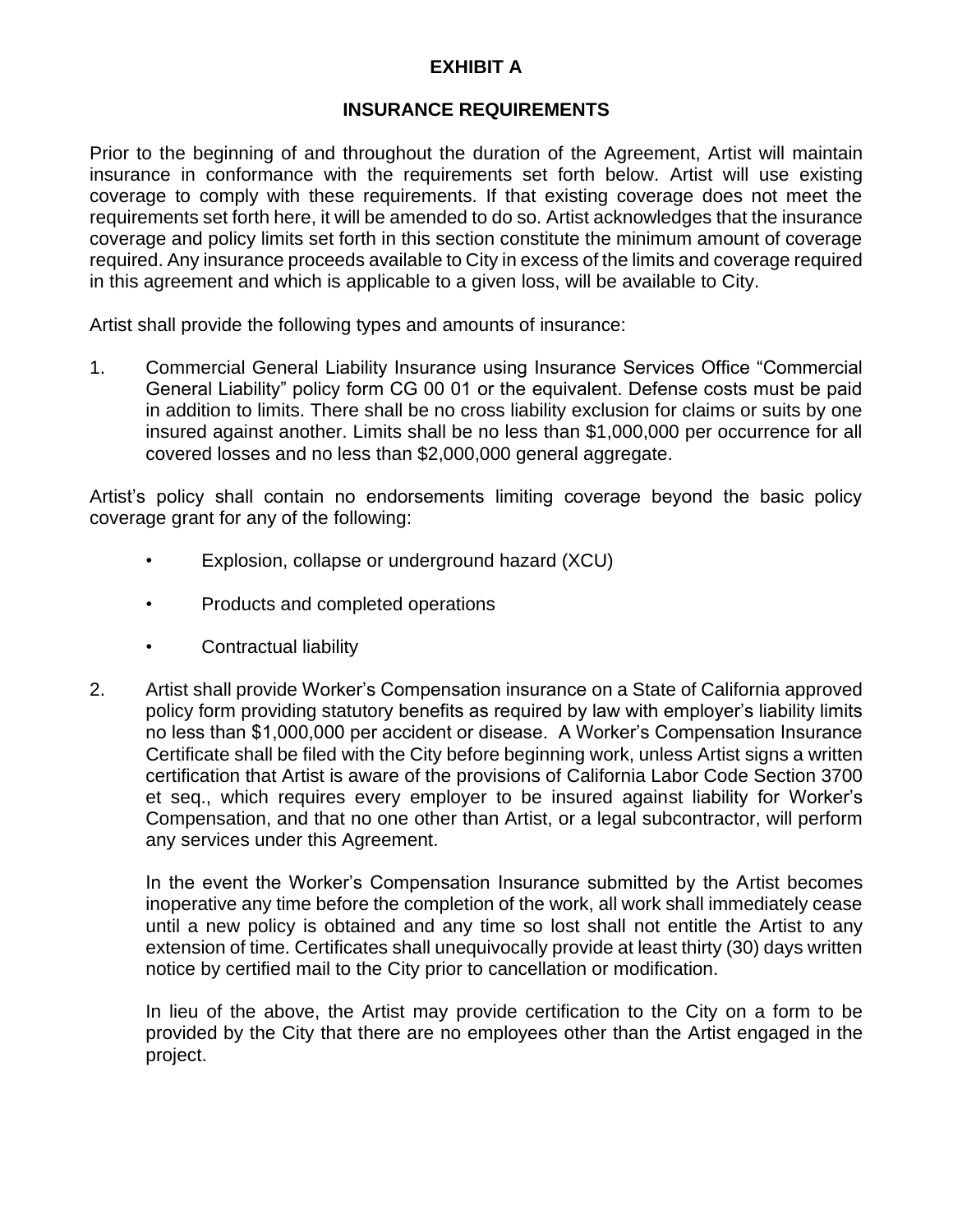- 3. Business Auto Coverage on ISO Business Auto Coverage form CA 00 01 06 92 including symbol 1 (Any Auto) or the exact equivalent. Limits shall be no less than \$1,000,000 per accident, combined single limit. If Artist owns no vehicles, this requirement may be satisfied by a non-owned auto endorsement to the general liability policy described above. If Artist's employees will use personal autos in any way on this project, Artist shall provide evidence of personal auto liability coverage for each such person.
- 4. Excess or Umbrella Liability Insurance (Over Primary) if used to meet limit requirements, shall provide coverage at least as broad as specified for the underlying coverages. Any such coverage provided under an umbrella liability policy shall include a drop down provision providing primary coverage above a maximum \$25,000 self-insured retention for liability not covered by primary but covered by the umbrella. Coverage shall be provided on a "pay on behalf" basis, with defense costs payable in addition to policy limits. There shall be no cross liability exclusion precluding coverage for claims or suits by one insured against another. Coverage shall be applicable to City for injury to employees of Artist, subcontractors or others involved in the Work. The scope of coverage provided is subject to approval of City following receipt of proof of insurance as required herein. Limits are subject to review but in no event less than \$1,000,000 per occurrence and aggregate.

Insurance procured pursuant to these requirements shall be written by insurers that are admitted carriers in the state of California and with an A.M. Best rating of A- or better and a minimum financial size VII.

Artist and City agree as follows:

- 1. Artist agrees to endorse the third party general liability coverage required herein to include as additional insured City, its officials, employees and agents, using standard ISO endorsement No. CG 2010 (ongoing operations) and No. CG 2037 (completed operations) with edition acceptable to the City. Artist also agrees to require all contractors, subcontractors, and anyone else involved in any way with the project contemplated by this Agreement to do likewise.
- 2. Any waiver of subrogation express or implied on the part of City to any party involved in this Agreement or related documents applies only to the extent of insurance proceeds actually paid. City, having required that it be named as an additional insured to all insurance coverage required herein, expressly retains the right to subrogate against any party for sums not paid by insurance. For its part, Artist agrees to waive subrogation rights against City regardless of the applicability of any insurance proceeds, and to require all contractors, subcontractors or others involved in any way with the project(s) contemplated by this agreement, to do likewise.
- 3. All insurance coverage maintained or procured by Artist or required of others by Artist pursuant to this Agreement shall be endorsed to delete the subrogation condition as to City, or to specifically allow Artist or others providing insurance herein to waive subrogation prior to a loss. This endorsement shall be obtained regardless of existing policy wording that may appear to allow such waivers.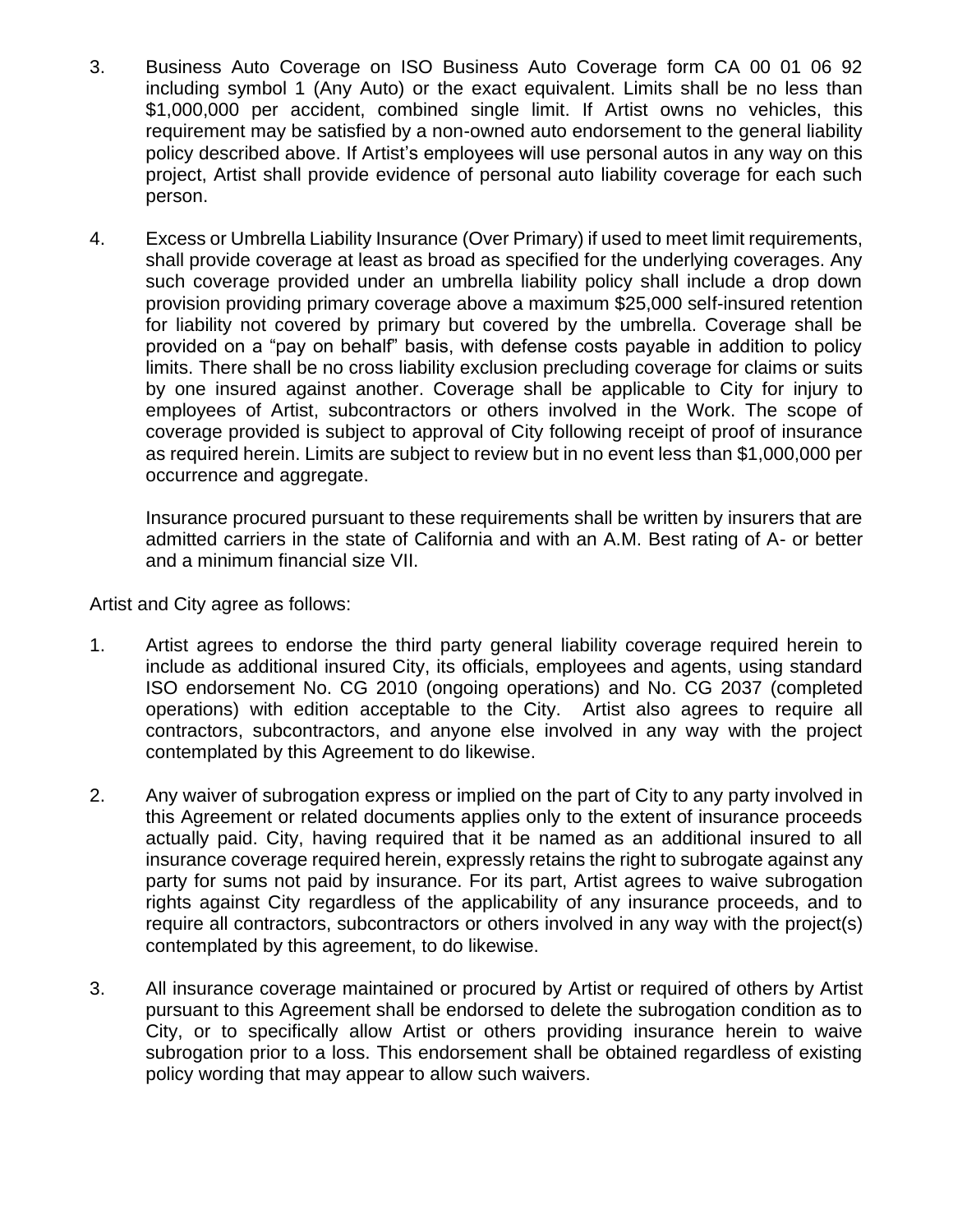- 4. It is agreed by Artist and City that insurance provided pursuant to these requirements is not intended by any party to be limited to providing coverage for the vicarious liability of City or to the supervisory role, if any, of City. All insurance coverage provided pursuant to this or any other agreement (express or implied) in any way relating to City is intended to apply to the full extent of the policies involved. Nothing referred to here or contained in any agreement involving City in relation to the project(s) contemplated by this Agreement is intended to be construed to limit the application of insurance coverage in any way.
- 5. None of the coverages required herein will be in compliance with these requirements if they include any limiting endorsement of any kind that has not been first submitted to City and approved of in writing.
- 6. All coverage types and limits required are subject to approval, modification and additional requirements by the City, as the need arises. Artist shall not make any reductions in scope of coverage (e.g. elimination of contractual liability or reduction of discovery period) which may affect City's protection without City's prior written consent.
- 7. Proof of compliance with these insurance requirements, consisting of binders of coverage, or endorsements, or certificates of insurance, at the option of City, shall be delivered to City at or prior to the execution of this Agreement. In the event such proof of any insurance is not delivered as required, or in the event such insurance is canceled at any time and no replacement coverage is provided, City has the right, but not the duty, to obtain any insurance it deems necessary to protect its interests under this or any other agreement and to pay the premium. Any premium so paid by City shall be charged to and promptly paid by Artist or deducted from sums due Artist, at City option.
- 8. Artist agrees to endorse, and to require others to endorse, the insurance provided pursuant to these requirements, to require thirty (30) days notice to City and the appropriate tender prior to cancellation of such liability coverage and notice of any material alteration or non-renewal of any such coverage, and to require contractors, subcontractors, and any other party in any way involved with the project contemplated by this agreement to do likewise.
- 9. It is acknowledged by the parties of this Agreement that all insurance coverage required to be provided by Artist or any subcontractor, is intended to apply first and on a primary non-contributing basis in relation to any other insurance or self insurance available to City.
- 10. Artist agrees to ensure that subcontractors, and any other party involved with the project that is brought onto or involved in the project by Artist, provide the same minimum insurance coverage required of Artist. Artist agrees to monitor and review all such coverage and assumes all responsibility for ensuring that such coverage is provided in conformity with the requirements of this section. Artist agrees that upon request, all agreements with subcontractors and others engaged in the project will be submitted to City for review.
- 11. Artist agrees that all layers of third party liability coverage required herein, primary, umbrella and excess, will have the same starting and expiration date. Artist agrees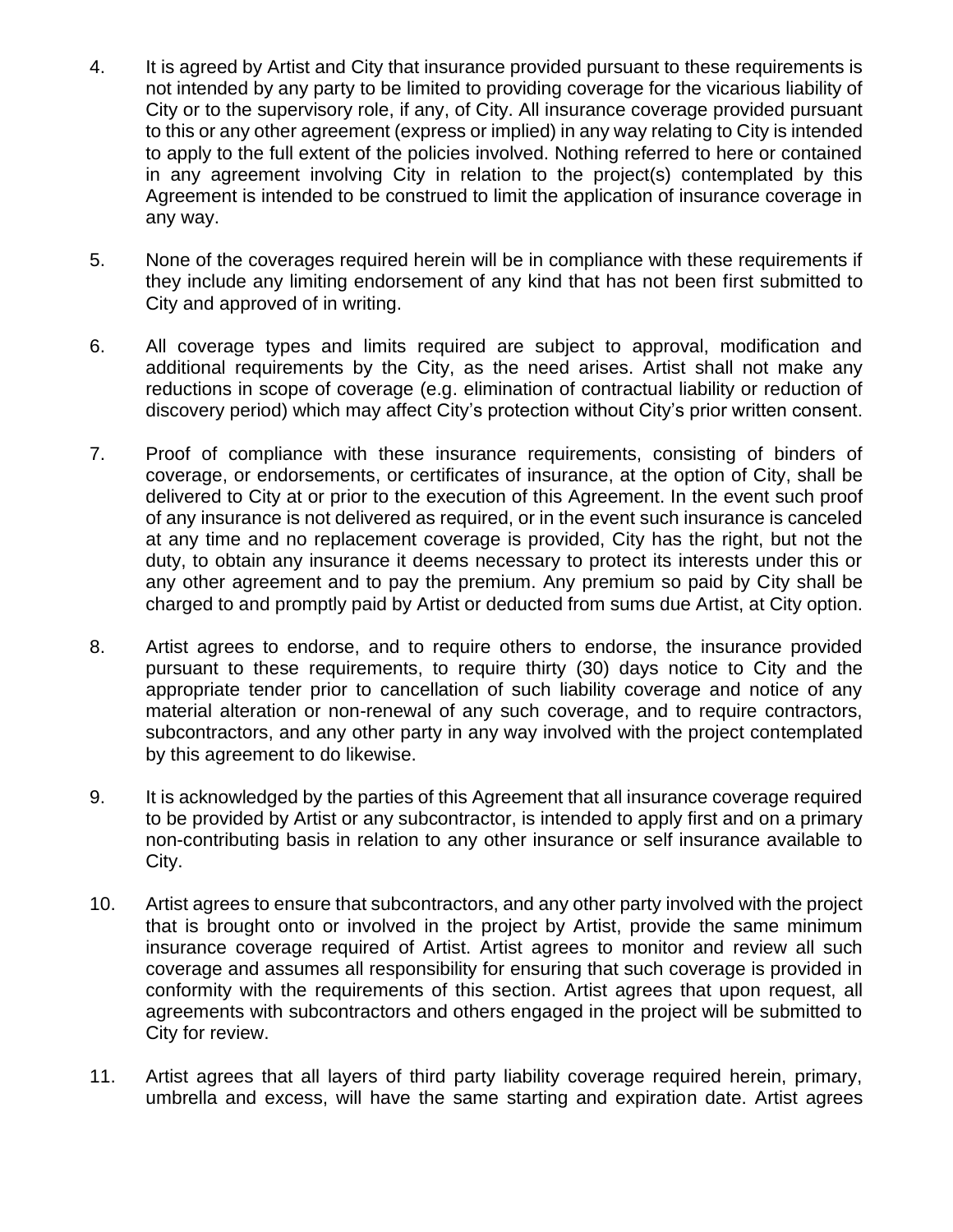further that all other third party coverages required herein will likewise have concurrent starting and ending dates.

- 12. Artist agrees not to self-insure or to use any self-insured retentions or deductibles on any portion of the insurance required herein and further agrees that it will not allow any contractor, subcontractor, architect, engineer or other entity or person in any way involved in the performance of work on the project contemplated by this agreement to self-insure its obligations to City. If Artist's existing coverage includes a deductible or self-insured retention, the deductible or self-insured retention must be declared to the City. At that time the City shall review options with the Artist, which may include reduction or elimination of the deductible or self-insured retention, substitution of other coverage, or other solutions.
- 13. The City reserves the right at any time during the term of the contract to change the amounts and types of insurance required by giving the Artist ninety (90) days advance written notice of such change. If such change results in substantial additional cost to the Artist, the City will negotiate additional compensation proportional to the increased benefit to City.
- 14. For purposes of applying insurance coverage only, all contracts pertaining to the project will be deemed to be executed when finalized and any activity commences in furtherance of performance under this agreement.
- 15. Artist acknowledges and agrees that any actual or alleged failure on the part of City to inform Artist of non-compliance with any insurance requirement in no way imposes any additional obligations on City nor does it waive any rights hereunder in this or any other regard.
- 16. Artist will renew the required coverage annually as long as City, or its employees or agents face an exposure from operations of any type pursuant to this agreement. This obligation applies whether or not the agreement is canceled or terminated for any reason. The insurance shall include but not be limited to products and completed operations and discontinued operations, where applicable. Termination of this obligation is effective upon issuance of a Notice of Completion by the City.
- 17. Artist agrees to waive its statutory immunity under any workers' compensation statute or similar statute, in relation to the City, and to require all subcontractors and any other person or entity involved in the project contemplated by this Agreement to do likewise.
- 18. Requirements of specific coverage features are not intended as limitations on other requirements or as a waiver of any coverage normally provided by any given policy. Specific reference to a given coverage feature is for purposes of clarification only as it pertains to a given issue, and is not intended by any party or insured to be all-inclusive.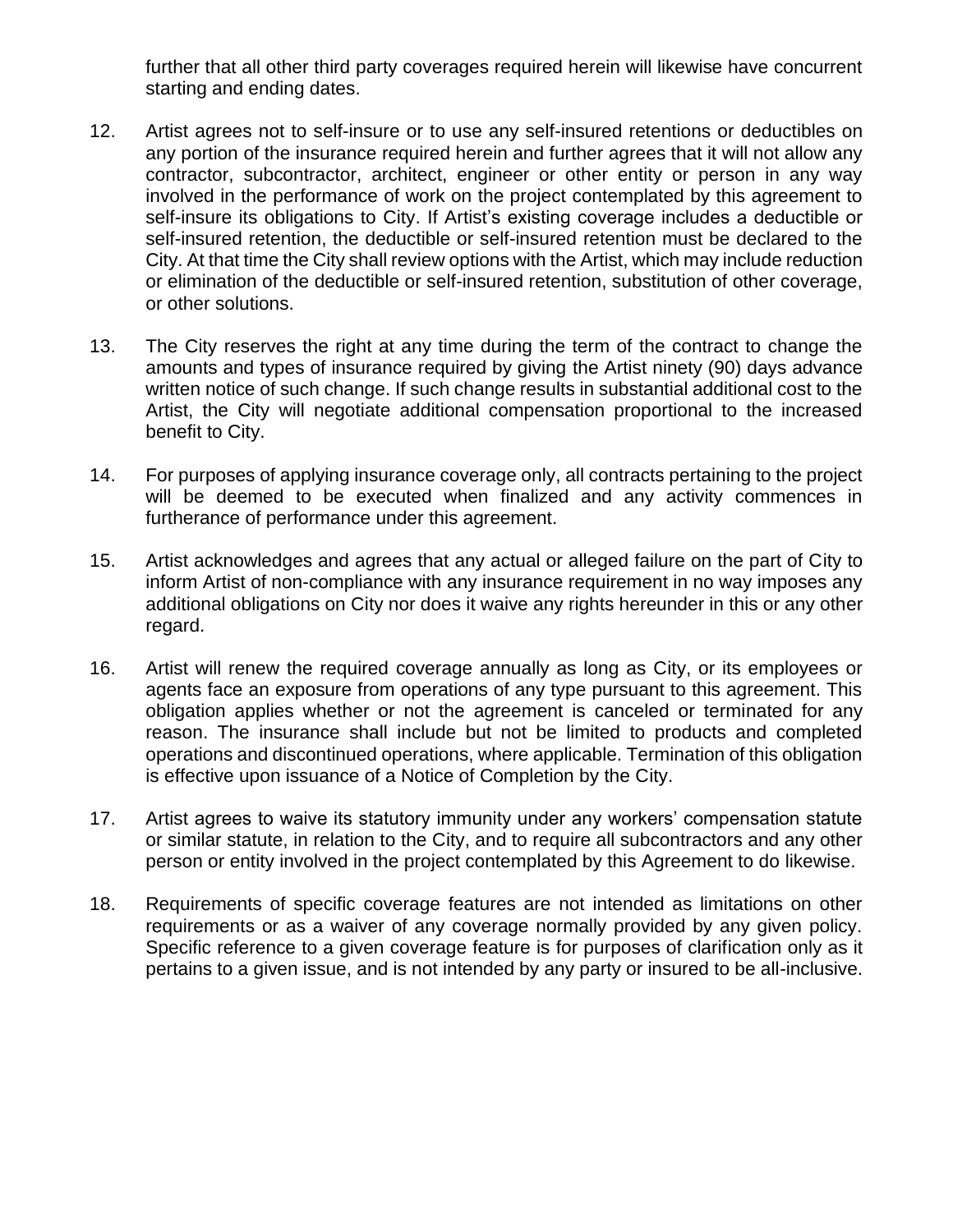# ATTACHMENT 3 SAMPLE INSURANCE CERTIFICATES

| <b>ACORD</b>                                                                                                                                                                                                                                                                                                                                                                                                                                                                                       |           | <b>CERTIFICATE OF LIABILITY INSURANCE</b> |                                  |                           |                                                            |                                                                                                                                                                      | DATE (MM/DD/YYYY) |
|----------------------------------------------------------------------------------------------------------------------------------------------------------------------------------------------------------------------------------------------------------------------------------------------------------------------------------------------------------------------------------------------------------------------------------------------------------------------------------------------------|-----------|-------------------------------------------|----------------------------------|---------------------------|------------------------------------------------------------|----------------------------------------------------------------------------------------------------------------------------------------------------------------------|-------------------|
| THIS CERTIFICATE IS ISSUED AS A MATTER OF INFORMATION ONLY AND CONFERS NO RIGHTS UPON THE CERTIFICATE HOLDER. THIS<br>CERTIFICATE DOES NOT AFFIRMATIVELY OR NEGATIVELY AMEND, EXTEND OR ALTER THE COVERAGE AFFORDED BY THE POLICIES<br>BELOW. THIS CERTIFICATE OF INSURANCE DOES NOT CONSTITUTE A CONTRACT BETWEEN THE ISSUING INSURER(S), AUTHORIZED<br>REPRESENTATIVE OR PRODUCER, AND THE CERTIFICATE HOLDER.                                                                                   |           |                                           |                                  |                           |                                                            |                                                                                                                                                                      |                   |
| IMPORTANT: If the certificate holder is an ADDITIONAL INSURED, the policy(ies) must be endorsed. If SUBROGATION IS WAIVED, subject to<br>the terms and conditions of the policy, certain policies may require an endorsement. A statement on this certificate does not confer rights to the<br>certificate holder in lieu of such endorsement(s).                                                                                                                                                  |           |                                           |                                  |                           |                                                            |                                                                                                                                                                      |                   |
| PRODUCER                                                                                                                                                                                                                                                                                                                                                                                                                                                                                           |           |                                           | CONTACT<br>NAME                  |                           |                                                            |                                                                                                                                                                      |                   |
|                                                                                                                                                                                                                                                                                                                                                                                                                                                                                                    |           |                                           | PHONE                            |                           |                                                            | FAX<br>IA/C, Not                                                                                                                                                     |                   |
|                                                                                                                                                                                                                                                                                                                                                                                                                                                                                                    |           |                                           | (A/C. No. Ext);<br><b>E-MAIL</b> |                           |                                                            |                                                                                                                                                                      |                   |
|                                                                                                                                                                                                                                                                                                                                                                                                                                                                                                    |           |                                           | <b>ADDRESS</b>                   |                           |                                                            |                                                                                                                                                                      |                   |
|                                                                                                                                                                                                                                                                                                                                                                                                                                                                                                    |           |                                           |                                  |                           |                                                            | INSURER(S) AFFORDING COVERAGE                                                                                                                                        | <b>NAIC N</b>     |
|                                                                                                                                                                                                                                                                                                                                                                                                                                                                                                    |           |                                           | INSURER A                        |                           |                                                            |                                                                                                                                                                      |                   |
| INSURED                                                                                                                                                                                                                                                                                                                                                                                                                                                                                            |           |                                           | INSURER B                        |                           |                                                            |                                                                                                                                                                      |                   |
|                                                                                                                                                                                                                                                                                                                                                                                                                                                                                                    |           |                                           | INSURER C:                       |                           |                                                            |                                                                                                                                                                      |                   |
|                                                                                                                                                                                                                                                                                                                                                                                                                                                                                                    |           |                                           | INSURER D                        |                           |                                                            |                                                                                                                                                                      |                   |
|                                                                                                                                                                                                                                                                                                                                                                                                                                                                                                    |           |                                           | <b>INSURER E:</b>                |                           |                                                            |                                                                                                                                                                      |                   |
|                                                                                                                                                                                                                                                                                                                                                                                                                                                                                                    |           |                                           | INSURER F.                       |                           |                                                            |                                                                                                                                                                      |                   |
| <b>COVERAGES</b>                                                                                                                                                                                                                                                                                                                                                                                                                                                                                   |           | <b>CERTIFICATE NUMBER:</b>                |                                  |                           |                                                            | <b>REVISION NUMBER:</b>                                                                                                                                              |                   |
| THIS IS TO CERTIFY THAT THE POLICIES OF INSURANCE LISTED BELOW HAVE BEEN ISSUED TO THE INSURED NAMED ABOVE FOR THE POLICY PERIOD<br>INDICATED. NOTWITHSTANDING ANY REQUIREMENT, TERM OR CONDITION OF ANY CONTRACT OR OTHER DOCUMENT WITH RESPECT TO WHICH THIS<br>CERTIFICATE MAY BE ISSUED OR MAY PERTAIN, THE INSURANCE AFFORDED BY THE POLICIES DESCRIBED HEREIN IS SUBJECT TO ALL THE TERMS.<br>EXCLUSIONS AND CONDITIONS OF SUCH POLICIES. LIMITS SHOWN MAY HAVE BEEN REDUCED BY PAID CLAIMS. |           |                                           |                                  |                           |                                                            |                                                                                                                                                                      |                   |
| IN <sub>SR</sub>                                                                                                                                                                                                                                                                                                                                                                                                                                                                                   | ADDL SUBR |                                           |                                  |                           | <b>POLICY EFF POLICY EXP</b><br>MIMIDOAYYYY) (MIMIDOAYYYY) |                                                                                                                                                                      |                   |
| <b>TYPE OF INSURANCE</b><br><b>LTR</b><br>CONMERCIAL GENERAL LIABILITY.                                                                                                                                                                                                                                                                                                                                                                                                                            | INSO WVD  | POLICY NUMBER                             |                                  |                           |                                                            | LIMITS.                                                                                                                                                              |                   |
|                                                                                                                                                                                                                                                                                                                                                                                                                                                                                                    |           |                                           |                                  |                           |                                                            | EACH OCCURRENCE<br>DAMAGE TO RENTED                                                                                                                                  | s                 |
| OCCUR<br>CLAIMS-MADE                                                                                                                                                                                                                                                                                                                                                                                                                                                                               |           |                                           |                                  |                           |                                                            | PREMISES (Ea occurrence)                                                                                                                                             | \$                |
|                                                                                                                                                                                                                                                                                                                                                                                                                                                                                                    |           |                                           |                                  |                           |                                                            | MED EXP (Any one person)                                                                                                                                             | \$                |
|                                                                                                                                                                                                                                                                                                                                                                                                                                                                                                    |           |                                           |                                  |                           |                                                            | PERSONAL & ADV INJURY                                                                                                                                                | \$                |
| GEN'L AGGREGATE LIMIT APPLIES PER                                                                                                                                                                                                                                                                                                                                                                                                                                                                  |           |                                           |                                  |                           |                                                            | GENERAL AGGREGATE                                                                                                                                                    | s                 |
| PRO-<br>POLICY<br><b>LDC</b><br><b>JECT</b>                                                                                                                                                                                                                                                                                                                                                                                                                                                        |           |                                           |                                  |                           |                                                            | PRODUCTS - DOMPICP AGG                                                                                                                                               | ×                 |
| OTHER                                                                                                                                                                                                                                                                                                                                                                                                                                                                                              |           |                                           |                                  |                           |                                                            |                                                                                                                                                                      | 言                 |
| AUTOMOBILE LIABILITY                                                                                                                                                                                                                                                                                                                                                                                                                                                                               |           |                                           |                                  |                           |                                                            | COMEINED BRIGLET MIT<br>(Ea accident)                                                                                                                                | s                 |
| OTLIA YMA                                                                                                                                                                                                                                                                                                                                                                                                                                                                                          |           |                                           |                                  |                           |                                                            | BODILY INJURY (Per person)                                                                                                                                           | 害                 |
| ALL OWNED<br><b>BCHEDIAED</b>                                                                                                                                                                                                                                                                                                                                                                                                                                                                      |           |                                           |                                  |                           |                                                            | BODEY INJURY (Per accident)                                                                                                                                          | s                 |
| <b>AUTOS</b><br><b>AUTOS</b><br>NON-OWNED                                                                                                                                                                                                                                                                                                                                                                                                                                                          |           |                                           |                                  |                           |                                                            | PROPERTY DAMAGE                                                                                                                                                      | 害                 |
| HIRED AUTOS<br><b>AUTOS</b>                                                                                                                                                                                                                                                                                                                                                                                                                                                                        |           |                                           |                                  |                           |                                                            | (Per accident)                                                                                                                                                       | s                 |
| UMBRELLA LIAB                                                                                                                                                                                                                                                                                                                                                                                                                                                                                      |           |                                           |                                  |                           |                                                            |                                                                                                                                                                      |                   |
| <b>DCCLIR</b><br><b>EXCESS LIAB</b>                                                                                                                                                                                                                                                                                                                                                                                                                                                                |           |                                           |                                  |                           |                                                            | EACH OCCURRENCE                                                                                                                                                      | s                 |
| CLAINS-MADE                                                                                                                                                                                                                                                                                                                                                                                                                                                                                        |           |                                           |                                  |                           |                                                            | AGGREGATE                                                                                                                                                            | \$                |
| RETENTION \$<br>CHID                                                                                                                                                                                                                                                                                                                                                                                                                                                                               |           |                                           |                                  |                           |                                                            |                                                                                                                                                                      | s                 |
| WORKERS COMPENSATION<br>AND EMPLOYERS' LIABILITY<br>YZN                                                                                                                                                                                                                                                                                                                                                                                                                                            |           |                                           |                                  |                           |                                                            | $_{\rm{GR}}^{\rm{OTH}}$<br>STATUTE                                                                                                                                   |                   |
| ANY PROPRIETOR/PARTNER/EXECUTIVE<br>OFFICER/MEMBER EXCLUDED*                                                                                                                                                                                                                                                                                                                                                                                                                                       | NIA       |                                           |                                  |                           |                                                            | EL. EACH ACODENT                                                                                                                                                     | 茧                 |
| Mandatory in NH)                                                                                                                                                                                                                                                                                                                                                                                                                                                                                   |           |                                           |                                  |                           |                                                            | EL DISEASE - EA EMPLOYEE \$                                                                                                                                          |                   |
| Fyes, describe under<br>DESCRIPTION OF OPERATIONS below                                                                                                                                                                                                                                                                                                                                                                                                                                            |           |                                           |                                  |                           |                                                            | EL DISEASE - POLICY LIMT                                                                                                                                             | ×                 |
|                                                                                                                                                                                                                                                                                                                                                                                                                                                                                                    |           |                                           |                                  |                           |                                                            |                                                                                                                                                                      |                   |
| DESCRIPTION OF OPERATIONS / LOCATIONS / VEHICLES   ACORD 101, Additional Remarks Schedule, may be attached if more space is required)<br>Add: "The City of Moorpark, its officers, officials, employees, agents are named as additional insured per forms CG 20 10 04 13<br>and CG 20 37 04 13"                                                                                                                                                                                                    |           |                                           |                                  |                           |                                                            |                                                                                                                                                                      |                   |
|                                                                                                                                                                                                                                                                                                                                                                                                                                                                                                    |           | Attachments:                              |                                  | Waiver of Subrogation     | Primary, Non-contributory Endorsement                      | Additional Insured Endorsement (Ongoing Operations)<br>Additional Insured Endorsement (Completed Operations)                                                         |                   |
|                                                                                                                                                                                                                                                                                                                                                                                                                                                                                                    |           |                                           |                                  |                           |                                                            |                                                                                                                                                                      |                   |
| <b>CERTIFICATE HOLDER</b>                                                                                                                                                                                                                                                                                                                                                                                                                                                                          |           |                                           |                                  | CANCELLATION              |                                                            | SHOULD ANY OF THE ABOVE DESCRIBED POLICIES BE CANCELLED BEFORE<br>THE EXPIRATION DATE THEREOF, NOTICE WILL BE DELIVERED IN<br>ACCORDANCE WITH THE POLICY PROVISIONS. |                   |
|                                                                                                                                                                                                                                                                                                                                                                                                                                                                                                    |           |                                           |                                  | AUTHORIZED REPRESENTATIVE |                                                            |                                                                                                                                                                      |                   |

ACORD 25 (2014/01)

The ACORD name and logo are registered marks of ACORD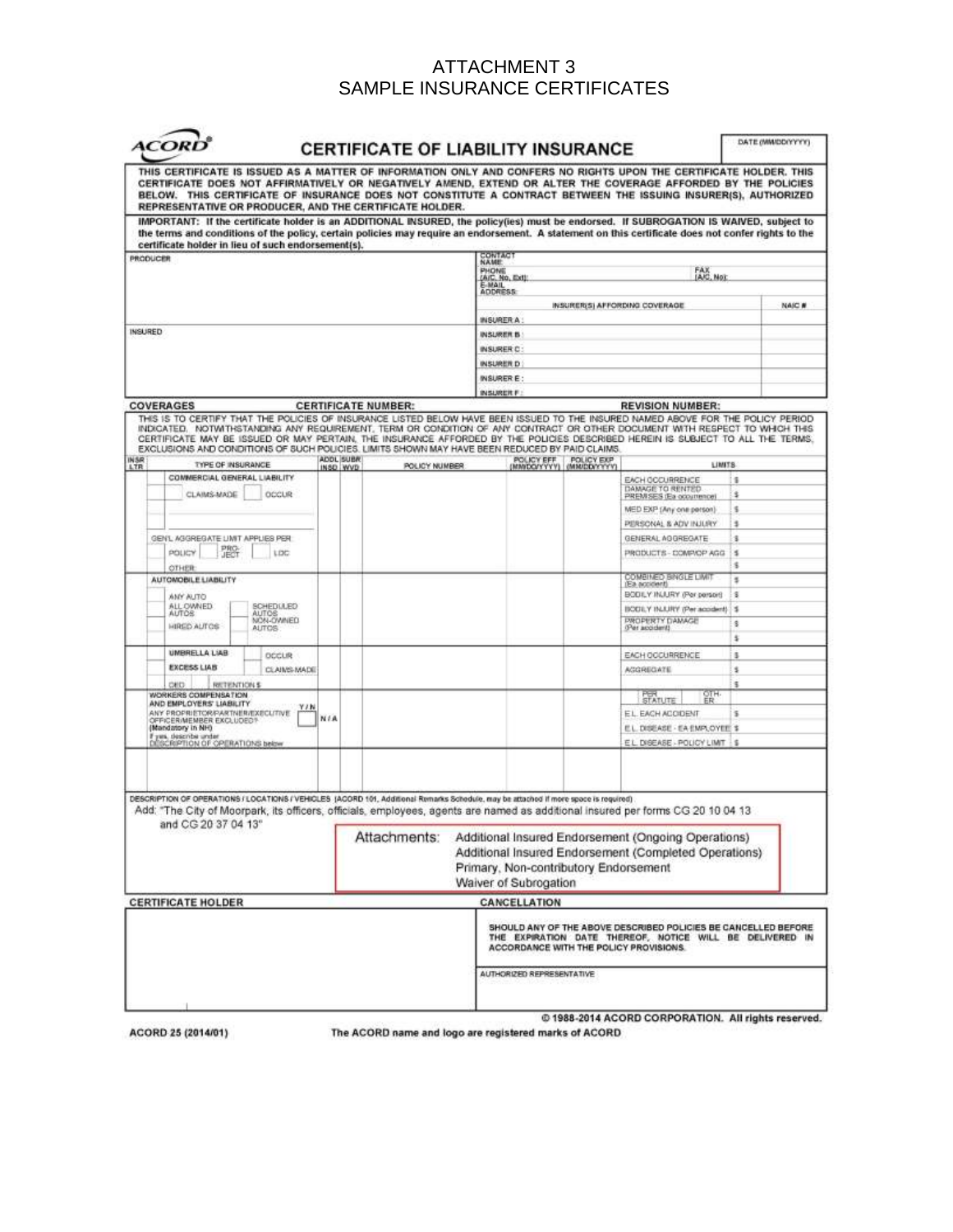#### THIS ENDORSEMENT CHANGES THE POLICY. PLEASE READ IT CAREFULLY.

# **ADDITIONAL INSURED - OWNERS, LESSEES OR CONTRACTORS - SCHEDULED PERSON OR ORGANIZATION**

This endorsement modifies insurance provided under the following:

COMMERCIAL GENERAL LIABILITY COVERAGE PART

#### **SCHEDULE**

| <b>Location(s) Of Covered Operations</b> |
|------------------------------------------|
|                                          |
|                                          |
|                                          |
|                                          |
|                                          |
|                                          |

- A. Section II Who Is An Insured is amended to include as an additional insured the person(s) or organization(s) shown in the Schedule, but only with respect to liability for "bodily injury", "property damage" or "personal and advertising injury" caused, in whole or in part, by:
	- 1. Your acts or omissions; or
	- 2. The acts or omissions of those acting on your behalf:

in the performance of your ongoing operations for the additional insured(s) at the location(s) designated above.

However:

- 1. The insurance afforded to such additional insured only applies to the extent permitted by law; and
- 2. If coverage provided to the additional insured is required by a contract or agreement, the insurance afforded to such additional insured will not be broader than that which you are required by the contract or agreement to provide for such additional insured.

B. With respect to the insurance afforded to these additional insureds, the following additional exclusions apply:

This insurance does not apply to "bodily injury" or "property damage" occurring after:

- 1. All work, including materials, parts or equipment furnished in connection with such work, on the project (other than service, maintenance or repairs) to be performed by or on behalf of the additional insured(s) at the location of the covered operations has been completed; or
- 2. That portion of "your work" out of which the injury or damage arises has been put to its intended use by any person or organization other than another contractor or subcontractor engaged in performing operations for a principal as a part of the same project.

CG 20 10 04 13

@ Insurance Services Office, Inc., 2012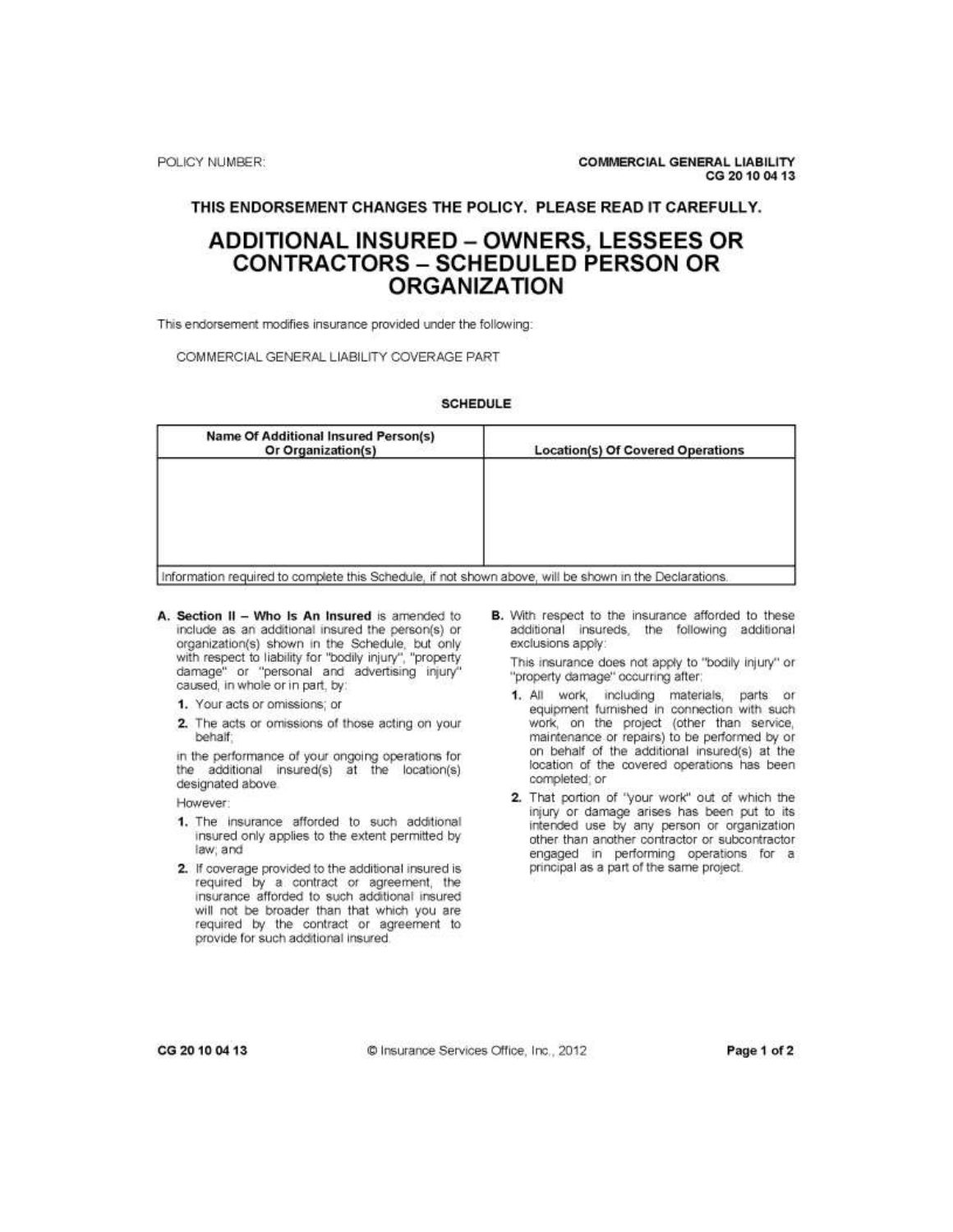C. With respect to the insurance afforded to these<br>additional insureds, the following is added to<br>Section III - Limits Of Insurance:

If coverage provided to the additional insured is required by a contract or agreement, the most we<br>will pay on behalf of the additional insured is the<br>amount of insurance:

1. Required by the contract or agreement; or

2. Available under the applicable Limits of Insurance shown in the Declarations; whichever is less.

This endorsement shall not increase the<br>applicable Limits of Insurance shown in the<br>Declarations.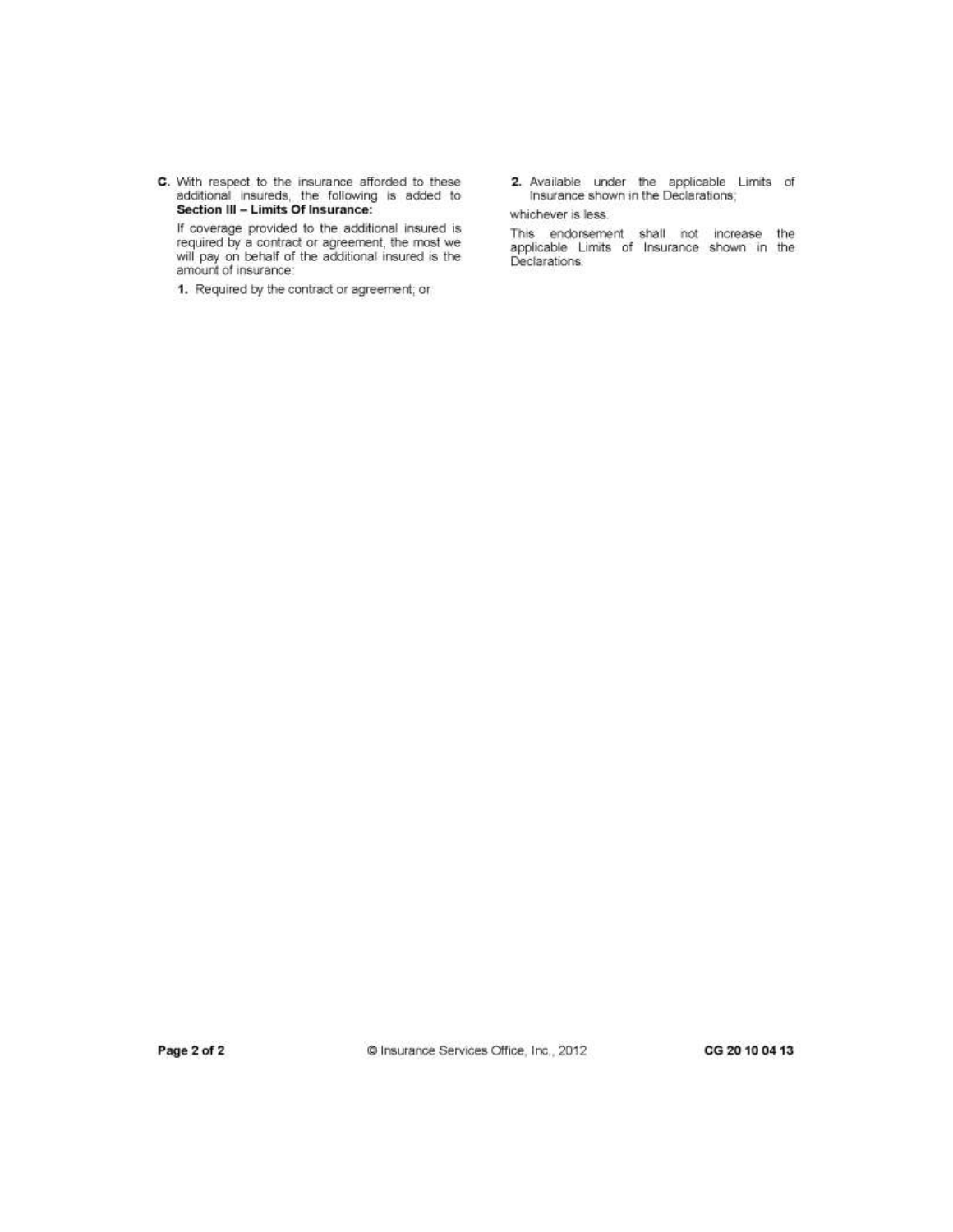#### THIS ENDORSEMENT CHANGES THE POLICY. PLEASE READ IT CAREFULLY.

# **ADDITIONAL INSURED - OWNERS, LESSEES OR CONTRACTORS - COMPLETED OPERATIONS**

This endorsement modifies insurance provided under the following

COMMERCIAL GENERAL LIABILITY COVERAGE PART PRODUCTS/COMPLETED OPERATIONS LIABILITY COVERAGE PART

#### **SCHEDULE**

| Name Of Additional Insured Person(s)<br>Or Organization(s) | <b>Location And Description Of Completed Operations</b> |
|------------------------------------------------------------|---------------------------------------------------------|
|                                                            |                                                         |
|                                                            |                                                         |
|                                                            |                                                         |
|                                                            |                                                         |
|                                                            |                                                         |
|                                                            |                                                         |

Information required to complete this Schedule, if not shown above, will be shown in the Declarations.

A. Section II - Who Is An Insured is amended to include as an additional insured the person(s) or organization(s) shown in the Schedule, but only with respect to liability for "bodily injury" or "property damage" caused, in whole or in part, by "your work" at the location designated and described in the Schedule of this endorsement performed for that additional insured and included in the "products-completed operations hazard".

However:

- 1. The insurance afforded to such additional insured only applies to the extent permitted by law; and
- 2. If coverage provided to the additional insured is required by a contract or agreement, the insurance afforded to such additional insured will not be broader than that which you are required by the contract or agreement to provide for such additional insured.

B. With respect to the insurance afforded to these additional insureds, the following is added to Section III - Limits Of Insurance:

If coverage provided to the additional insured is required by a contract or agreement, the most we will pay on behalf of the additional insured is the amount of insurance:

- 1. Required by the contract or agreement; or
- 2. Available under the applicable Limits of Insurance shown in the Declarations;

whichever is less.

This endorsement shall not increase the applicable Limits of Insurance shown in the Declarations.

CG 20 37 04 13

C Insurance Services Office, Inc., 2012

Page 1 of 1